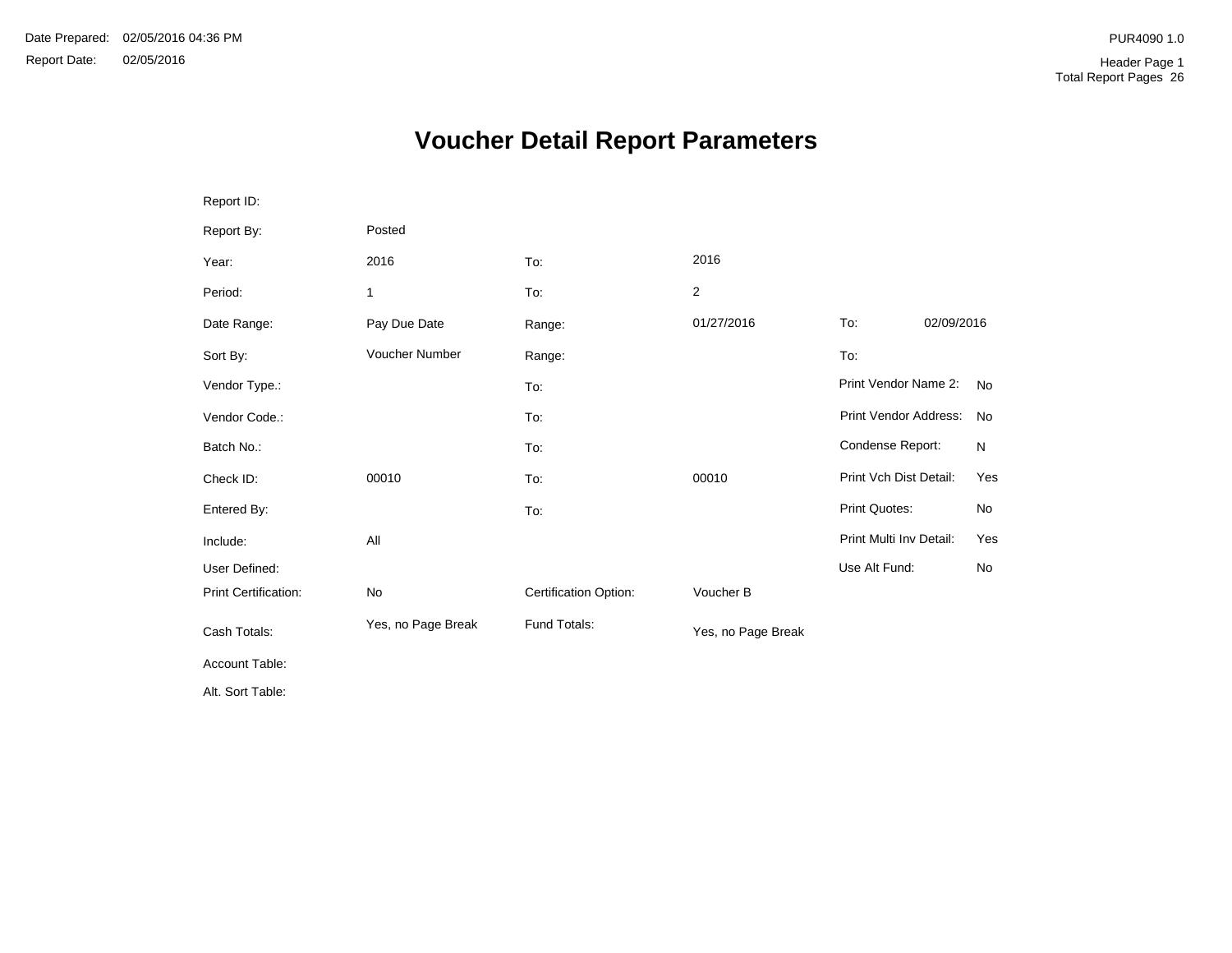Report Date: 02/05/2016

#### **TOWN OF OSSINING**

| Voucher No.                                | <b>Stub-Description</b>                           |                                     | <b>Vendor Code</b><br>Voucher Amt.<br><b>Vendor Name</b> |                          |             | Pay Due              | Approved                                |                                           |                    |                                        |                   |                                   |
|--------------------------------------------|---------------------------------------------------|-------------------------------------|----------------------------------------------------------|--------------------------|-------------|----------------------|-----------------------------------------|-------------------------------------------|--------------------|----------------------------------------|-------------------|-----------------------------------|
| <b>Voucher Date</b><br><b>Invoice Date</b> | <b>Batch</b><br><b>Invoice No.</b>                | Req. No.<br><b>Recur Months</b>     | Req. Date<br><b>Refund Year</b>                          | PO No.<br><b>Taxable</b> |             | PO Date<br>Ref No    | <b>Ordered By</b><br><b>Approved By</b> | Fisc Year Check ID<br>Period Contract No. |                    | <b>Check No. Check Date</b><br>Disc. % | Non Disc.         | <b>Cash Account</b><br>Disc. Amt. |
| 20160193                                   | 2016 ANNUAL DUES                                  |                                     |                                                          | 0000700207               |             | <b>CLERKS ASSOC.</b> |                                         | WESTCHESTER COUNTY TOWN AND CITY          | 75.00              |                                        | 02/09/2016        |                                   |
| 01/22/2016                                 |                                                   |                                     |                                                          |                          |             |                      |                                         | 2016 00010                                |                    |                                        |                   | 0200.0000.0000                    |
| 01/21/2016                                 | 012116                                            |                                     |                                                          |                          |             |                      |                                         | 2                                         |                    | 0.00                                   | 0.00              | 0.00                              |
| <b>Detail Item</b><br>-1                   | <b>Item Description</b><br>2016 ANNUAL DUES       |                                     |                                                          |                          | Taxable     |                      | <b>Quantity Unit</b><br>$\Omega$        | <b>Unit Cost</b><br>0.0000                | Ext. Cost<br>75.00 | Disc. %<br>0.00                        | Non Disc.<br>0.00 | Disc. Amt.<br>0.00                |
|                                            | <b>Account No.</b><br>010.1410.0405               |                                     | <b>Account Description</b><br>CONFRENCE                  |                          | <b>Note</b> |                      |                                         |                                           |                    | Percent<br>100.00                      |                   | Amount<br>75.00                   |
| 20160194                                   |                                                   |                                     | ENGRAVED 2X8 WOOD GRAIN NAME PLATES WI 0000271003        |                          |             | <b>CROWN TROPHY</b>  |                                         |                                           | 45.00              |                                        | 02/09/2016        |                                   |
| 01/22/2016                                 |                                                   |                                     |                                                          |                          |             |                      |                                         | 2016 00010                                |                    |                                        |                   | 0200.0000.0000                    |
| 01/14/2016                                 | 01142016                                          |                                     |                                                          |                          |             |                      |                                         | 2                                         |                    | 0.00                                   | 0.00              | 0.00                              |
| <b>Detail Item</b><br>-1                   | <b>Item Description</b><br><b>GOLD HOLDER</b>     |                                     | ENGRAVED 2X8 WOOD GRAIN NAME PLATES WITH ROSE            |                          | Taxable     |                      | <b>Quantity Unit</b><br>$\Omega$        | <b>Unit Cost</b><br>0.0000                | Ext. Cost<br>45.00 | Disc. %<br>0.00                        | Non Disc.<br>0.00 | Disc. Amt.<br>0.00                |
|                                            | <b>Account No.</b><br>010.1450.0401               |                                     | <b>Account Description</b><br>SUPPLIES                   |                          | <b>Note</b> |                      |                                         |                                           |                    | Percent<br>100.00                      |                   | Amount<br>45.00                   |
| 20160203                                   |                                                   |                                     | CIVIL MARRIAGE CEREMON AND CERT. GENDER 0000230025       |                          |             |                      | WILLIAMSON LAW BOOK CO.,                |                                           | 32.48              |                                        | 02/09/2016        |                                   |
| 01/25/2016                                 |                                                   |                                     |                                                          |                          |             |                      |                                         | 2016 00010                                |                    |                                        |                   | 0200.0000.0000                    |
| 01/15/2016                                 | 158887                                            |                                     |                                                          |                          |             |                      |                                         | 2                                         |                    | 0.00                                   | 0.00              | 0.00                              |
| <b>Detail Item</b><br>$\overline{1}$       | <b>Item Description</b>                           |                                     | CIVIL MARRIAGE CEREMON AND CERT. GENDER NEUTRAL          |                          | Taxable     |                      | <b>Quantity Unit</b><br>$\Omega$        | <b>Unit Cost</b><br>0.0000                | Ext. Cost<br>32.48 | Disc. %<br>0.00                        | Non Disc.<br>0.00 | Disc. Amt.                        |
|                                            | <b>Account No.</b>                                |                                     | <b>Account Description</b>                               |                          | <b>Note</b> |                      |                                         |                                           |                    | Percent                                |                   | 0.00<br>Amount                    |
|                                            | 010.1410.0401                                     |                                     | SUPPLIES                                                 |                          |             |                      |                                         |                                           |                    | 100.00                                 |                   | 32.48                             |
| 20160211                                   |                                                   |                                     | TUBING VINYL - TRUCK 56, SEDIMENT CARTRIDC 0000130027    |                          |             |                      | MELROSE LUMBER CO., INC.                |                                           | 1,700.75           |                                        | 02/09/2016        |                                   |
| 01/26/2016                                 |                                                   |                                     |                                                          |                          |             |                      |                                         | 2016 00010                                |                    |                                        |                   | 0200.0000.0000                    |
|                                            |                                                   |                                     |                                                          |                          |             |                      |                                         | $\overline{2}$                            |                    | 0.00                                   | 0.00              | 0.00                              |
| <b>Multi Inv Num</b><br>D204081            |                                                   | <b>Multi Inv Date</b><br>01/06/2016 |                                                          | Multi Inv Amt.<br>172.00 |             | <b>WOOD</b>          | <b>Multi Inv Stub Desc</b>              |                                           |                    |                                        |                   |                                   |
| D204082                                    |                                                   | 01/06/2016                          |                                                          | 15.96                    |             | <b>WOOD</b>          |                                         |                                           |                    |                                        |                   |                                   |
| B22540                                     |                                                   | 01/07/2016                          |                                                          | 390.41                   |             |                      | RING STRIPS, WOOD                       |                                           |                    |                                        |                   |                                   |
| A158822                                    |                                                   | 01/07/2016                          |                                                          | 13.59                    |             |                      | RATCHET TIEDOW                          |                                           |                    |                                        |                   |                                   |
| B22570                                     |                                                   | 01/07/2016                          |                                                          | 178.98                   |             |                      | WOOD JOIST HANGER                       |                                           |                    |                                        |                   |                                   |
| A158888                                    |                                                   | 01/08/2016                          |                                                          | 381.40                   |             | <b>WOOD</b>          |                                         |                                           |                    |                                        |                   |                                   |
| B22613                                     |                                                   | 01/08/2016                          |                                                          | 205.08                   |             |                      | WOOD AND JOIST HANGER                   |                                           |                    |                                        |                   |                                   |
| D204610                                    |                                                   | 01/13/2016                          |                                                          | 75.34                    |             |                      | PAINT SPRAY AND MEASURE WHEEL           |                                           |                    |                                        |                   |                                   |
| D204677                                    |                                                   | 01/14/2016                          |                                                          | 44.00                    |             | <b>WOOD</b>          |                                         |                                           |                    |                                        |                   |                                   |
| D204685                                    |                                                   | 01/14/2016                          |                                                          | 177.12                   |             |                      | HINGES, BLACK GLOSS, ROLLER TRAY        |                                           |                    |                                        |                   |                                   |
| A158602                                    |                                                   | 01/04/2016                          |                                                          | 46.87                    |             |                      | TUBING, CARTRIDGE                       |                                           |                    |                                        |                   |                                   |
| <b>Detail Item</b><br>-1                   | <b>Item Description</b><br><b>FILTER FOR SHOP</b> |                                     | TUBING VINYL - TRUCK 56, SEDIMENT CARTRIDGE WATER        |                          | Taxable     |                      | <b>Quantity Unit</b>                    | <b>Unit Cost</b><br>0.0000                | Ext. Cost<br>46.87 | Disc. %<br>0.00                        | Non Disc.<br>0.00 | Disc. Amt.<br>0.00                |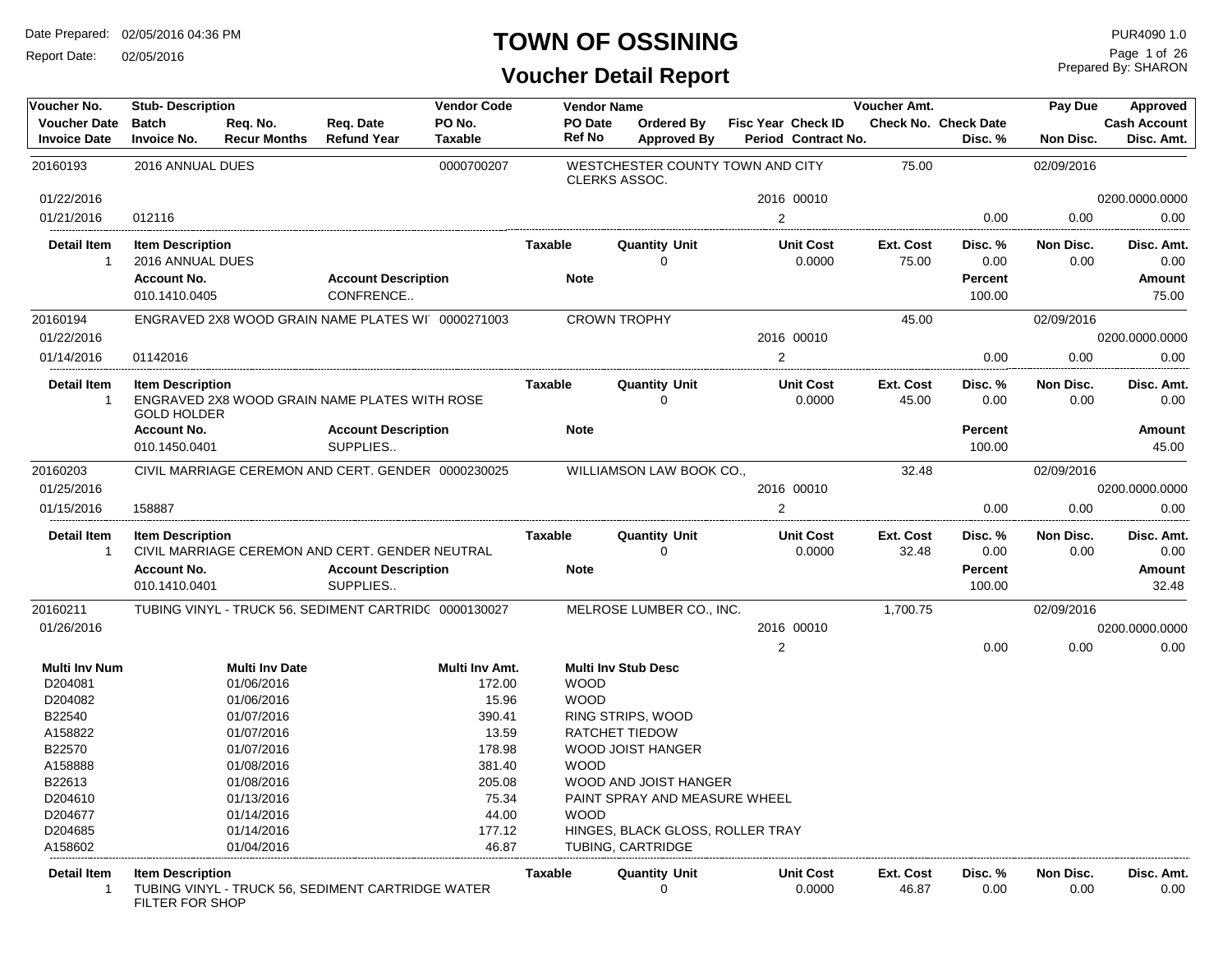Report Date: 02/05/2016

#### **TOWN OF OSSINING**

**Voucher Detail Report**

Prepared By: SHARON Page 2 of 26

| Voucher No.                                | <b>Stub-Description</b>                          |                                 |                                                                                 | <b>Vendor Code</b>       |                               | <b>Vendor Name</b>                      |                                           | Voucher Amt.               |                                   | Approved          |                                   |
|--------------------------------------------|--------------------------------------------------|---------------------------------|---------------------------------------------------------------------------------|--------------------------|-------------------------------|-----------------------------------------|-------------------------------------------|----------------------------|-----------------------------------|-------------------|-----------------------------------|
| <b>Voucher Date</b><br><b>Invoice Date</b> | <b>Batch</b><br><b>Invoice No.</b>               | Req. No.<br><b>Recur Months</b> | Req. Date<br><b>Refund Year</b>                                                 | PO No.<br><b>Taxable</b> | PO Date<br>Ref No             | <b>Ordered By</b><br><b>Approved By</b> | Fisc Year Check ID<br>Period Contract No. |                            | Check No. Check Date<br>Disc. %   | <b>Non Disc.</b>  | <b>Cash Account</b><br>Disc. Amt. |
| 20160211                                   |                                                  |                                 | TUBING VINYL - TRUCK 56, SEDIMENT CARTRIDC 0000130027                           |                          |                               | MELROSE LUMBER CO., INC.                |                                           |                            |                                   |                   |                                   |
|                                            | <b>Account No.</b><br>031.5130.0449              |                                 | <b>Account Description</b><br>PARTS/LABOR                                       |                          | <b>Note</b>                   |                                         |                                           |                            | Percent<br>100.00                 |                   | <b>Amount</b><br>46.87            |
| <b>Detail Item</b><br>2                    | <b>Item Description</b>                          |                                 | PRESSURE TREATED WOOD FOR SHELVES IN SHOP                                       |                          | <b>Taxable</b>                | <b>Quantity Unit</b><br>$\Omega$        | <b>Unit Cost</b><br>0.0000                | Ext. Cost<br>172.00        | Disc. %<br>0.00                   | Non Disc.<br>0.00 | Disc. Amt.<br>0.00                |
|                                            | <b>Account No.</b><br>031.5132.0419              |                                 | <b>Account Description</b><br>MAINT./REPAIR                                     |                          | <b>Note</b>                   |                                         |                                           |                            | Percent<br>100.00                 |                   | Amount<br>172.00                  |
| <b>Detail Item</b><br>3                    | <b>Item Description</b>                          | WOOD FOR SHELVES IN GARAGE      |                                                                                 |                          | <b>Taxable</b>                | <b>Quantity Unit</b><br>0               | <b>Unit Cost</b><br>0.0000                | Ext. Cost<br>15.96         | Disc.%<br>0.00                    | Non Disc.<br>0.00 | Disc. Amt.<br>0.00                |
|                                            | <b>Account No.</b><br>031.5132.0419              |                                 | <b>Account Description</b><br>MAINT./REPAIR                                     |                          | <b>Note</b>                   |                                         |                                           |                            | <b>Percent</b><br>100.00          |                   | Amount<br>15.96                   |
| <b>Detail Item</b><br>4                    | <b>Item Description</b><br><b>GARAGE SHELVES</b> |                                 |                                                                                 |                          | <b>Taxable</b>                | <b>Quantity Unit</b><br>0               | <b>Unit Cost</b><br>0.0000                | Ext. Cost<br>390.41        | Disc. %<br>0.00                   | Non Disc.<br>0.00 | Disc. Amt.<br>0.00                |
|                                            | <b>Account No.</b><br>031.5132.0419              |                                 | <b>Account Description</b><br>MAINT./REPAIR                                     |                          | <b>Note</b>                   |                                         |                                           |                            | <b>Percent</b><br>100.00          |                   | Amount<br>390.41                  |
| <b>Detail Item</b><br>5                    | <b>Item Description</b>                          | RATCHET TIEDOWN TRUCK 75        |                                                                                 |                          | <b>Taxable</b>                | <b>Quantity Unit</b><br>$\Omega$        | <b>Unit Cost</b><br>0.0000                | <b>Ext. Cost</b><br>13.59  | Disc. %<br>0.00                   | Non Disc.<br>0.00 | Disc. Amt.<br>0.00                |
|                                            | <b>Account No.</b><br>031.5130.0449              |                                 | <b>Account Description</b><br>PARTS/LABOR                                       |                          | <b>Note</b>                   |                                         |                                           |                            | Percent<br>100.00                 |                   | Amount<br>13.59                   |
| <b>Detail Item</b><br>6                    | <b>Item Description</b>                          | WOOD, JOIST HANGER FOR SHELVES  |                                                                                 |                          | <b>Taxable</b>                | <b>Quantity Unit</b><br>$\Omega$        | <b>Unit Cost</b><br>0.0000                | Ext. Cost<br>178.98        | Disc. %<br>0.00                   | Non Disc.<br>0.00 | Disc. Amt.<br>0.00                |
|                                            | <b>Account No.</b><br>031.5132.0419              |                                 | <b>Account Description</b><br>MAINT./REPAIR                                     |                          | <b>Note</b>                   |                                         |                                           |                            | <b>Percent</b><br>100.00          |                   | Amount<br>178.98                  |
| <b>Detail Item</b><br>7                    | <b>Item Description</b>                          | WOOD FOR SHELVES IN GARAGE      |                                                                                 |                          | <b>Taxable</b>                | <b>Quantity Unit</b><br>0               | <b>Unit Cost</b><br>0.0000                | <b>Ext. Cost</b><br>381.40 | Disc. %<br>0.00                   | Non Disc.<br>0.00 | Disc. Amt.<br>0.00                |
|                                            | <b>Account No.</b><br>031.5132.0419              |                                 | <b>Account Description</b><br>MAINT./REPAIR                                     |                          | <b>Note</b>                   |                                         |                                           |                            | <b>Percent</b><br>100.00          |                   | Amount<br>381.40                  |
| <b>Detail Item</b><br>8                    | <b>Item Description</b><br>SHELVES IN GARAGE     |                                 |                                                                                 |                          | <b>Taxable</b>                | <b>Quantity Unit</b><br>0               | <b>Unit Cost</b><br>0.0000                | <b>Ext. Cost</b><br>205.08 | Disc.%<br>0.00                    | Non Disc.<br>0.00 | Disc. Amt.<br>0.00                |
|                                            | <b>Account No.</b><br>031.5132.0419              |                                 | <b>Account Description</b><br>MAINT./REPAIR                                     |                          | <b>Note</b>                   |                                         |                                           |                            | Percent<br>100.00                 |                   | Amount<br>205.08                  |
| <b>Detail Item</b><br>9                    | <b>Item Description</b>                          | PAINT AND MEASURE WHEEL         |                                                                                 |                          | <b>Taxable</b>                | <b>Quantity Unit</b><br>$\Omega$        | <b>Unit Cost</b><br>0.0000                | Ext. Cost<br>75.34         | Disc. %<br>0.00                   | Non Disc.<br>0.00 | Disc. Amt.<br>0.00                |
|                                            | <b>Account No.</b><br>031.5110.0419              |                                 | <b>Account Description</b><br>MAINT./REPAIR                                     |                          | <b>Note</b>                   |                                         |                                           |                            | Percent<br>100.00                 |                   | Amount<br>75.34                   |
| <b>Detail Item</b><br>10                   | <b>Item Description</b>                          | <b>WOOD FOR GARAGE SHELVES</b>  |                                                                                 |                          | <b>Taxable</b>                | <b>Quantity Unit</b><br>0               | <b>Unit Cost</b><br>0.0000                | Ext. Cost<br>44.00         | Disc. %<br>0.00                   | Non Disc.<br>0.00 | Disc. Amt.<br>0.00                |
|                                            | <b>Account No.</b><br>031.5132.0419              |                                 | <b>Account Description</b><br>MAINT./REPAIR                                     |                          | <b>Note</b>                   |                                         |                                           |                            | <b>Percent</b><br>100.00          |                   | Amount<br>44.00                   |
| <b>Detail Item</b><br>11                   | <b>Item Description</b><br><b>Account No.</b>    |                                 | HINGES, BLK PAINT AND ROLLER TRAY KIT FOR SHELVES<br><b>Account Description</b> |                          | <b>Taxable</b><br><b>Note</b> | <b>Quantity Unit</b><br>0               | <b>Unit Cost</b><br>0.0000                | Ext. Cost<br>177.12        | Disc. %<br>0.00<br><b>Percent</b> | Non Disc.<br>0.00 | Disc. Amt.<br>0.00<br>Amount      |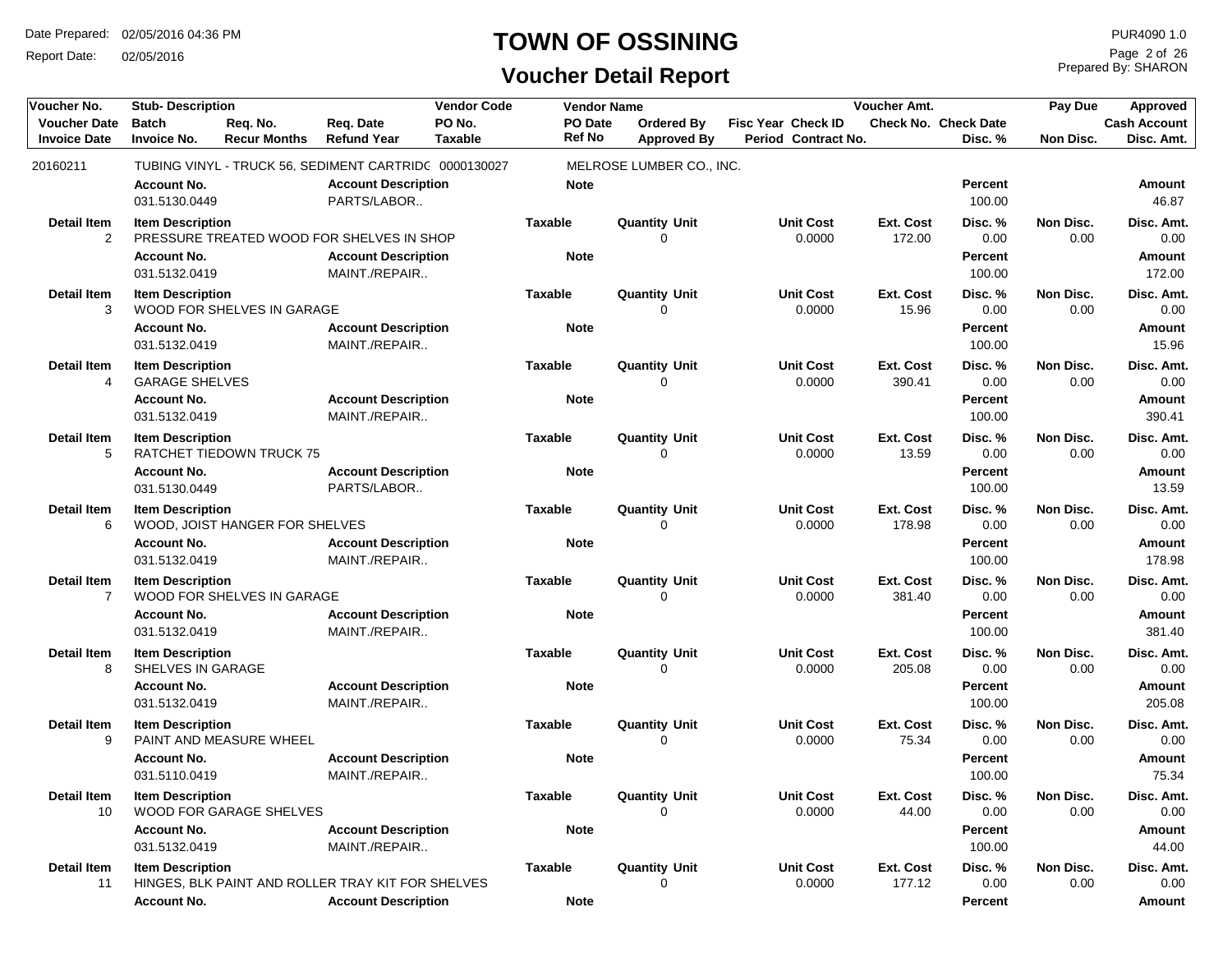Report Date: 02/05/2016

## **TOWN OF OSSINING**

Prepared By: SHARON Page 3 of 26

| Voucher No.                                | <b>Stub-Description</b>             |                                 |                                                                                                  | <b>Vendor Code</b>       |                          | <b>Vendor Name</b>               |                                                  | Voucher Amt.           |                                        | Pay Due           | Approved                          |
|--------------------------------------------|-------------------------------------|---------------------------------|--------------------------------------------------------------------------------------------------|--------------------------|--------------------------|----------------------------------|--------------------------------------------------|------------------------|----------------------------------------|-------------------|-----------------------------------|
| <b>Voucher Date</b><br><b>Invoice Date</b> | <b>Batch</b><br>Invoice No.         | Reg. No.<br><b>Recur Months</b> | Reg. Date<br><b>Refund Year</b>                                                                  | PO No.<br><b>Taxable</b> | PO Date<br><b>Ref No</b> | Ordered By<br><b>Approved By</b> | <b>Fisc Year Check ID</b><br>Period Contract No. |                        | <b>Check No. Check Date</b><br>Disc. % | Non Disc.         | <b>Cash Account</b><br>Disc. Amt. |
| 20160211                                   |                                     |                                 | TUBING VINYL - TRUCK 56, SEDIMENT CARTRIDC 0000130027                                            |                          |                          | MELROSE LUMBER CO., INC.         |                                                  |                        |                                        |                   |                                   |
|                                            | <b>Account No.</b>                  |                                 | <b>Account Description</b>                                                                       |                          | <b>Note</b>              |                                  |                                                  |                        | <b>Percent</b>                         |                   | Amount                            |
|                                            | 031.5132.0419                       |                                 | MAINT./REPAIR                                                                                    |                          |                          |                                  |                                                  |                        | 100.00                                 |                   | 177.12                            |
|                                            |                                     |                                 |                                                                                                  |                          |                          |                                  |                                                  |                        |                                        |                   |                                   |
| 20160212<br>01/26/2016                     |                                     |                                 | ORDERED GATE VALVES, FIRE HOSES, PORTAB 0000010007                                               |                          |                          | AAA EMERGENCY SUPPLY CO.,        | 2016 00010                                       | 925.00                 |                                        | 02/09/2016        |                                   |
| 01/12/2016                                 | 00262930                            |                                 |                                                                                                  |                          |                          |                                  | $\overline{2}$                                   |                        | 0.00                                   | 0.00              | 0200.0000.0000<br>0.00            |
|                                            |                                     |                                 |                                                                                                  |                          |                          |                                  |                                                  |                        |                                        |                   |                                   |
| <b>Detail Item</b>                         | <b>Item Description</b>             |                                 |                                                                                                  |                          | <b>Taxable</b>           | <b>Quantity Unit</b>             | <b>Unit Cost</b>                                 | Ext. Cost              | Disc. %                                | Non Disc.         | Disc. Amt.                        |
| $\overline{1}$                             |                                     | NEW SEWER JET TRAILER           | ORDERED GATE VALVES, FIRE HOSES, PORTABLE LED<br>WORKLIGHTS, VARIOUS SAFETY EQUIPMENT NEEDED FOR |                          |                          | $\Omega$                         | 0.0000                                           | 925.00                 | 0.00                                   | 0.00              | 0.00                              |
|                                            | <b>Account No.</b>                  |                                 | <b>Account Description</b>                                                                       |                          | <b>Note</b>              |                                  |                                                  |                        | <b>Percent</b>                         |                   | Amount                            |
|                                            | 045.8120.0419                       |                                 | MAINT./REPAIR                                                                                    |                          |                          |                                  |                                                  |                        | 100.00                                 |                   | 925.00                            |
| 20160213                                   |                                     |                                 | OPTIMUM ONLINE INCLUDING BOOST AND STAT 0000031654                                               |                          |                          | <b>CABLEVISION</b>               |                                                  | 78.22                  |                                        | 02/09/2016        |                                   |
| 01/26/2016                                 |                                     |                                 |                                                                                                  |                          |                          |                                  | 2016 00010                                       |                        |                                        |                   | 0200.0000.0000                    |
| 01/08/2016                                 | 07882392333015                      |                                 |                                                                                                  |                          |                          |                                  | 2                                                |                        | 0.00                                   | 0.00              | 0.00                              |
| <b>Detail Item</b>                         | <b>Item Description</b>             |                                 |                                                                                                  |                          | <b>Taxable</b>           | <b>Quantity Unit</b>             | <b>Unit Cost</b>                                 | Ext. Cost              | Disc. %                                | Non Disc.         | Disc. Amt.                        |
| $\overline{1}$                             |                                     |                                 | OPTIMUM ONLINE INCLUDING BOOST AND STATIC IP                                                     |                          |                          | $\Omega$                         | 0.0000                                           | 78.22                  | 0.00                                   | 0.00              | 0.00                              |
|                                            | <b>Account No.</b>                  |                                 | <b>Account Description</b>                                                                       |                          | <b>Note</b>              |                                  |                                                  |                        | <b>Percent</b>                         |                   | Amount                            |
|                                            | 031.5010.0201                       |                                 | EQUIPMENT                                                                                        |                          |                          |                                  |                                                  |                        | 100.00                                 |                   | 78.22                             |
| 20160216                                   |                                     |                                 | RESIDENTIAL TRASH, RECYCLABLES, BULK, E-W 0000700183                                             |                          |                          | <b>SUBURBAN CARTING</b>          |                                                  | 35,475.73              |                                        | 02/09/2016        |                                   |
| 01/26/2016                                 |                                     |                                 |                                                                                                  |                          |                          |                                  | 2016 00010                                       |                        |                                        |                   | 0200.0000.0000                    |
| 12/31/2015                                 | 475954                              |                                 |                                                                                                  | M                        |                          |                                  | $\overline{2}$                                   |                        | 0.00                                   | 0.00              | 0.00                              |
| <b>Detail Item</b><br>$\overline{1}$       | <b>Item Description</b>             |                                 | RESIDENTIAL TRASH, RECYCLABLES, BULK, E-WASTE FOR                                                |                          | <b>Taxable</b><br>M      | <b>Quantity Unit</b><br>$\Omega$ | <b>Unit Cost</b><br>0.0000                       | Ext. Cost<br>35,475.73 | Disc. %<br>0.00                        | Non Disc.<br>0.00 | Disc. Amt.<br>0.00                |
|                                            |                                     | THE MONTH OF JANUARY 1-31, 2016 |                                                                                                  |                          |                          |                                  |                                                  |                        |                                        |                   |                                   |
|                                            | <b>Account No.</b>                  |                                 | <b>Account Description</b>                                                                       |                          | <b>Note</b>              |                                  |                                                  |                        | <b>Percent</b>                         |                   | Amount                            |
|                                            | 065.8160.0470                       |                                 | <b>REFUSE &amp; RECYCLING</b><br>CONTRACTUAL                                                     |                          |                          |                                  |                                                  |                        | 100.00                                 |                   | 35.475.73                         |
| 20160217                                   |                                     |                                 | TRUCK 73 - (4) 215/75R15 FS DESTINATION LE2 1 0000701359                                         |                          |                          | ZELLER TIRE OF NEWBURGH, LLC.    |                                                  | 338.84                 |                                        | 02/09/2016        |                                   |
| 01/26/2016                                 |                                     |                                 |                                                                                                  |                          |                          |                                  | 2016 00010                                       |                        |                                        |                   | 0200.0000.0000                    |
| 01/05/2016                                 | 605331                              |                                 |                                                                                                  | M                        |                          |                                  | 2                                                |                        | 0.00                                   | 0.00              | 0.00                              |
| <b>Detail Item</b>                         | <b>Item Description</b>             |                                 |                                                                                                  |                          | <b>Taxable</b>           | <b>Quantity Unit</b>             | <b>Unit Cost</b>                                 | Ext. Cost              | Disc. %                                | Non Disc.         | Disc. Amt.                        |
| $\overline{1}$                             |                                     |                                 | TRUCK 73 - (4) 215/75R15 FS DESTINATION LE2 100T OWL                                             |                          | M                        | $\Omega$                         | 0.0000                                           | 338.84                 | 0.00                                   | 0.00              | 0.00                              |
|                                            | <b>Account No.</b><br>031.5130.0449 |                                 | <b>Account Description</b><br>PARTS/LABOR                                                        |                          | <b>Note</b>              |                                  |                                                  |                        | Percent<br>100.00                      |                   | <b>Amount</b><br>338.84           |
| 20160219                                   |                                     |                                 | IN HIGHWAY GARAGE FOUND PIPES GOING TO I 0000700354                                              |                          |                          | <b>THOMAS PETERS</b>             |                                                  | 345.00                 |                                        | 02/09/2016        |                                   |
| 01/26/2016                                 |                                     |                                 |                                                                                                  |                          |                          |                                  | 2016 00010                                       |                        |                                        |                   | 0200.0000.0000                    |
| 01/04/2016                                 | 175457                              |                                 |                                                                                                  | M                        |                          |                                  | $\overline{2}$                                   |                        | 0.00                                   | 0.00              | 0.00                              |
|                                            |                                     |                                 |                                                                                                  |                          |                          |                                  |                                                  |                        |                                        |                   |                                   |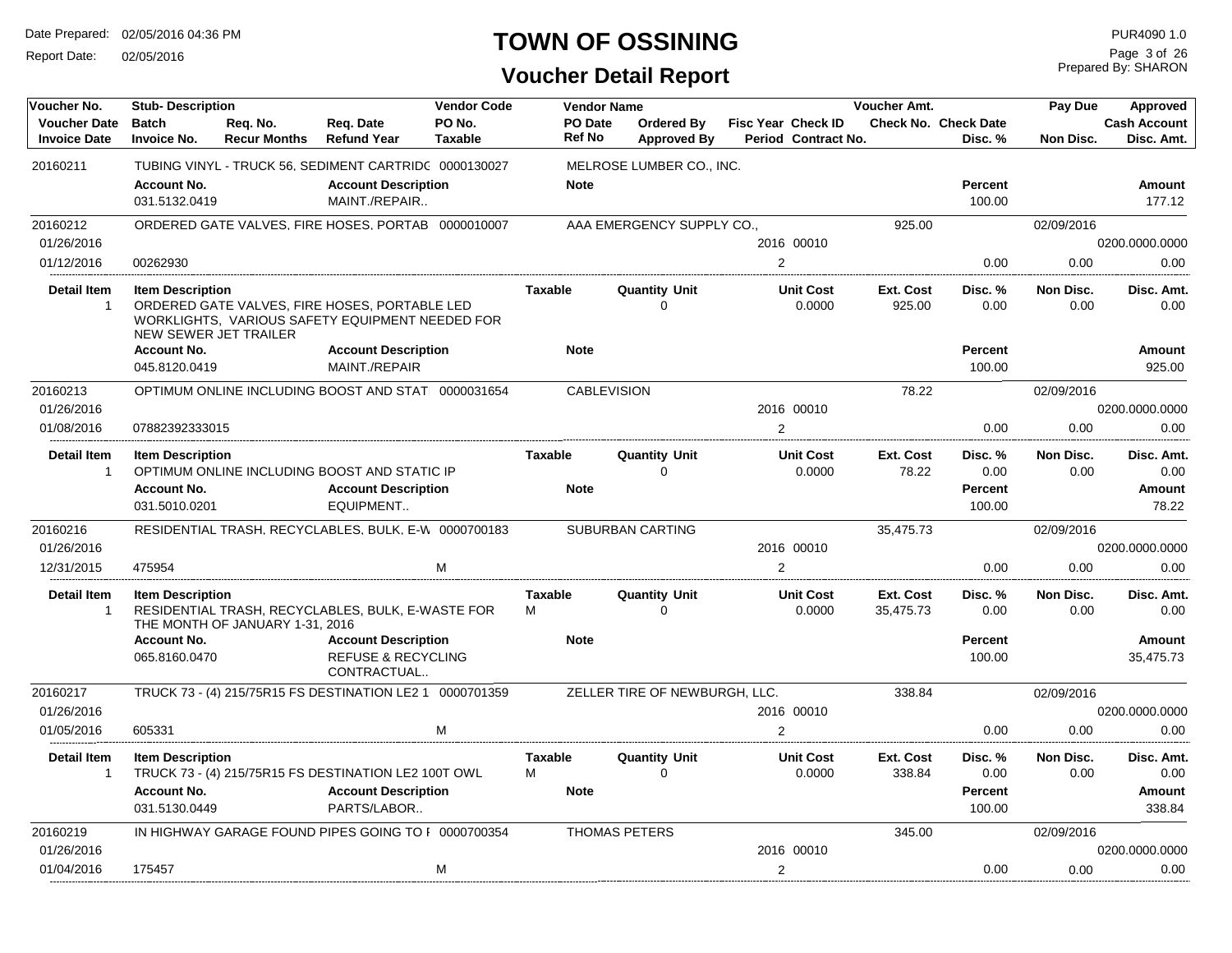Report Date: 02/05/2016

## **TOWN OF OSSINING**

## **Voucher Detail Report**

Prepared By: SHARON Page 4 of 26

| Voucher No.                                | <b>Stub-Description</b>                                 |                                                   |                                                                                                         | <b>Vendor Code</b>               |                     | <b>Vendor Name</b>           |                                         |                                                  | <b>Voucher Amt.</b>        |                                        | Pay Due           | Approved                          |
|--------------------------------------------|---------------------------------------------------------|---------------------------------------------------|---------------------------------------------------------------------------------------------------------|----------------------------------|---------------------|------------------------------|-----------------------------------------|--------------------------------------------------|----------------------------|----------------------------------------|-------------------|-----------------------------------|
| <b>Voucher Date</b><br><b>Invoice Date</b> | <b>Batch</b><br><b>Invoice No.</b>                      | Req. No.<br><b>Recur Months</b>                   | Req. Date<br><b>Refund Year</b>                                                                         | PO No.<br><b>Taxable</b>         |                     | PO Date<br><b>Ref No</b>     | <b>Ordered By</b><br><b>Approved By</b> | <b>Fisc Year Check ID</b><br>Period Contract No. |                            | <b>Check No. Check Date</b><br>Disc. % | <b>Non Disc.</b>  | <b>Cash Account</b><br>Disc. Amt. |
| 20160219                                   |                                                         |                                                   | IN HIGHWAY GARAGE FOUND PIPES GOING TO I 0000700354                                                     |                                  |                     |                              | <b>THOMAS PETERS</b>                    |                                                  |                            |                                        |                   |                                   |
| <b>Detail Item</b><br>$\overline{1}$       | <b>Item Description</b>                                 | PRESSURE TROLS. RUN START GOOD                    | IN HIGHWAY GARAGE FOUND PIPES GOING TO PRESSURE<br>TROLS CLOGGED; REMOVED PIPES, CLEANED PIPES AND      |                                  | <b>Taxable</b><br>M |                              | <b>Quantity Unit</b><br>0               | <b>Unit Cost</b><br>0.0000                       | <b>Ext. Cost</b><br>345.00 | Disc. %<br>0.00                        | Non Disc.<br>0.00 | Disc. Amt.<br>0.00                |
|                                            | <b>Account No.</b><br>031.5132.0419                     |                                                   | <b>Account Description</b><br>MAINT./REPAIR                                                             |                                  |                     | <b>Note</b>                  |                                         |                                                  |                            | <b>Percent</b><br>100.00               |                   | Amount<br>345.00                  |
| 20160220                                   |                                                         |                                                   | MICHAEL G. O'CONNOR AMERICAN PUBLIC WOR 0000010024                                                      |                                  |                     |                              | AMERICAN PUBLIC WORKS ASSOC.            |                                                  | 184.00                     |                                        | 02/09/2016        |                                   |
| 01/26/2016                                 |                                                         |                                                   |                                                                                                         |                                  |                     |                              |                                         | 2016 00010                                       |                            |                                        |                   | 0200.0000.0000                    |
| 11/09/2015                                 | 638324                                                  |                                                   |                                                                                                         |                                  |                     |                              |                                         | $\overline{2}$                                   |                            | 0.00                                   | 0.00              | 0.00                              |
| <b>Detail Item</b><br>$\overline{1}$       | <b>Item Description</b><br><b>INDIVIDUAL MEMBERSHIP</b> |                                                   | MICHAEL G. O'CONNOR AMERICAN PUBLIC WORKS ASSOC.<br>MEMBERSHIP DUES RENEWAL FROM 2/01/2016 - 01/31/2017 |                                  | <b>Taxable</b>      |                              | <b>Quantity Unit</b><br>$\Omega$        | <b>Unit Cost</b><br>0.0000                       | <b>Ext. Cost</b><br>184.00 | Disc. %<br>0.00                        | Non Disc.<br>0.00 | Disc. Amt.<br>0.00                |
|                                            | <b>Account No.</b>                                      |                                                   | <b>Account Description</b>                                                                              |                                  |                     | <b>Note</b>                  |                                         |                                                  |                            | <b>Percent</b>                         |                   | Amount                            |
|                                            | 031.5010.0428                                           |                                                   | DUES                                                                                                    |                                  |                     |                              |                                         |                                                  |                            | 100.00                                 |                   | 184.00                            |
| 20160221                                   |                                                         |                                                   | FOOD FOR THE MEN DURING MAJOR SNOW STC 0000150100                                                       |                                  |                     |                              | O'CONNOR, MICHAEL G                     |                                                  | 168.59                     |                                        | 02/09/2016        |                                   |
| 01/26/2016                                 |                                                         |                                                   |                                                                                                         |                                  |                     |                              |                                         | 2016 00010                                       |                            |                                        |                   | 0200.0000.0000                    |
| 01/23/2016                                 | 168.59                                                  |                                                   |                                                                                                         |                                  |                     |                              |                                         | $\overline{2}$                                   |                            | 0.00                                   | 0.00              | 0.00                              |
| <b>Detail Item</b><br>$\overline{1}$       | <b>Item Description</b>                                 | DEPT. MICHAEL G. O'CONNOR                         | FOOD FOR THE MEN DURING MAJOR SNOW STORM<br>JANUARY 23, 2016 - PLEASE RETURN CHECK TO HIGHWAY           |                                  | <b>Taxable</b>      |                              | <b>Quantity Unit</b><br>0               | <b>Unit Cost</b><br>0.0000                       | <b>Ext. Cost</b><br>168.59 | Disc. %<br>0.00                        | Non Disc.<br>0.00 | Disc. Amt.<br>0.00                |
|                                            | <b>Account No.</b><br>031.5142.0401                     |                                                   | <b>Account Description</b><br><b>SUPPLIES</b>                                                           |                                  |                     | <b>Note</b>                  |                                         |                                                  |                            | <b>Percent</b><br>100.00               |                   | Amount<br>168.59                  |
| 20160222                                   | TRUCK 73 - HD CLAMP                                     |                                                   |                                                                                                         | 0000130045                       |                     |                              | MT. KISCO TRUCK & AUTO PA               |                                                  | 186.28                     |                                        | 02/09/2016        |                                   |
| 01/26/2016                                 |                                                         |                                                   |                                                                                                         |                                  |                     |                              |                                         | 2016 00010                                       |                            |                                        |                   | 0200.0000.0000                    |
|                                            |                                                         |                                                   |                                                                                                         |                                  |                     |                              |                                         | $\overline{2}$                                   |                            | 0.00                                   | 0.00              | 0.00                              |
| Multi Inv Num<br>314265<br>314660          |                                                         | <b>Multi Inv Date</b><br>01/05/2016<br>01/06/2016 |                                                                                                         | Multi Inv Amt.<br>4.38<br>181.90 |                     | <b>CLAMP</b><br>COIL, MODULE | <b>Multi Inv Stub Desc</b>              |                                                  |                            |                                        |                   |                                   |
| <b>Detail Item</b>                         |                                                         |                                                   |                                                                                                         |                                  | <b>Taxable</b>      |                              | <b>Quantity Unit</b>                    | <b>Unit Cost</b>                                 | Ext. Cost                  | Disc. %                                | Non Disc.         | Disc. Amt.                        |
| $\overline{1}$                             | <b>Item Description</b><br>TRUCK 73 - HD CLAMP          |                                                   |                                                                                                         |                                  |                     |                              | $\Omega$                                | 0.0000                                           | 4.38                       | 0.00                                   | 0.00              | 0.00                              |
|                                            | <b>Account No.</b>                                      |                                                   | <b>Account Description</b>                                                                              |                                  |                     | <b>Note</b>                  |                                         |                                                  |                            | <b>Percent</b>                         |                   | Amount                            |
|                                            | 031.5130.0449                                           |                                                   | PARTS/LABOR                                                                                             |                                  |                     |                              |                                         |                                                  |                            | 100.00                                 |                   | 4.38                              |
| <b>Detail Item</b>                         | <b>Item Description</b>                                 |                                                   |                                                                                                         |                                  | <b>Taxable</b>      |                              | <b>Quantity Unit</b>                    | <b>Unit Cost</b>                                 | Ext. Cost                  | Disc. %                                | Non Disc.         | Disc. Amt.                        |
| $\overline{2}$                             | TRUCK 62 - COIL, MODULE                                 |                                                   |                                                                                                         |                                  |                     |                              | $\Omega$                                | 0.0000                                           | 181.90                     | 0.00                                   | 0.00              | 0.00                              |
|                                            | <b>Account No.</b><br>031.5130.0449                     |                                                   | <b>Account Description</b><br>PARTS/LABOR                                                               |                                  |                     | <b>Note</b>                  |                                         |                                                  |                            | <b>Percent</b><br>100.00               |                   | Amount<br>181.90                  |
|                                            |                                                         |                                                   |                                                                                                         |                                  |                     |                              |                                         |                                                  |                            |                                        |                   |                                   |
| 20160223<br>01/26/2016                     |                                                         |                                                   | BULK SALT DELIVERIES, JANUARY 5 & 6, 2016                                                               | 0000010125                       |                     |                              | ATLANTIC SALT, INC.                     | 2016 00010                                       | 14,126.28                  |                                        | 02/09/2016        |                                   |
|                                            |                                                         |                                                   |                                                                                                         |                                  |                     |                              |                                         |                                                  |                            |                                        |                   | 0200.0000.0000                    |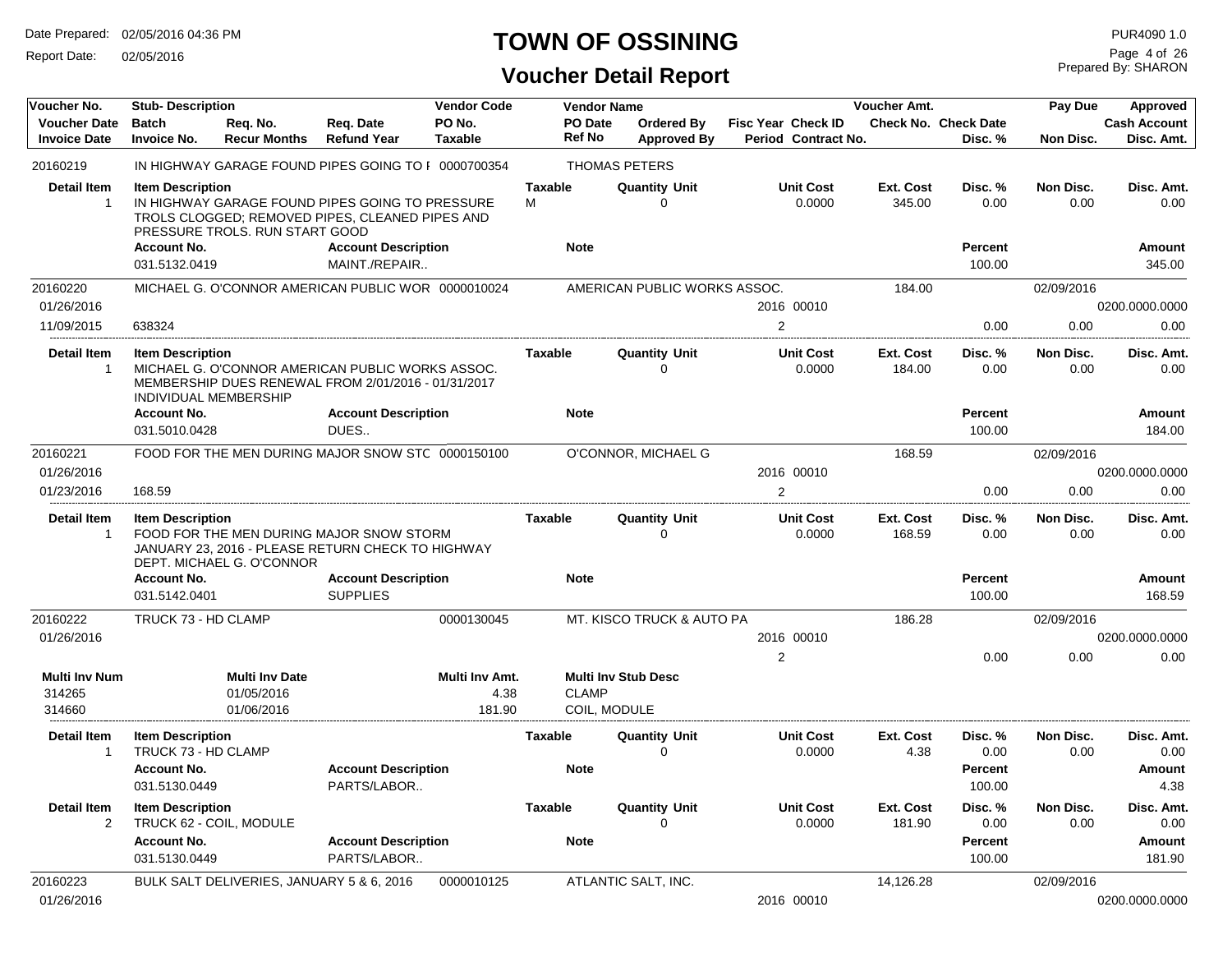Report Date: 02/05/2016

## **TOWN OF OSSINING**

**Voucher Detail Report**

Prepared By: SHARON Page 5 of 26

| Voucher No.              | <b>Stub-Description</b>                  |                                           |                                                                                                            | <b>Vendor Code</b> |                | <b>Vendor Name</b>           |                            | Voucher Amt.                | Pay Due                  |                   | Approved                   |
|--------------------------|------------------------------------------|-------------------------------------------|------------------------------------------------------------------------------------------------------------|--------------------|----------------|------------------------------|----------------------------|-----------------------------|--------------------------|-------------------|----------------------------|
| <b>Voucher Date</b>      | <b>Batch</b>                             | Req. No.                                  | Req. Date                                                                                                  | PO No.             | <b>PO</b> Date | <b>Ordered By</b>            | <b>Fisc Year Check ID</b>  | <b>Check No. Check Date</b> |                          |                   | <b>Cash Account</b>        |
| <b>Invoice Date</b>      | <b>Invoice No.</b>                       | <b>Recur Months</b>                       | <b>Refund Year</b>                                                                                         | Taxable            | Ref No         | <b>Approved By</b>           | Period Contract No.        |                             | Disc. %                  | Non Disc.         | Disc. Amt.                 |
| 20160223<br>01/08/2016   | 059605                                   | BULK SALT DELIVERIES, JANUARY 5 & 6, 2016 |                                                                                                            | 0000010125         |                | ATLANTIC SALT, INC.          | $\overline{2}$             |                             | 0.00                     | 0.00              | 0.00                       |
|                          |                                          |                                           |                                                                                                            |                    |                |                              |                            |                             |                          |                   |                            |
| Detail Item              | <b>Item Description</b>                  |                                           |                                                                                                            |                    | Taxable        | <b>Quantity Unit</b>         | <b>Unit Cost</b>           | Ext. Cost                   | Disc. %                  | Non Disc.         | Disc. Amt.                 |
| $\overline{1}$           |                                          | BULK SALT DELIVERIES, JANUARY 5 & 6, 2016 |                                                                                                            |                    | <b>Note</b>    | 201.66                       | 70.0500                    | 14,126.28                   | 0.00                     | 0.00              | 0.00                       |
|                          | <b>Account No.</b><br>031.5142.0450      |                                           | <b>Account Description</b><br>SALT                                                                         |                    |                |                              |                            |                             | <b>Percent</b><br>100.00 |                   | <b>Amount</b><br>14,126.28 |
|                          |                                          |                                           |                                                                                                            |                    |                |                              |                            |                             |                          |                   |                            |
| 20160228<br>01/27/2016   |                                          |                                           | CAR 72 - CUT AND PROGRAM NEW KEY (MICHAE 0000160086                                                        |                    |                | PLEASANTVILLE FORD, INC.     | 2016 00010                 | 240.46                      |                          | 02/09/2016        |                            |
| 01/08/2016               |                                          |                                           |                                                                                                            |                    |                |                              | 2                          |                             | 0.00                     | 0.00              | 0200.0000.0000<br>0.00     |
|                          | 89036                                    |                                           |                                                                                                            |                    |                |                              |                            |                             |                          |                   |                            |
| <b>Detail Item</b>       | <b>Item Description</b>                  |                                           |                                                                                                            |                    | Taxable        | <b>Quantity Unit</b>         | <b>Unit Cost</b>           | Ext. Cost                   | Disc. %                  | Non Disc.         | Disc. Amt.                 |
| -1                       | O'CONNOR)                                |                                           | CAR 72 - CUT AND PROGRAM NEW KEY (MICHAEL G.                                                               |                    |                | 0                            | 0.0000                     | 240.46                      | 0.00                     | 0.00              | 0.00                       |
|                          | <b>Account No.</b>                       |                                           | <b>Account Description</b>                                                                                 |                    | <b>Note</b>    |                              |                            |                             | <b>Percent</b>           |                   | <b>Amount</b>              |
|                          | 031.5130.0449                            |                                           | PARTS/LABOR                                                                                                |                    |                |                              |                            |                             | 100.00                   |                   | 240.46                     |
| 20160229                 |                                          |                                           | TRUCK 67 - (WESTERN PLOW WOULD NOT ANGL 0000020058                                                         |                    | <b>BURQUIP</b> |                              |                            | 288.64                      |                          | 02/09/2016        |                            |
| 01/27/2016               |                                          |                                           |                                                                                                            |                    |                |                              | 2016 00010                 |                             |                          |                   | 0200.0000.0000             |
| 01/04/2016               | 84635                                    |                                           |                                                                                                            |                    |                |                              | 2                          |                             | 0.00                     | 0.00              | 0.00                       |
|                          |                                          |                                           |                                                                                                            |                    |                |                              |                            |                             |                          |                   | Disc. Amt.                 |
| <b>Detail Item</b><br>-1 | <b>Item Description</b>                  |                                           | TRUCK 67 - (WESTERN PLOW WOULD NOT ANGLE TO THE<br>RIGHT): RED PINS, OIL, CLEAVER, BATT SPRAY, 3-WAY VALVE |                    | Taxable        | <b>Quantity Unit</b><br>0    | <b>Unit Cost</b><br>0.0000 | Ext. Cost<br>288.64         | Disc. %<br>0.00          | Non Disc.<br>0.00 | 0.00                       |
|                          |                                          | #66608, COVER, SCREW STANDOFF 56580       |                                                                                                            |                    |                |                              |                            |                             |                          |                   |                            |
|                          | <b>Account No.</b>                       |                                           | <b>Account Description</b>                                                                                 |                    | <b>Note</b>    |                              |                            |                             | <b>Percent</b>           |                   | <b>Amount</b>              |
|                          | 031.5130.0449                            |                                           | PARTS/LABOR                                                                                                |                    |                |                              |                            |                             | 100.00                   |                   | 288.64                     |
| 20160230                 |                                          |                                           | 14 RYDER AVENUE FRONT OF THE ROAD TOOK 0000070021                                                          |                    |                | U.S. TREASURY, ID#13-2730945 |                            | 1,900.00                    |                          | 02/09/2016        |                            |
| 01/27/2016               |                                          |                                           |                                                                                                            |                    |                |                              | 2016 00010                 |                             |                          |                   | 0200.0000.0000             |
| 01/22/2016               | 23551                                    |                                           |                                                                                                            | M                  |                |                              | 2                          |                             | 0.00                     | 0.00              | 0.00                       |
| <b>Detail Item</b><br>-1 | <b>Item Description</b>                  | ROTTED AND IN POOR CONDITION              | 14 RYDER AVENUE FRONT OF THE ROAD TOOK DOWN A<br>LARGE MAPLE TREE AT THIS LOCATION WHICH WAS               |                    | Taxable<br>м   | <b>Quantity Unit</b><br>0    | <b>Unit Cost</b><br>0.0000 | Ext. Cost<br>1,900.00       | Disc. %<br>0.00          | Non Disc.<br>0.00 | Disc. Amt.<br>0.00         |
|                          | <b>Account No.</b><br>031.5140.0438      |                                           | <b>Account Description</b><br>MAINTENANCE OF TREES                                                         |                    | <b>Note</b>    |                              |                            |                             | Percent<br>100.00        |                   | Amount<br>1,900.00         |
| 20160231                 |                                          |                                           | RICHARD PLANAMENTA UNIFORM ALLOWANCE 0000160027                                                            |                    |                | PLANAMENTA JR., RICHARD      |                            | 29.84                       |                          | 02/09/2016        |                            |
| 01/27/2016               |                                          |                                           |                                                                                                            |                    |                |                              | 2016 00010                 |                             |                          |                   | 0200.0000.0000             |
| 01/17/2016               | 01/27/2016                               |                                           |                                                                                                            |                    |                |                              | $\overline{2}$             |                             | 0.00                     | 0.00              | 0.00                       |
| <b>Detail Item</b><br>-1 | <b>Item Description</b><br><b>GLOVES</b> |                                           | RICHARD PLANAMENTA UNIFORM ALLOWANCE - WORK                                                                |                    | Taxable        | <b>Quantity Unit</b><br>0    | <b>Unit Cost</b><br>0.0000 | Ext. Cost<br>29.84          | Disc. %<br>0.00          | Non Disc.<br>0.00 | Disc. Amt.<br>0.00         |
|                          | <b>Account No.</b>                       |                                           | <b>Account Description</b>                                                                                 |                    | <b>Note</b>    |                              |                            |                             | <b>Percent</b>           |                   | Amount                     |
|                          | 031.5140.0416                            |                                           | UNIFORMS                                                                                                   |                    |                |                              |                            |                             | 100.00                   |                   | 29.84                      |
| 20160233                 |                                          |                                           | GAS FOR OUR TRUCKS #62 (VILLAGE PUMPS DC 0000130255                                                        |                    |                | MANICCHIO BROTHERS, INC.     |                            | 173.04                      |                          | 02/09/2016        |                            |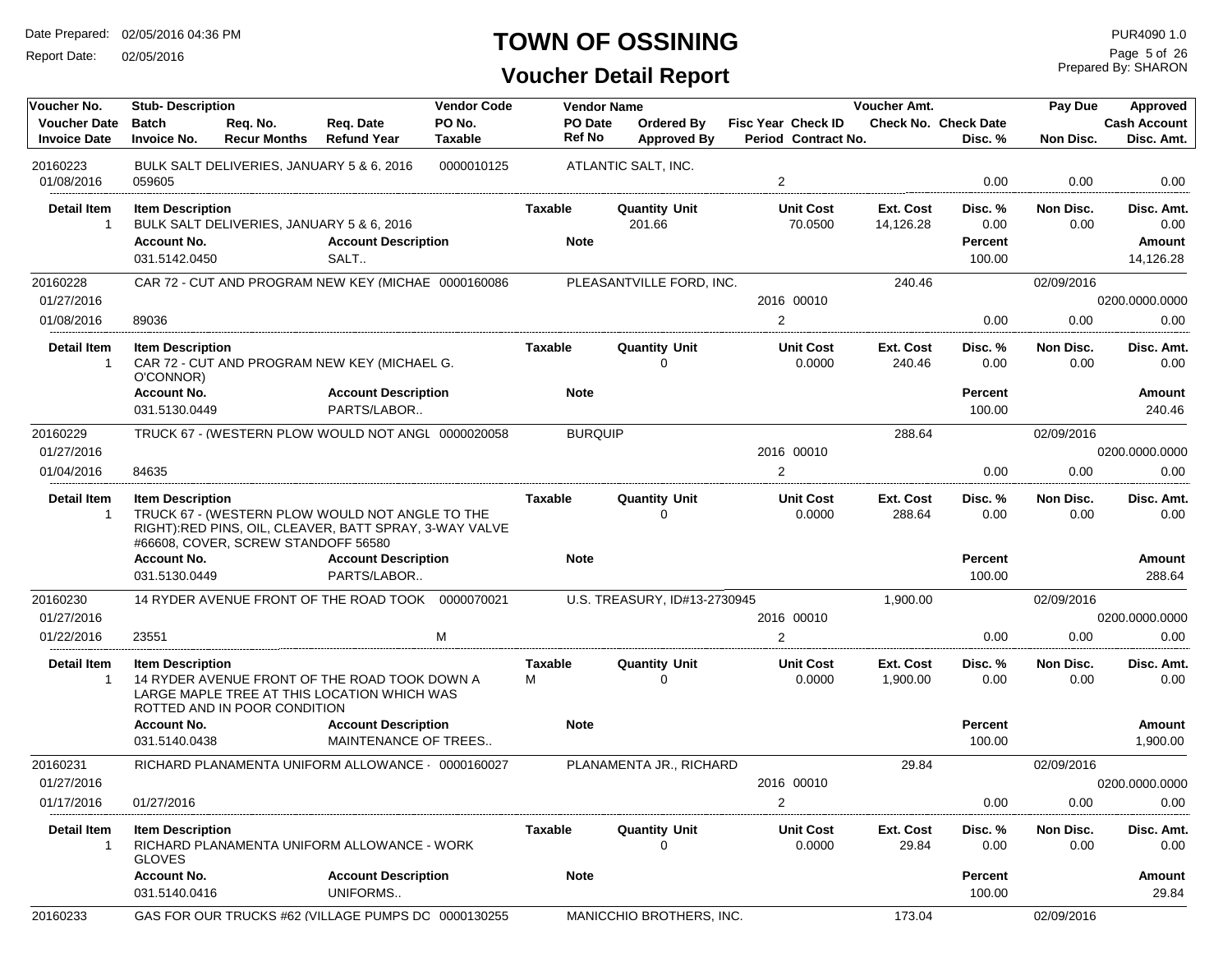Report Date: 02/05/2016

#### **TOWN OF OSSINING**

| Voucher No.                                | <b>Stub-Description</b>            |                                   |                                                     | <b>Vendor Code</b>       |                          | <b>Vendor Name</b>                      |    |                                                  | Voucher Amt.       |                                        | Pay Due           | Approved                          |
|--------------------------------------------|------------------------------------|-----------------------------------|-----------------------------------------------------|--------------------------|--------------------------|-----------------------------------------|----|--------------------------------------------------|--------------------|----------------------------------------|-------------------|-----------------------------------|
| <b>Voucher Date</b><br><b>Invoice Date</b> | <b>Batch</b><br><b>Invoice No.</b> | Req. No.<br><b>Recur Months</b>   | Req. Date<br><b>Refund Year</b>                     | PO No.<br><b>Taxable</b> | PO Date<br><b>Ref No</b> | <b>Ordered By</b><br><b>Approved By</b> |    | Fisc Year Check ID<br><b>Period Contract No.</b> |                    | <b>Check No. Check Date</b><br>Disc. % | Non Disc.         | <b>Cash Account</b><br>Disc. Amt. |
| 20160233                                   |                                    |                                   | GAS FOR OUR TRUCKS #62 (VILLAGE PUMPS DC 0000130255 |                          |                          | MANICCHIO BROTHERS, INC.                |    |                                                  |                    |                                        |                   |                                   |
| 01/28/2016                                 |                                    |                                   |                                                     |                          |                          |                                         |    | 2016 00010                                       |                    |                                        |                   | 0200.0000.0000                    |
|                                            |                                    |                                   |                                                     |                          |                          |                                         | 2  |                                                  |                    | 0.00                                   | 0.00              | 0.00                              |
| <b>Multi Inv Num</b>                       |                                    | <b>Multi Inv Date</b>             |                                                     | Multi Inv Amt.           |                          | <b>Multi Inv Stub Desc</b>              |    |                                                  |                    |                                        |                   |                                   |
| 23297                                      |                                    | 01/13/2016                        |                                                     | 42.33                    |                          | TRUCK 62 FUEL                           |    |                                                  |                    |                                        |                   |                                   |
| 23495                                      |                                    | 01/14/2016                        |                                                     | 79.30                    | TRUCK 56                 |                                         |    |                                                  |                    |                                        |                   |                                   |
| 23733                                      |                                    | 01/15/2016                        |                                                     | 51.41                    | TRUCK 56                 |                                         |    |                                                  |                    |                                        |                   |                                   |
| <b>Detail Item</b><br>$\mathbf{1}$         | <b>Item Description</b>            |                                   | GAS FOR OUR TRUCKS #62 (VILLAGE PUMPS DOWN)         |                          | <b>Taxable</b>           | <b>Quantity Unit</b><br>$\mathbf 0$     |    | <b>Unit Cost</b><br>0.0000                       | Ext. Cost<br>42.33 | Disc. %<br>0.00                        | Non Disc.<br>0.00 | Disc. Amt.<br>0.00                |
|                                            | <b>Account No.</b>                 |                                   | <b>Account Description</b>                          |                          | <b>Note</b>              |                                         |    |                                                  |                    | <b>Percent</b>                         |                   | Amount                            |
|                                            | 031.5110.0411                      |                                   | GASOLINE                                            |                          |                          |                                         |    |                                                  |                    | 100.00                                 |                   | 42.33                             |
| <b>Detail Item</b>                         | <b>Item Description</b>            |                                   |                                                     |                          | <b>Taxable</b>           | <b>Quantity Unit</b>                    |    | <b>Unit Cost</b>                                 | Ext. Cost          | Disc. %                                | Non Disc.         | Disc. Amt.                        |
| 2                                          | FUEL FOR TRUCK 56                  |                                   |                                                     |                          |                          | $\Omega$                                |    | 0.0000                                           | 79.30              | 0.00                                   | 0.00              | 0.00                              |
|                                            | <b>Account No.</b>                 |                                   | <b>Account Description</b>                          |                          | <b>Note</b>              |                                         |    |                                                  |                    | <b>Percent</b>                         |                   | Amount                            |
|                                            | 031.5110.0412                      |                                   | DIESEL FUEL                                         |                          |                          |                                         |    |                                                  |                    | 100.00                                 |                   | 79.30                             |
| <b>Detail Item</b>                         | <b>Item Description</b>            |                                   |                                                     |                          | <b>Taxable</b>           | <b>Quantity Unit</b>                    |    | <b>Unit Cost</b>                                 | <b>Ext. Cost</b>   | Disc. %                                | Non Disc.         | Disc. Amt.                        |
| 3                                          | <b>FUEL FOR TRUCK 56</b>           |                                   |                                                     |                          |                          | $\Omega$                                |    | 0.0000                                           | 51.41              | 0.00                                   | 0.00              | 0.00                              |
|                                            | <b>Account No.</b>                 |                                   | <b>Account Description</b>                          |                          | <b>Note</b>              |                                         |    |                                                  |                    | <b>Percent</b>                         |                   | <b>Amount</b>                     |
|                                            | 031.5110.0412                      |                                   | DIESEL FUEL                                         |                          |                          |                                         |    |                                                  |                    | 100.00                                 |                   | 51.41                             |
| 20160234                                   |                                    | SUPPLIES FOR DALE CEMETERY        |                                                     | 0000130027               |                          | MELROSE LUMBER CO., INC.                |    |                                                  | 155.73             |                                        | 02/09/2016        |                                   |
| 01/28/2016                                 |                                    |                                   |                                                     |                          |                          |                                         |    | 2016 00010                                       |                    |                                        |                   | 0200.0000.0000                    |
|                                            |                                    |                                   |                                                     |                          |                          |                                         | 1  |                                                  |                    | 0.00                                   | 0.00              | 0.00                              |
| <b>Multi Inv Num</b>                       |                                    | <b>Multi Inv Date</b>             |                                                     | Multi Inv Amt.           |                          | <b>Multi Inv Stub Desc</b>              |    |                                                  |                    |                                        |                   |                                   |
| A159559                                    |                                    | 01/20/2016                        |                                                     | 11.96                    | <b>LUMBER</b>            |                                         |    |                                                  |                    |                                        |                   |                                   |
| D205301                                    |                                    | 01/22/2016                        |                                                     | 45.84                    |                          | ROCK SALT AND WEATHERSTRIP TAPE         |    |                                                  |                    |                                        |                   |                                   |
| D205419                                    |                                    | 01/25/2016                        |                                                     | 93.93                    |                          | LUMBER, BOLTS, AND HINGES               |    |                                                  |                    |                                        |                   |                                   |
| D205088                                    |                                    | 01/20/2016                        |                                                     | 4.00                     |                          | RETURN AND PURCHASE OF LUMBER           |    |                                                  |                    |                                        |                   |                                   |
| <b>Detail Item</b>                         | <b>Item Description</b>            |                                   |                                                     |                          | <b>Taxable</b>           | <b>Quantity Unit</b>                    |    | <b>Unit Cost</b>                                 | Ext. Cost          | Disc. %                                | Non Disc.         | Disc. Amt.                        |
| $\mathbf 1$                                |                                    | SUPPLIES FOR DALE CEMETERY        |                                                     |                          |                          |                                         |    | 155.7300                                         | 155.73             | 0.00                                   | 0.00              | 0.00                              |
|                                            | Account No.                        |                                   | <b>Account Description</b>                          |                          | <b>Note</b>              |                                         |    |                                                  |                    | <b>Percent</b>                         |                   | <b>Amount</b>                     |
|                                            | 032.8810.0419                      |                                   | MAINT./REPAIR                                       |                          |                          |                                         |    |                                                  |                    | 100.00                                 |                   | 155.73                            |
| 20160235                                   |                                    |                                   | REIMBURSEMENT FOR ATTENDANCE AT 2016 M( 0000030115  |                          |                          | CONNOLLY, PETER                         |    |                                                  | 25.00              |                                        | 02/09/2016        |                                   |
| 01/28/2016                                 |                                    |                                   |                                                     |                          |                          |                                         |    | 2016 00010                                       |                    |                                        |                   | 0200.0000.0000                    |
| 01/25/2016                                 | 01252016                           |                                   |                                                     |                          |                          |                                         | -1 |                                                  |                    | 0.00                                   | 0.00              | 0.00                              |
| <b>Detail Item</b>                         | <b>Item Description</b>            |                                   |                                                     |                          | Taxable                  | <b>Quantity Unit</b>                    |    | <b>Unit Cost</b>                                 | Ext. Cost          |                                        | Non Disc.         | Disc. Amt.                        |
|                                            |                                    | CEMETERY EXPO ON JANUARY 21, 2016 | REIMBURSEMENT FOR ATTENDANCE AT 2016 MCA/NYSAC      |                          |                          | $\Omega$                                |    | 0.0000                                           | 25.00              | Disc. %<br>0.00                        | 0.00              | 0.00                              |
|                                            | <b>Account No.</b>                 |                                   | <b>Account Description</b>                          |                          | <b>Note</b>              |                                         |    |                                                  |                    | <b>Percent</b>                         |                   | Amount                            |
|                                            | 032.8810.0417                      |                                   | <b>EDUCATION</b>                                    |                          |                          |                                         |    |                                                  |                    | 100.00                                 |                   | 25.00                             |
| 20160246                                   |                                    |                                   | ALARM PHONES USED FOR OUR LIFT STATIONS 0000220156  |                          | VERIZON                  |                                         |    |                                                  | 211.40             |                                        | 02/09/2016        |                                   |
| 02/02/2016                                 |                                    |                                   |                                                     |                          |                          |                                         |    | 2016 00010                                       |                    |                                        |                   | 0200.0000.0000                    |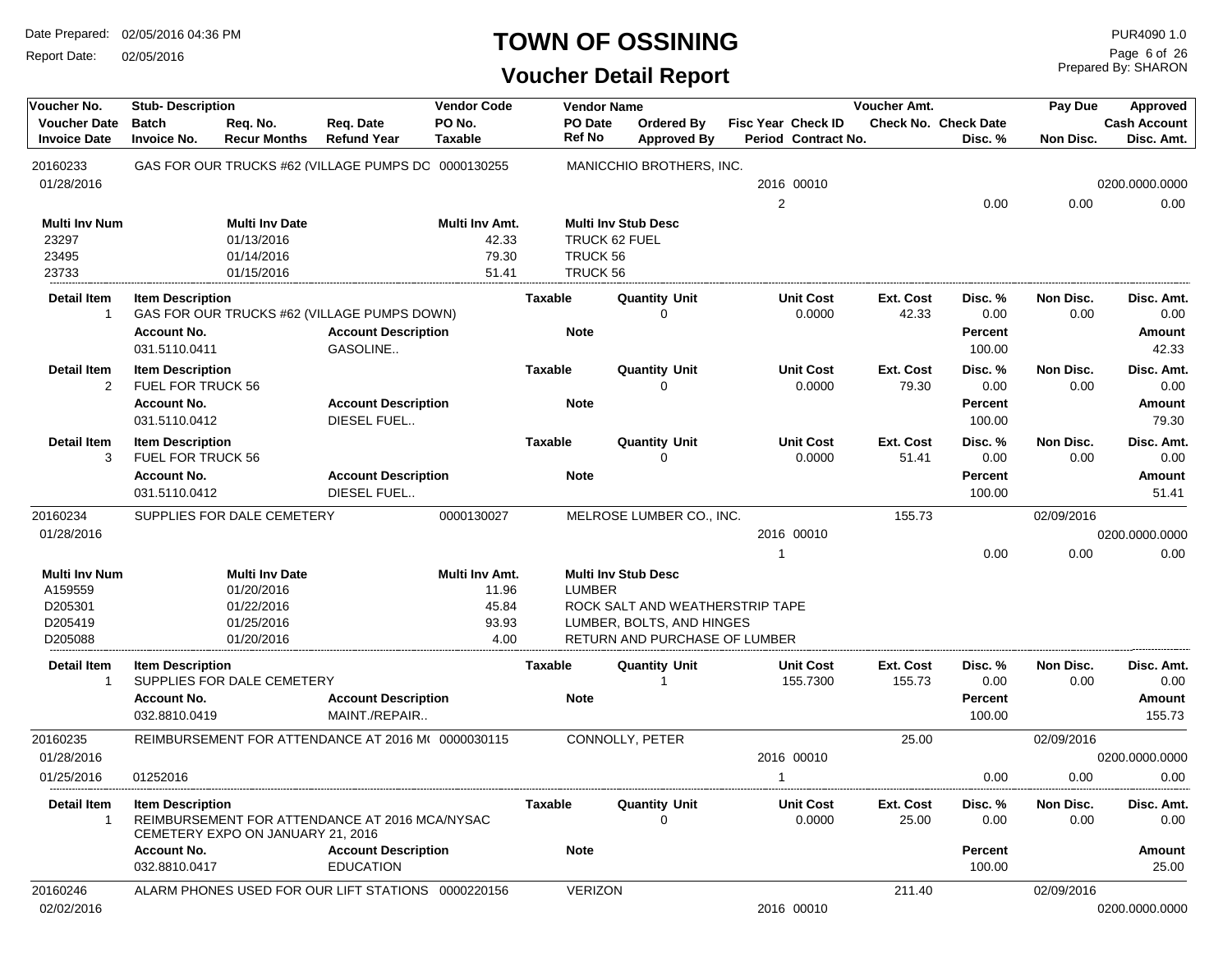Report Date: 02/05/2016

#### **TOWN OF OSSINING PUR4090 1.0**

| Voucher No.                                | <b>Vendor Code</b><br><b>Stub-Description</b>                                                                                                                                                     |                                 |                                                      |                   | <b>Vendor Name</b> |                                  |                                           | Voucher Amt.              |                                        | Pay Due           | <b>Approved</b>                   |
|--------------------------------------------|---------------------------------------------------------------------------------------------------------------------------------------------------------------------------------------------------|---------------------------------|------------------------------------------------------|-------------------|--------------------|----------------------------------|-------------------------------------------|---------------------------|----------------------------------------|-------------------|-----------------------------------|
| <b>Voucher Date</b><br><b>Invoice Date</b> | <b>Batch</b><br><b>Invoice No.</b>                                                                                                                                                                | Req. No.<br><b>Recur Months</b> | Req. Date<br><b>Refund Year</b>                      | PO No.<br>Taxable | PO Date<br>Ref No  | Ordered By<br><b>Approved By</b> | Fisc Year Check ID<br>Period Contract No. |                           | <b>Check No. Check Date</b><br>Disc. % | Non Disc.         | <b>Cash Account</b><br>Disc. Amt. |
| 20160246                                   |                                                                                                                                                                                                   |                                 | ALARM PHONES USED FOR OUR LIFT STATIONS              | 0000220156        | <b>VERIZON</b>     |                                  | $\overline{2}$                            |                           | 0.00                                   | 0.00              | 0.00                              |
| <b>Multi Inv Num</b>                       |                                                                                                                                                                                                   | <b>Multi Inv Date</b>           |                                                      | Multi Inv Amt.    |                    | <b>Multi Inv Stub Desc</b>       |                                           |                           |                                        |                   |                                   |
| 9149239676                                 |                                                                                                                                                                                                   | 01/22/2016                      |                                                      | 29.92             |                    | WHITETAIL CIR.                   |                                           |                           |                                        |                   |                                   |
| 9149238252                                 |                                                                                                                                                                                                   | 01/22/2016                      |                                                      | 30.76             | <b>FOXHILL</b>     |                                  |                                           |                           |                                        |                   |                                   |
| 9149238065                                 |                                                                                                                                                                                                   | 01/22/2016                      |                                                      | 30.74             | FAWN CT.           |                                  |                                           |                           |                                        |                   |                                   |
| 9149239718                                 |                                                                                                                                                                                                   | 01/22/2016                      |                                                      | 30.74             |                    | <b>PARKER BALE</b>               |                                           |                           |                                        |                   |                                   |
| 9149233926                                 |                                                                                                                                                                                                   | 01/22/2016                      |                                                      | 29.94             | S-TURN             |                                  |                                           |                           |                                        |                   |                                   |
| 9149238472                                 |                                                                                                                                                                                                   | 01/22/2016                      |                                                      | 29.65             | MYSTIC PT.         |                                  |                                           |                           |                                        |                   |                                   |
| 9149230831                                 |                                                                                                                                                                                                   | 01/22/2016                      |                                                      | 29.65             | OBCC               |                                  |                                           |                           |                                        |                   |                                   |
| <b>Detail Item</b><br>$\mathbf{1}$         | <b>Item Description</b><br>CIR, FAWN CT., FOXHILL                                                                                                                                                 |                                 | ALARM PHONES USED FOR OUR LIFT STATIONS-WHITETAIL    |                   | Taxable            | <b>Quantity Unit</b><br>0        | <b>Unit Cost</b><br>0.0000                | Ext. Cost<br>91.42        | Disc. %<br>0.00                        | Non Disc.<br>0.00 | Disc. Amt.<br>0.00                |
|                                            | <b>Account No.</b><br>045.8120.0406                                                                                                                                                               |                                 | <b>Account Description</b><br><b>TELEPHONE</b>       |                   | <b>Note</b>        |                                  |                                           |                           | <b>Percent</b><br>100.00               |                   | <b>Amount</b><br>91.42            |
| <b>Detail Item</b><br>2                    | <b>Item Description</b>                                                                                                                                                                           | BALE, S-TURN, MYSTIC PT.        | ALARM PHONES USED FOR OUR LIFT STATIONS-PARKER       |                   | Taxable            | <b>Quantity Unit</b><br>∩        | <b>Unit Cost</b><br>0.0000                | <b>Ext. Cost</b><br>90.33 | Disc. %<br>0.00                        | Non Disc.<br>0.00 | Disc. Amt.<br>0.00                |
|                                            | <b>Account No.</b><br>045.8120.0406                                                                                                                                                               |                                 | <b>Account Description</b><br><b>TELEPHONE</b>       |                   | <b>Note</b>        |                                  |                                           |                           | <b>Percent</b><br>100.00               |                   | Amount<br>90.33                   |
| <b>Detail Item</b><br>3                    | <b>Item Description</b>                                                                                                                                                                           |                                 | ALARM PHONES USED FOR OUR LIFT STATIONS - OBCC       |                   | <b>Taxable</b>     | <b>Quantity Unit</b><br>$\Omega$ | <b>Unit Cost</b><br>0.0000                | <b>Ext. Cost</b><br>29.65 | Disc. %<br>0.00                        | Non Disc.<br>0.00 | Disc. Amt.<br>0.00                |
|                                            | <b>Account No.</b><br>010.7112.0406                                                                                                                                                               |                                 | <b>Account Description</b><br><b>TELEPHONE</b>       |                   | <b>Note</b>        |                                  |                                           |                           | <b>Percent</b><br>100.00               |                   | <b>Amount</b><br>29.65            |
| 20160247                                   |                                                                                                                                                                                                   |                                 | GAS CHARGES FOR MYSTIC POINTE LIFT STATI( 0000030001 |                   |                    | <b>CON EDISON</b>                |                                           | 33.24                     |                                        | 02/09/2016        |                                   |
| 02/02/2016                                 |                                                                                                                                                                                                   |                                 |                                                      |                   |                    |                                  | 2016 00010                                |                           |                                        |                   | 0200.0000.0000                    |
| 01/28/2016                                 | 590917177545002                                                                                                                                                                                   |                                 |                                                      |                   |                    |                                  | $\overline{2}$                            |                           | 0.00                                   | 0.00              | 0.00                              |
| <b>Detail Item</b><br>1                    | <b>Item Description</b><br><b>GENERATOR</b>                                                                                                                                                       |                                 | GAS CHARGES FOR MYSTIC POINTE LIFT STATIONS'         |                   | Taxable            | <b>Quantity Unit</b><br>$\Omega$ | <b>Unit Cost</b><br>0.0000                | Ext. Cost<br>33.24        | Disc.%<br>0.00                         | Non Disc.<br>0.00 | Disc. Amt.<br>0.00                |
|                                            | <b>Account No.</b><br>045.8120.0409                                                                                                                                                               |                                 | <b>Account Description</b><br><b>ELECTRICITY</b>     |                   | <b>Note</b>        |                                  |                                           |                           | <b>Percent</b><br>100.00               |                   | <b>Amount</b><br>33.24            |
| 20160248                                   |                                                                                                                                                                                                   |                                 | MICHAEL G. O'CONNOR 2016 ANNUAL DUES WP( 0000230016  |                   |                    | WEST/PUT ASSOC. OF TOWN          |                                           | 175.00                    |                                        | 02/09/2016        |                                   |
| 02/02/2016                                 |                                                                                                                                                                                                   |                                 |                                                      |                   |                    |                                  | 2016 00010                                |                           |                                        |                   | 0200.0000.0000                    |
| 02/02/2016                                 | 02/02/2016                                                                                                                                                                                        |                                 |                                                      | M                 |                    |                                  | 2                                         |                           | 0.00                                   | 0.00              | 0.00                              |
| Detail Item<br>1                           | <b>Item Description</b><br>MICHAEL G. O'CONNOR 2016 ANNUAL DUES WPCATSH<br>(\$25.00 & STATE ASSOCIATION DUES \$150) FOR THE YEAR<br>OF 2016 THE WESTCHESTER/PUTNAM COUNTIES ASSOC.<br><b>DUES</b> |                                 |                                                      |                   | Taxable<br>М       | <b>Quantity Unit</b><br>$\Omega$ | <b>Unit Cost</b><br>0.0000                | Ext. Cost<br>175.00       | Disc. %<br>0.00                        | Non Disc.<br>0.00 | Disc. Amt.<br>0.00                |
|                                            | <b>Account No.</b><br>031.5010.0428                                                                                                                                                               |                                 | <b>Account Description</b><br>DUES                   |                   | <b>Note</b>        |                                  |                                           |                           | <b>Percent</b><br>100.00               |                   | Amount<br>175.00                  |
| 20160249                                   |                                                                                                                                                                                                   |                                 | WORK GLOVES FOR MICHAEL G. O'CONNOR - PL 0000150100  |                   |                    | O'CONNOR, MICHAEL G              |                                           | 29.84                     |                                        | 02/09/2016        |                                   |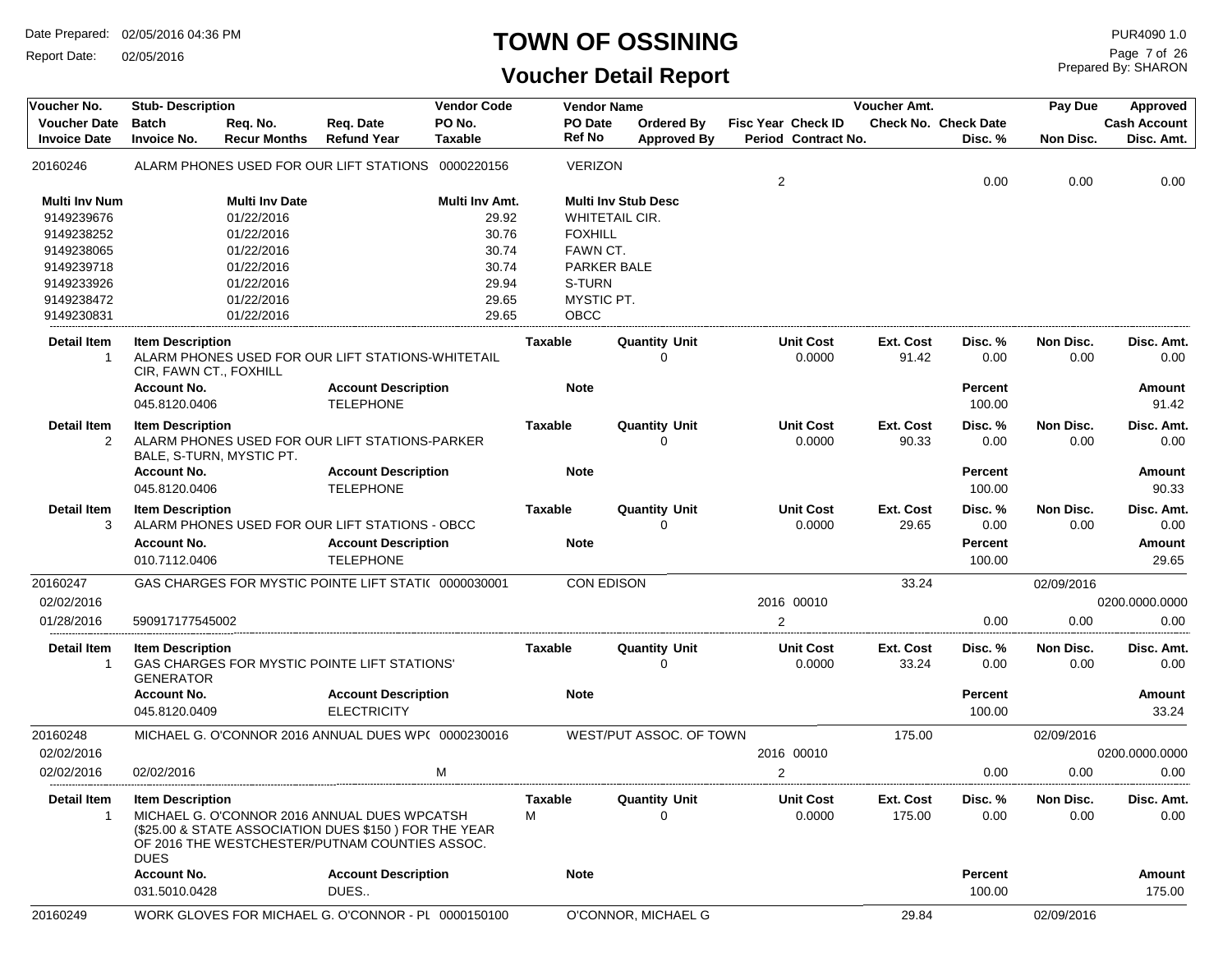Report Date: 02/05/2016

#### **TOWN OF OSSINING**

Prepared By: SHARON Page 8 of 26

| Voucher No.                                | <b>Stub-Description</b>                       |                                      |                                                        | <b>Vendor Code</b> |              | <b>Vendor Name</b>   |                                      |                                                  | Voucher Amt.               |                                        | Pay Due           | Approved                          |
|--------------------------------------------|-----------------------------------------------|--------------------------------------|--------------------------------------------------------|--------------------|--------------|----------------------|--------------------------------------|--------------------------------------------------|----------------------------|----------------------------------------|-------------------|-----------------------------------|
| <b>Voucher Date</b><br><b>Invoice Date</b> | Batch<br><b>Invoice No.</b>                   | Reg. No.<br><b>Recur Months</b>      | Req. Date<br><b>Refund Year</b>                        | PO No.<br>Taxable  |              | PO Date<br>Ref No    | Ordered By<br><b>Approved By</b>     | <b>Fisc Year Check ID</b><br>Period Contract No. |                            | <b>Check No. Check Date</b><br>Disc. % | Non Disc.         | <b>Cash Account</b><br>Disc. Amt. |
| 20160249                                   |                                               |                                      | WORK GLOVES FOR MICHAEL G. O'CONNOR - PL 0000150100    |                    |              |                      | O'CONNOR, MICHAEL G                  |                                                  |                            |                                        |                   |                                   |
| 02/02/2016                                 |                                               |                                      |                                                        |                    |              |                      |                                      | 2016 00010                                       |                            |                                        |                   | 0200.0000.0000                    |
| 01/19/2016                                 | 02/02/2016                                    |                                      |                                                        |                    |              |                      |                                      | 2                                                |                            | 0.00                                   | 0.00              | 0.00                              |
| <b>Detail Item</b><br>$\overline{1}$       | <b>Item Description</b>                       | RETURN CHECK TO MICHAEL G. O'CONNOR  | WORK GLOVES FOR MICHAEL G. O'CONNOR - PLEASE           |                    | Taxable      |                      | <b>Quantity Unit</b><br>$\mathbf{0}$ | <b>Unit Cost</b><br>0.0000                       | Ext. Cost<br>29.84         | Disc. %<br>0.00                        | Non Disc.<br>0.00 | Disc. Amt.<br>0.00                |
|                                            | <b>Account No.</b>                            |                                      | <b>Account Description</b>                             |                    |              | <b>Note</b>          |                                      |                                                  |                            | <b>Percent</b>                         |                   | Amount                            |
|                                            | 031.5140.0416                                 |                                      | UNIFORMS                                               |                    |              |                      |                                      |                                                  |                            | 100.00                                 |                   | 29.84                             |
| 20160250                                   |                                               |                                      | CLEANING OF HIGHWAY OFFICES FOR THE MON 0000010303     |                    |              | ARCO CLEANING        |                                      |                                                  | 540.00                     |                                        | 02/09/2016        |                                   |
| 02/02/2016                                 |                                               |                                      |                                                        |                    |              |                      |                                      | 2016 00010                                       |                            |                                        |                   | 0200.0000.0000                    |
| 01/01/2016                                 | CONTRACT                                      |                                      |                                                        | М                  |              |                      |                                      | $\overline{2}$                                   |                            | 0.00                                   | 0.00              | 0.00                              |
| <b>Detail Item</b><br>$\overline{1}$       | <b>Item Description</b><br>JANUARY 1-31, 2016 |                                      | CLEANING OF HIGHWAY OFFICES FOR THE MONTH OF           |                    | Taxable<br>М |                      | <b>Quantity Unit</b><br>$\mathbf 0$  | <b>Unit Cost</b><br>0.0000                       | <b>Ext. Cost</b><br>540.00 | Disc. %<br>0.00                        | Non Disc.<br>0.00 | Disc. Amt.<br>0.00                |
|                                            | <b>Account No.</b>                            |                                      | <b>Account Description</b>                             |                    |              | <b>Note</b>          |                                      |                                                  |                            | <b>Percent</b>                         |                   | Amount                            |
|                                            | 031.5010.0419                                 |                                      | MAINT./REPAIR                                          |                    |              |                      |                                      |                                                  |                            | 100.00                                 |                   | 540.00                            |
| 20160251                                   |                                               | TRUCK 67 BATTERY MTP-48/H6           |                                                        | 0000701143         |              |                      | INTERSTATE BATTERIES OF NY, INC      |                                                  | 116.95                     |                                        | 02/09/2016        |                                   |
| 02/02/2016                                 |                                               |                                      |                                                        |                    |              |                      |                                      | 2016 00010                                       |                            |                                        |                   | 0200.0000.0000                    |
| 01/08/2016                                 | 90043865                                      |                                      |                                                        |                    |              |                      |                                      | 2                                                |                            | 0.00                                   | 0.00              | 0.00                              |
| <b>Detail Item</b>                         | <b>Item Description</b>                       |                                      |                                                        |                    | Taxable      |                      | <b>Quantity Unit</b>                 | <b>Unit Cost</b>                                 | Ext. Cost                  | Disc. %                                | Non Disc.         | Disc. Amt.                        |
| -1                                         |                                               | TRUCK 67 BATTERY MTP-48/H6           |                                                        |                    |              |                      | $\Omega$                             | 0.0000                                           | 116.95                     | 0.00                                   | 0.00              | 0.00                              |
|                                            | <b>Account No.</b>                            |                                      | <b>Account Description</b>                             |                    |              | <b>Note</b>          |                                      |                                                  |                            | <b>Percent</b>                         |                   | Amount                            |
|                                            | 031.5130.0449                                 |                                      | PARTS/LABOR                                            |                    |              |                      |                                      |                                                  |                            | 100.00                                 |                   | 116.95                            |
| 20160252                                   |                                               |                                      | TRUCK 68 - LT225/75R17 FIR TRANSFORCE AT BI 0000030050 |                    |              |                      | CORSI TIRE OF OSSINING               |                                                  | 111.35                     |                                        | 02/09/2016        |                                   |
| 02/02/2016                                 |                                               |                                      |                                                        |                    |              |                      |                                      | 2016 00010                                       |                            |                                        |                   | 0200.0000.0000                    |
| 01/13/2016                                 | G10532                                        |                                      |                                                        |                    |              |                      |                                      | 2                                                |                            | 0.00                                   | 0.00              | 0.00                              |
| <b>Detail Item</b><br>-1                   | <b>Item Description</b>                       |                                      | TRUCK 68 - LT225/75R17 FIR TRANSFORCE AT BLK           |                    | Taxable      |                      | <b>Quantity Unit</b><br>$\Omega$     | <b>Unit Cost</b><br>0.0000                       | Ext. Cost<br>111.35        | Disc. %<br>0.00                        | Non Disc.<br>0.00 | Disc. Amt.<br>0.00                |
|                                            | <b>Account No.</b>                            |                                      | <b>Account Description</b>                             |                    |              | <b>Note</b>          |                                      |                                                  |                            | Percent                                |                   | Amount                            |
|                                            | 031.5130.0449                                 |                                      | PARTS/LABOR                                            |                    |              |                      |                                      |                                                  |                            | 100.00                                 |                   | 111.35                            |
| 20160253                                   |                                               | TRUCK 52 - PIECES OF 6" CHANNEL 120" |                                                        | 0000271461         |              | <b>ORTIZ WELDING</b> |                                      |                                                  | 184.00                     |                                        | 02/09/2016        |                                   |
| 02/02/2016                                 |                                               |                                      |                                                        |                    |              |                      |                                      | 2016 00010                                       |                            |                                        |                   | 0200.0000.0000                    |
| 01/25/2016                                 | 93958                                         |                                      |                                                        | М                  |              |                      |                                      | $\overline{2}$                                   |                            | 0.00                                   | 0.00              | 0.00                              |
| <b>Detail Item</b>                         | <b>Item Description</b>                       | TRUCK 52 - PIECES OF 6" CHANNEL 120" |                                                        |                    | Taxable<br>М |                      | <b>Quantity Unit</b><br>n            | <b>Unit Cost</b><br>0.0000                       | Ext. Cost<br>184.00        | Disc. %<br>0.00                        | Non Disc.<br>0.00 | Disc. Amt.<br>0.00                |
|                                            | <b>Account No.</b><br>031.5130.0449           |                                      | <b>Account Description</b><br>PARTS/LABOR              |                    |              | <b>Note</b>          |                                      |                                                  |                            | <b>Percent</b><br>100.00               |                   | Amount<br>184.00                  |
| 20160254<br>02/02/2016                     |                                               |                                      | FOUND BROKEN ELECTRICAL WIRE FEEDING HE 0000700354     |                    |              | THOMAS PETERS        |                                      | 2016 00010                                       | 385.00                     |                                        | 02/09/2016        | 0200.0000.0000                    |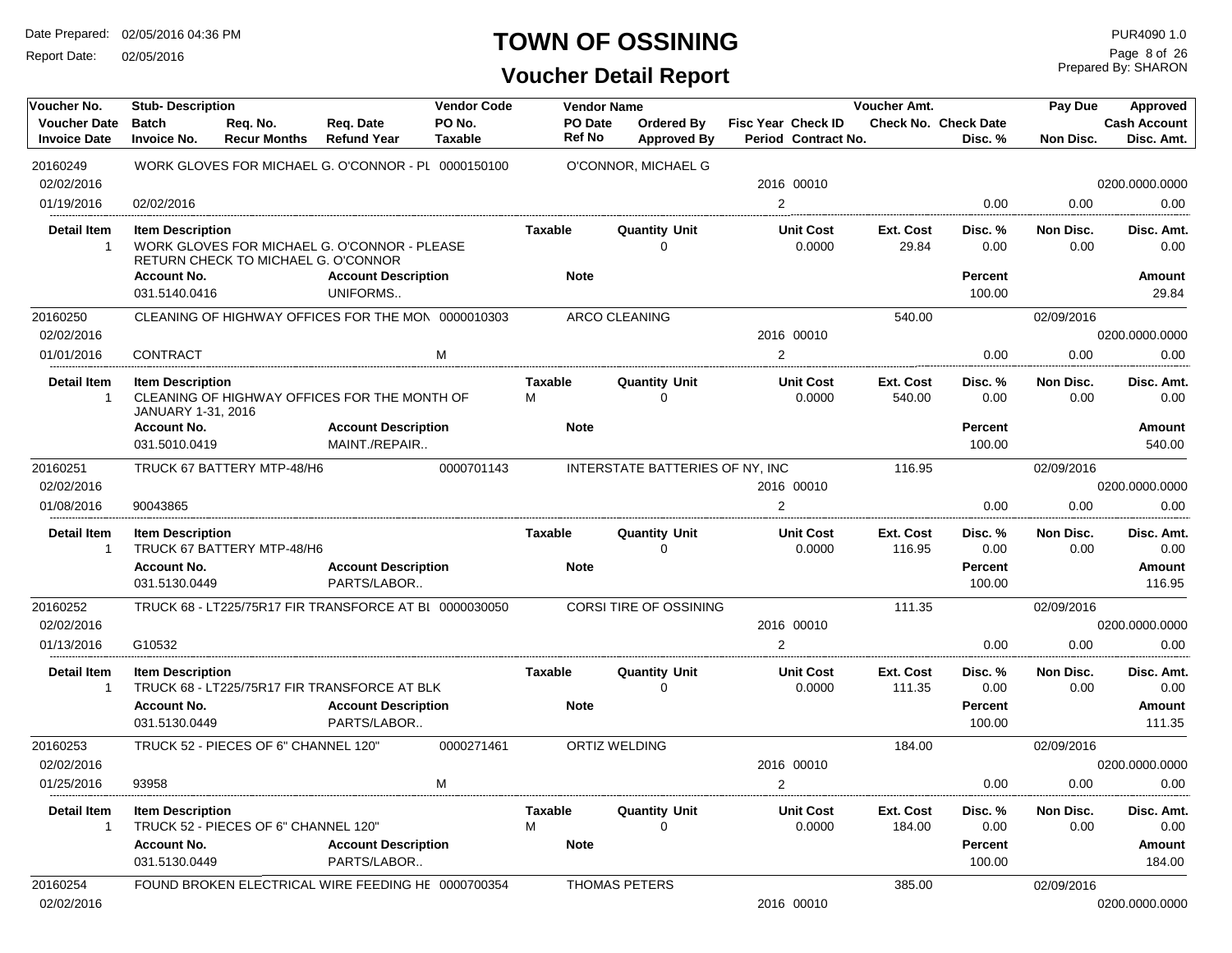Report Date: 02/05/2016

#### **TOWN OF OSSINING**

| Voucher No.                                | <b>Stub-Description</b>                         |                                                   |                                                    | <b>Vendor Code</b>               |                     | <b>Vendor Name</b>                        |                                                     |                                                  | Voucher Amt.        |                                        | Pay Due           | <b>Approved</b>                   |
|--------------------------------------------|-------------------------------------------------|---------------------------------------------------|----------------------------------------------------|----------------------------------|---------------------|-------------------------------------------|-----------------------------------------------------|--------------------------------------------------|---------------------|----------------------------------------|-------------------|-----------------------------------|
| <b>Voucher Date</b><br><b>Invoice Date</b> | <b>Batch</b><br><b>Invoice No.</b>              | Reg. No.<br><b>Recur Months</b>                   | Req. Date<br><b>Refund Year</b>                    | PO No.<br><b>Taxable</b>         |                     | PO Date<br><b>Ref No</b>                  | <b>Ordered By</b><br><b>Approved By</b>             | <b>Fisc Year Check ID</b><br>Period Contract No. |                     | <b>Check No. Check Date</b><br>Disc. % | Non Disc.         | <b>Cash Account</b><br>Disc. Amt. |
| 20160254<br>01/25/2016                     | 384987                                          |                                                   | FOUND BROKEN ELECTRICAL WIRE FEEDING HE 0000700354 | М                                |                     |                                           | <b>THOMAS PETERS</b>                                | 2                                                |                     | 0.00                                   | 0.00              | 0.00                              |
| <b>Detail Item</b><br>$\mathbf{1}$         | <b>Item Description</b>                         | REPLACED 12 GAUGE WIRE, HEAT WORKING              | FOUND BROKEN ELECTRICAL WIRE FEEDING HEATING UNIT. |                                  | <b>Taxable</b><br>м |                                           | <b>Quantity Unit</b><br>$\Omega$                    | <b>Unit Cost</b><br>0.0000                       | Ext. Cost<br>385.00 | Disc. %<br>0.00                        | Non Disc.<br>0.00 | Disc. Amt.<br>0.00                |
|                                            | <b>Account No.</b><br>031.5132.0419             |                                                   | <b>Account Description</b><br>MAINT./REPAIR        |                                  |                     | <b>Note</b>                               |                                                     |                                                  |                     | Percent<br>100.00                      |                   | Amount<br>385.00                  |
| 20160255<br>02/02/2016                     |                                                 |                                                   | TRUCK 71 - PLUNGER - GEAR, TUBE, BUSHING           | 0000700205                       |                     |                                           | PARK FORD LINCOLN & MERCURY                         | 2016 00010                                       | 408.03              |                                        | 02/09/2016        | 0200.0000.0000                    |
|                                            |                                                 |                                                   |                                                    |                                  |                     |                                           |                                                     | 2                                                |                     | 0.00                                   | 0.00              | 0.00                              |
| <b>Multi Inv Num</b><br>5032735<br>5032744 |                                                 | <b>Multi Inv Date</b><br>01/14/2016<br>01/15/2016 |                                                    | Multi Inv Amt.<br>95.60<br>39.02 |                     | <b>SCREW, NUT</b><br><b>INDICATOR ASY</b> | <b>Multi Inv Stub Desc</b>                          |                                                  |                     |                                        |                   |                                   |
| 5032794<br>5032731                         |                                                 | 01/19/2016<br>01/14/2016                          |                                                    | 212.88<br>60.53                  |                     |                                           | GEAR(PLUNGER), TUBE, BUSHING                        | PIPE-FUEL FILLER, SCREW & WASHER, CAP ASY        |                     |                                        |                   |                                   |
| Detail Item<br>1                           | <b>Item Description</b>                         |                                                   | TRUCK 71 - PLUNGER - GEAR, TUBE, BUSHING           |                                  | Taxable             |                                           | <b>Quantity Unit</b>                                | <b>Unit Cost</b><br>0.0000                       | Ext. Cost<br>60.53  | Disc. %<br>0.00                        | Non Disc.<br>0.00 | Disc. Amt.<br>0.00                |
|                                            | <b>Account No.</b><br>031.5130.0449             |                                                   | <b>Account Description</b><br>PARTS/LABOR          |                                  |                     | <b>Note</b>                               |                                                     |                                                  |                     | Percent<br>100.00                      |                   | Amount<br>60.53                   |
| <b>Detail Item</b><br>$\overline{2}$       | <b>Item Description</b><br>#71-SCREW, NUT       |                                                   |                                                    |                                  | <b>Taxable</b>      |                                           | <b>Quantity Unit</b><br>$\Omega$                    | <b>Unit Cost</b><br>0.0000                       | Ext. Cost<br>95.60  | Disc. %<br>0.00                        | Non Disc.<br>0.00 | Disc. Amt.<br>0.00                |
|                                            | <b>Account No.</b><br>031.5130.0449             |                                                   | <b>Account Description</b><br>PARTS/LABOR          |                                  |                     | <b>Note</b>                               |                                                     |                                                  |                     | Percent<br>100.00                      |                   | Amount<br>95.60                   |
| <b>Detail Item</b><br>3                    | <b>Item Description</b><br>71 - INDICATOR ASY   |                                                   |                                                    |                                  | <b>Taxable</b>      |                                           | <b>Quantity Unit</b><br>$\Omega$                    | <b>Unit Cost</b><br>0.0000                       | Ext. Cost<br>39.02  | Disc. %<br>0.00                        | Non Disc.<br>0.00 | Disc. Amt.<br>0.00                |
|                                            | <b>Account No.</b><br>031.5130.0449             |                                                   | <b>Account Description</b><br>PARTS/LABOR          |                                  |                     | <b>Note</b>                               |                                                     |                                                  |                     | Percent<br>100.00                      |                   | Amount<br>39.02                   |
| <b>Detail Item</b><br>4                    | <b>Item Description</b>                         |                                                   | 71 - PIPE - FUEL FILLER, SCREW AND WASHER, CAP ASY |                                  | <b>Taxable</b>      |                                           | <b>Quantity Unit</b><br>$\Omega$                    | <b>Unit Cost</b><br>0.0000                       | Ext. Cost<br>212.88 | Disc. %<br>0.00                        | Non Disc.<br>0.00 | Disc. Amt.<br>0.00                |
|                                            | <b>Account No.</b><br>031.5130.0449             |                                                   | <b>Account Description</b><br>PARTS/LABOR          |                                  |                     | <b>Note</b>                               |                                                     |                                                  |                     | Percent<br>100.00                      |                   | <b>Amount</b><br>212.88           |
| 20160256                                   | TRUCK 71 - LINER BED                            |                                                   |                                                    | 0000130045                       |                     |                                           | MT. KISCO TRUCK & AUTO PA                           |                                                  | 1,815.11            |                                        | 02/09/2016        |                                   |
| 02/02/2016                                 |                                                 |                                                   |                                                    |                                  |                     |                                           |                                                     | 2016 00010                                       |                     |                                        |                   | 0200.0000.0000                    |
|                                            |                                                 |                                                   |                                                    |                                  |                     |                                           |                                                     | 2                                                |                     | 0.00                                   | 0.00              | 0.00                              |
| <b>Multi Inv Num</b><br>317184             |                                                 | <b>Multi Inv Date</b><br>01/15/2016               |                                                    | Multi Inv Amt.<br>189.00         |                     | <b>BED LINER</b>                          | <b>Multi Inv Stub Desc</b>                          |                                                  |                     |                                        |                   |                                   |
| 318089                                     |                                                 | 01/20/2016                                        |                                                    | 130.43                           |                     |                                           |                                                     | WAX & GREASE REMOVE, MASKING, GEN. PURPOSE       |                     |                                        |                   |                                   |
| 319201                                     |                                                 | 01/25/2016                                        |                                                    | 306.70                           |                     |                                           | REMAN. STARTERS, LAMPS                              |                                                  |                     |                                        |                   |                                   |
| 319314<br>319718                           |                                                 | 01/25/2016                                        |                                                    | 226.94                           |                     |                                           | CARTRIDGE, CONTROL ASSY<br><b>ASSORTED SUPPLIES</b> |                                                  |                     |                                        |                   |                                   |
| Detail Item<br>$\mathbf{1}$                | <b>Item Description</b><br>TRUCK 71 - LINER BED | 01/26/2016                                        |                                                    | 962.04                           | Taxable             |                                           | <b>Quantity Unit</b><br>0                           | <b>Unit Cost</b><br>0.0000                       | Ext. Cost<br>189.00 | Disc. %<br>0.00                        | Non Disc.<br>0.00 | Disc. Amt.<br>0.00                |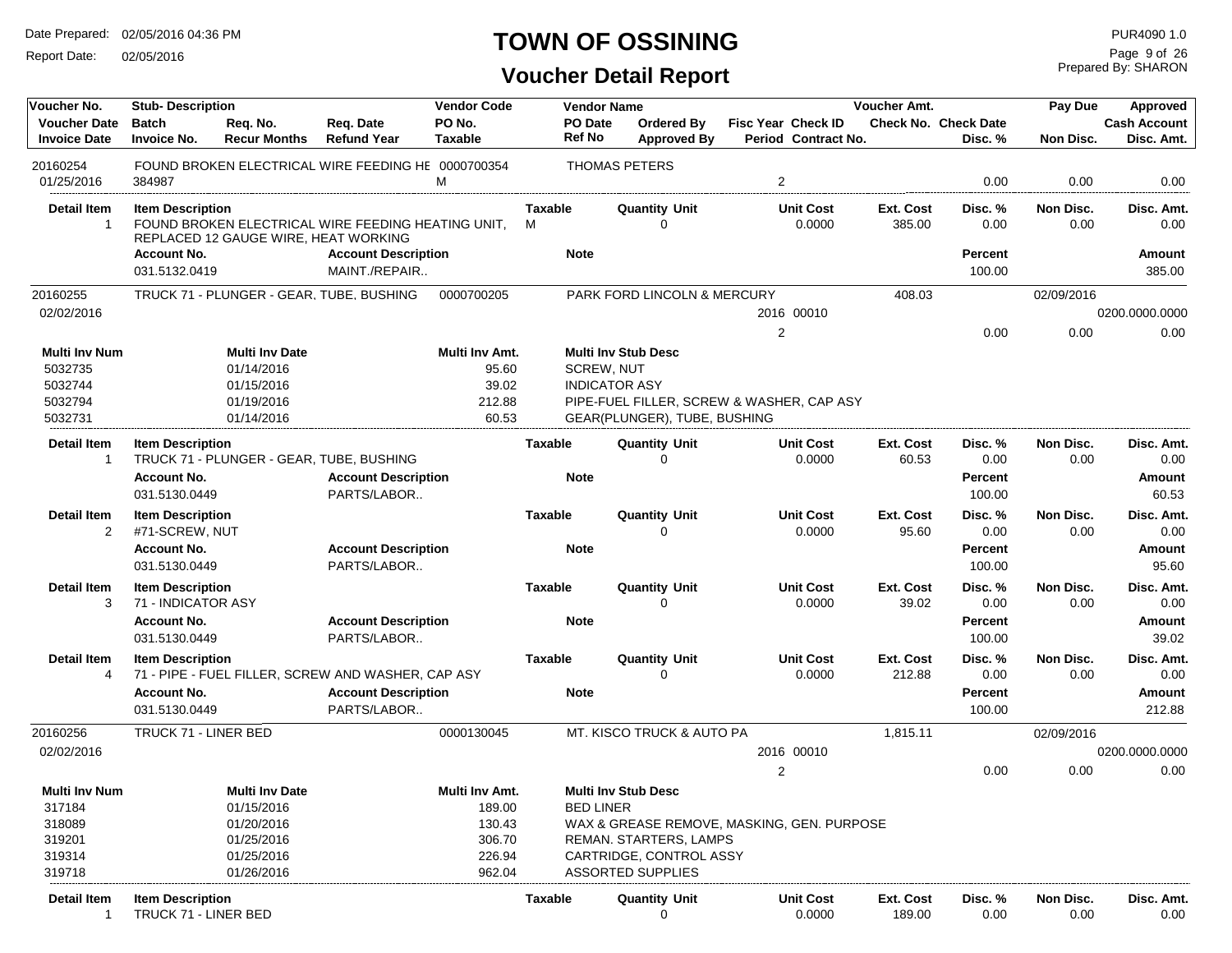Report Date: 02/05/2016

#### **TOWN OF OSSINING**

| Voucher No.                                | <b>Stub-Description</b>                                        |                                                                                              |                                           | <b>Vendor Code</b>       |                             | <b>Vendor Name</b> |                                         |                                                         | Voucher Amt.        |                                             | Pay Due           |                                        |  |  |
|--------------------------------------------|----------------------------------------------------------------|----------------------------------------------------------------------------------------------|-------------------------------------------|--------------------------|-----------------------------|--------------------|-----------------------------------------|---------------------------------------------------------|---------------------|---------------------------------------------|-------------------|----------------------------------------|--|--|
| <b>Voucher Date</b><br><b>Invoice Date</b> | <b>Batch</b><br><b>Invoice No.</b>                             | Req. No.<br><b>Recur Months</b>                                                              | Req. Date<br><b>Refund Year</b>           | PO No.<br><b>Taxable</b> | PO Date<br><b>Ref No</b>    |                    | <b>Ordered By</b><br><b>Approved By</b> | <b>Fisc Year Check ID</b><br><b>Period Contract No.</b> |                     | <b>Check No. Check Date</b><br>Disc. %      | Non Disc.         | <b>Cash Account</b><br>Disc. Amt.      |  |  |
| 20160256                                   | TRUCK 71 - LINER BED                                           |                                                                                              |                                           | 0000130045               |                             |                    | MT. KISCO TRUCK & AUTO PA               |                                                         |                     |                                             |                   |                                        |  |  |
|                                            | <b>Account No.</b><br>031.5130.0449                            |                                                                                              | <b>Account Description</b><br>PARTS/LABOR |                          | <b>Note</b>                 |                    |                                         |                                                         |                     | Percent<br>100.00                           |                   | <b>Amount</b><br>189.00                |  |  |
| <b>Detail Item</b><br>$\overline{2}$       | <b>Item Description</b><br><b>MASKING</b>                      | TRUCK 71 - WAX & GREASE REMOVER, GEN. PURPOSE,                                               |                                           |                          | <b>Taxable</b>              |                    | <b>Quantity Unit</b><br>O               | <b>Unit Cost</b><br>0.0000                              | Ext. Cost<br>130.43 | Disc. %<br>0.00                             | Non Disc.<br>0.00 | Disc. Amt.<br>0.00                     |  |  |
|                                            | <b>Account No.</b><br>031.5130.0449                            |                                                                                              | <b>Account Description</b><br>PARTS/LABOR |                          | <b>Note</b>                 |                    |                                         |                                                         |                     | <b>Percent</b><br>100.00                    |                   | Amount<br>130.43                       |  |  |
| <b>Detail Item</b>                         | <b>Item Description</b>                                        |                                                                                              |                                           |                          | <b>Taxable</b>              |                    | <b>Quantity Unit</b>                    | <b>Unit Cost</b>                                        | Ext. Cost           | Disc. %                                     | Non Disc.         | Disc. Amt.                             |  |  |
| 3                                          |                                                                | TRUCK 67 - REMAN. STARTERS/ALTER, LAMPS                                                      |                                           |                          |                             |                    | $\Omega$                                | 0.0000                                                  | 306.70              | 0.00                                        | 0.00              | 0.00                                   |  |  |
|                                            | <b>Account No.</b><br>031.5130.0449                            |                                                                                              | <b>Account Description</b><br>PARTS/LABOR |                          | <b>Note</b>                 |                    |                                         |                                                         |                     | <b>Percent</b><br>100.00                    |                   | <b>Amount</b><br>306.70                |  |  |
| <b>Detail Item</b>                         | <b>Item Description</b>                                        |                                                                                              |                                           |                          | <b>Taxable</b>              |                    | <b>Quantity Unit</b>                    | <b>Unit Cost</b>                                        | Ext. Cost           | Disc. %                                     | Non Disc.         | Disc. Amt.                             |  |  |
| 4                                          |                                                                | CARTRIDGE, CONTROL ASSY - 66                                                                 |                                           |                          |                             |                    | $\Omega$                                | 0.0000                                                  | 226.94              | 0.00                                        | 0.00              | 0.00                                   |  |  |
|                                            | <b>Account No.</b>                                             |                                                                                              | <b>Account Description</b>                |                          | <b>Note</b>                 |                    |                                         |                                                         |                     | <b>Percent</b>                              |                   | Amount                                 |  |  |
|                                            | 031.5130.0449                                                  |                                                                                              | PARTS/LABOR                               |                          |                             |                    |                                         |                                                         |                     | 100.00                                      |                   | 226.94                                 |  |  |
| <b>Detail Item</b><br>5                    | <b>Item Description</b>                                        | TRUCK 71 AND SHOP STOCK - ASSORTED PARTS                                                     |                                           |                          | <b>Taxable</b>              |                    | <b>Quantity Unit</b><br>$\Omega$        | <b>Unit Cost</b><br>0.0000                              | Ext. Cost<br>962.04 | Disc. %<br>0.00                             | Non Disc.<br>0.00 | Disc. Amt.<br>0.00                     |  |  |
|                                            | <b>Account No.</b>                                             |                                                                                              | <b>Account Description</b>                |                          | <b>Note</b>                 |                    |                                         |                                                         |                     | <b>Percent</b>                              |                   | <b>Amount</b>                          |  |  |
|                                            | 031.5130.0449                                                  |                                                                                              | PARTS/LABOR                               |                          |                             |                    |                                         |                                                         |                     | 100.00                                      |                   | 962.04                                 |  |  |
| 20160257                                   |                                                                | #2 HEATING FUEL FOR THE HIGHWAY GARAGE                                                       |                                           | 0000701212               |                             |                    | UNITED METRO ENERGY CORP                |                                                         | 716.65              |                                             | 02/09/2016        |                                        |  |  |
| 02/02/2016                                 |                                                                |                                                                                              |                                           |                          |                             |                    |                                         | 2016 00010                                              |                     |                                             |                   | 0200.0000.0000                         |  |  |
| 01/08/2016                                 | 191713                                                         |                                                                                              |                                           | M                        |                             |                    |                                         | $\overline{2}$                                          |                     | 0.00                                        | 0.00              | 0.00                                   |  |  |
| <b>Detail Item</b><br>$\mathbf{1}$         | <b>Item Description</b><br><b>Account No.</b><br>031.5132.0474 | #2 HEATING FUEL FOR THE HIGHWAY GARAGE                                                       | <b>Account Description</b><br>FUEL OIL    |                          | Taxable<br>м<br><b>Note</b> |                    | <b>Quantity Unit</b><br>$\Omega$        | <b>Unit Cost</b><br>0.0000                              | Ext. Cost<br>716.65 | Disc. %<br>0.00<br><b>Percent</b><br>100.00 | Non Disc.<br>0.00 | Disc. Amt.<br>0.00<br>Amount<br>716.65 |  |  |
| 20160258                                   |                                                                | TRUCKS 66, 54, 55, 56 - 245/70R19.5, 19.5X6.75, M 0000701359                                 |                                           |                          |                             |                    | ZELLER TIRE OF NEWBURGH, LLC.           |                                                         | 941.50              |                                             | 02/09/2016        |                                        |  |  |
| 02/02/2016                                 |                                                                |                                                                                              |                                           |                          |                             |                    |                                         | 2016 00010                                              |                     |                                             |                   | 0200.0000.0000                         |  |  |
| 01/08/2016                                 | 605398                                                         |                                                                                              |                                           | M                        |                             |                    |                                         | $\overline{2}$                                          |                     | 0.00                                        | 0.00              | 0.00                                   |  |  |
| <b>Detail Item</b><br>-1                   | <b>Item Description</b>                                        | TRUCKS 66, 54, 55, 56 - 245/70R19.5, 19.5X6.75, MOUNTS, TIRE<br>DISPOSAL, 3 3/4" TRUCK VALVE |                                           |                          | Taxable<br>M                |                    | <b>Quantity Unit</b><br>$\Omega$        | <b>Unit Cost</b><br>0.0000                              | Ext. Cost<br>941.50 | Disc. %<br>0.00                             | Non Disc.<br>0.00 | Disc. Amt.<br>0.00                     |  |  |
|                                            | <b>Account No.</b>                                             |                                                                                              | <b>Account Description</b>                |                          | <b>Note</b>                 |                    |                                         |                                                         |                     | <b>Percent</b>                              |                   | Amount                                 |  |  |
|                                            | 031.5130.0449                                                  |                                                                                              | PARTS/LABOR.                              |                          |                             |                    |                                         |                                                         |                     | 100.00                                      |                   | 941.50                                 |  |  |
| 20160259                                   |                                                                | TRUCK 66 - ABS/BRAKE LIGHTS ARE ON, INSPEC 0000701336                                        |                                           |                          |                             |                    | ARROWAY CHEVROLET INC.                  |                                                         | 486.45              |                                             | 02/09/2016        |                                        |  |  |
| 02/02/2016                                 |                                                                |                                                                                              |                                           |                          |                             |                    |                                         | 2016 00010                                              |                     |                                             |                   | 0200.0000.0000                         |  |  |
| 01/06/2016                                 | 283114                                                         |                                                                                              |                                           |                          |                             |                    |                                         | 2                                                       |                     | 0.00                                        | 0.00              | 0.00                                   |  |  |
| Detail Item<br>-1                          | <b>Item Description</b>                                        | TRUCK 66 - ABS/BRAKE LIGHTS ARE ON, INSPECT AND<br>REPORT - REPAIRED HARNESS                 |                                           |                          | Taxable                     |                    | <b>Quantity Unit</b><br>$\Omega$        | <b>Unit Cost</b><br>0.0000                              | Ext. Cost<br>486.45 | Disc. %<br>0.00                             | Non Disc.<br>0.00 | Disc. Amt.<br>0.00                     |  |  |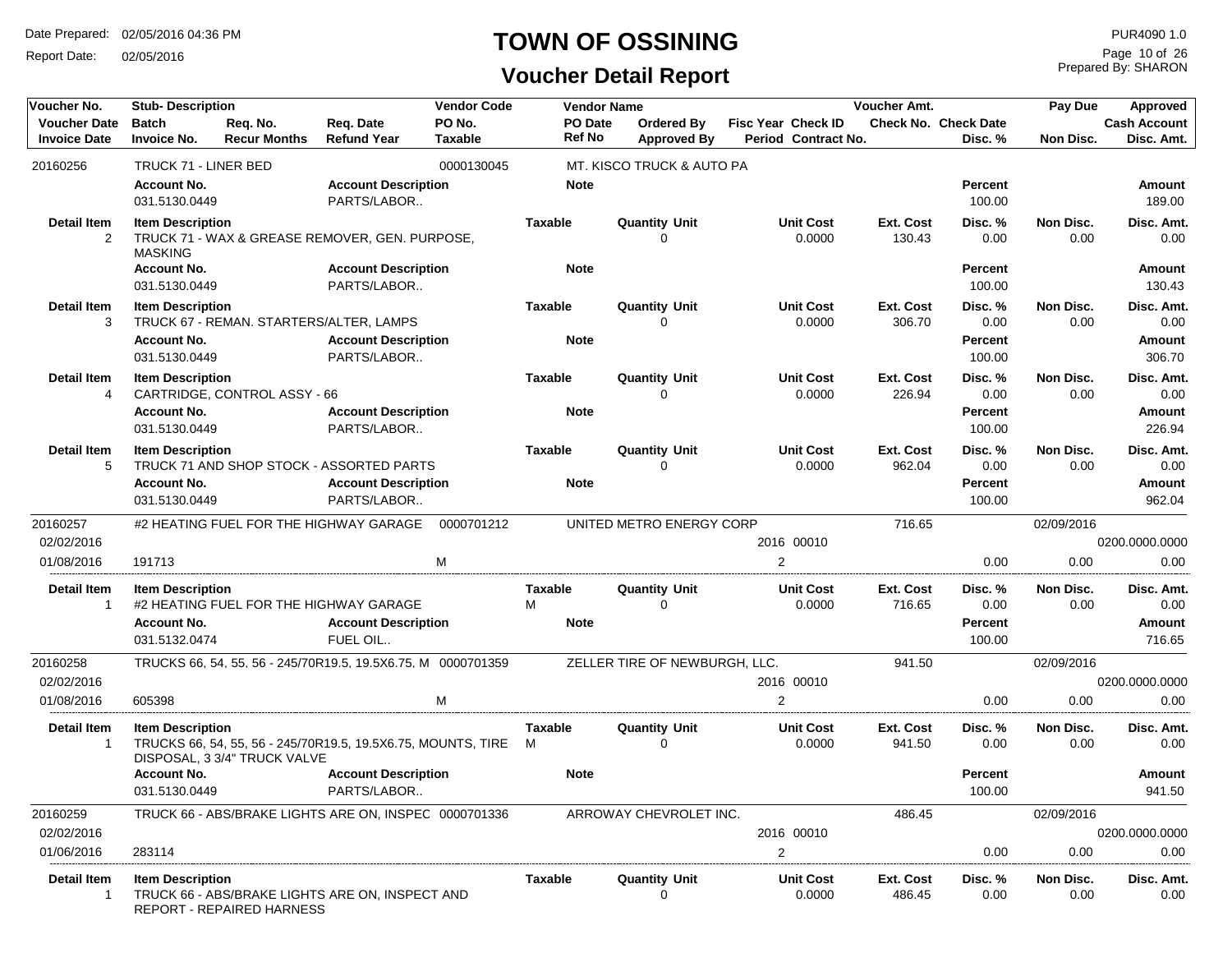Report Date: 02/05/2016

## **TOWN OF OSSINING**

Prepared By: SHARON Page 11 of 26

| Voucher No.                                | <b>Stub-Description</b>                          |                                 |                                                                                                 | <b>Vendor Code</b>       |                     | <b>Vendor Name</b>       |                                  |                                           | Voucher Amt.          |                                 | Pay Due           | Approved                          |
|--------------------------------------------|--------------------------------------------------|---------------------------------|-------------------------------------------------------------------------------------------------|--------------------------|---------------------|--------------------------|----------------------------------|-------------------------------------------|-----------------------|---------------------------------|-------------------|-----------------------------------|
| <b>Voucher Date</b><br><b>Invoice Date</b> | <b>Batch</b><br><b>Invoice No.</b>               | Reg. No.<br><b>Recur Months</b> | Req. Date<br><b>Refund Year</b>                                                                 | PO No.<br><b>Taxable</b> |                     | PO Date<br><b>Ref No</b> | Ordered By<br><b>Approved By</b> | Fisc Year Check ID<br>Period Contract No. |                       | Check No. Check Date<br>Disc. % | Non Disc.         | <b>Cash Account</b><br>Disc. Amt. |
| 20160259                                   |                                                  |                                 | TRUCK 66 - ABS/BRAKE LIGHTS ARE ON, INSPEC 0000701336                                           |                          |                     |                          | ARROWAY CHEVROLET INC.           |                                           |                       |                                 |                   |                                   |
|                                            | <b>Account No.</b><br>031.5130.0449              |                                 | <b>Account Description</b><br>PARTS/LABOR                                                       |                          |                     | <b>Note</b>              |                                  |                                           |                       | <b>Percent</b><br>100.00        |                   | Amount<br>486.45                  |
| 20160260                                   |                                                  |                                 | TRUCK 66 & 67 SPREADERS - (AIRFLO) IDLER SH 0000010025                                          |                          |                     |                          | AMTHOR WELDING SERVICE, I        |                                           | 1.296.53              |                                 | 02/09/2016        |                                   |
| 02/02/2016                                 |                                                  |                                 |                                                                                                 |                          |                     |                          |                                  | 2016 00010                                |                       |                                 |                   | 0200.0000.0000                    |
| 01/19/2016                                 | 00008019                                         |                                 |                                                                                                 | M                        |                     |                          |                                  | $\overline{2}$                            |                       | 0.00                            | 0.00              | 0.00                              |
| <b>Detail Item</b><br>-1                   | <b>Item Description</b><br>PAINTED WITH FLAT BAR |                                 | TRUCK 66 & 67 SPREADERS - (AIRFLO) IDLER SHAFT<br>W/SPROCKET, 1"TAKE-UP BEARING REF P/N, CHAIN, |                          | <b>Taxable</b><br>M |                          | <b>Quantity Unit</b><br>$\Omega$ | <b>Unit Cost</b><br>0.0000                | Ext. Cost<br>1,296.53 | Disc. %<br>0.00                 | Non Disc.<br>0.00 | Disc. Amt.<br>0.00                |
|                                            | <b>Account No.</b><br>031.5130.0449              |                                 | <b>Account Description</b><br>PARTS/LABOR                                                       |                          |                     | <b>Note</b>              |                                  |                                           |                       | <b>Percent</b><br>100.00        |                   | Amount<br>1,296.53                |
| 20160261                                   |                                                  |                                 | MEDICAL SUPPLIES FOR THE MEN IN THE GARA 0000260000                                             |                          |                     |                          | ZEE MEDICAL, INC.                |                                           | 262.90                |                                 | 02/09/2016        |                                   |
| 02/02/2016                                 |                                                  |                                 |                                                                                                 |                          |                     |                          |                                  | 2016 00010                                |                       |                                 |                   | 0200.0000.0000                    |
| 01/27/2016                                 | 0113608424                                       |                                 |                                                                                                 | M                        |                     |                          |                                  | $\overline{2}$                            |                       | 0.00                            | 0.00              | 0.00                              |
| <b>Detail Item</b><br>$\overline{1}$       | <b>Item Description</b><br>THE HIGHWAY OFFICE    |                                 | MEDICAL SUPPLIES FOR THE MEN IN THE GARAGE AND IN                                               |                          | <b>Taxable</b><br>M |                          | <b>Quantity Unit</b><br>$\Omega$ | <b>Unit Cost</b><br>0.0000                | Ext. Cost<br>262.90   | Disc.%<br>0.00                  | Non Disc.<br>0.00 | Disc. Amt.<br>0.00                |
|                                            | <b>Account No.</b><br>031.5110.0419              |                                 | <b>Account Description</b><br>MAINT./REPAIR                                                     |                          |                     | <b>Note</b>              |                                  |                                           |                       | <b>Percent</b><br>100.00        |                   | Amount<br>262.90                  |
| 20160262                                   |                                                  |                                 | WINDSHIELD FOR BOBCAT UTILITY VEHICLE AT 0000700360                                             |                          |                     |                          | <b>BOBCAT OF WESTCHESTER</b>     |                                           | 530.69                |                                 | 02/09/2016        |                                   |
| 02/02/2016                                 |                                                  |                                 |                                                                                                 |                          |                     |                          |                                  | 2016 00010                                |                       |                                 |                   | 0200.0000.0000                    |
| 01/27/2016                                 | T47689                                           |                                 |                                                                                                 | M                        |                     |                          |                                  | $\overline{2}$                            |                       | 0.00                            | 0.00              | 0.00                              |
| <b>Detail Item</b><br>$\overline{1}$       | <b>Item Description</b><br><b>CEMETERY</b>       |                                 | WINDSHIELD FOR BOBCAT UTILITY VEHICLE AT DALE                                                   |                          | <b>Taxable</b><br>M |                          | <b>Quantity Unit</b><br>$\Omega$ | <b>Unit Cost</b><br>0.0000                | Ext. Cost<br>530.69   | Disc. %<br>0.00                 | Non Disc.<br>0.00 | Disc. Amt.<br>0.00                |
|                                            | <b>Account No.</b><br>032.8810.0419              |                                 | <b>Account Description</b><br>MAINT./REPAIR                                                     |                          |                     | <b>Note</b>              |                                  |                                           |                       | <b>Percent</b><br>100.00        |                   | Amount<br>530.69                  |
| 20160263                                   |                                                  |                                 | INTERPRETER FOR SMALL CLAIMS/PARKING, 6P 0000700742                                             |                          |                     |                          | ZHININ, JESSICA                  |                                           | 50.00                 |                                 | 02/09/2016        |                                   |
| 02/02/2016                                 |                                                  |                                 |                                                                                                 |                          |                     |                          |                                  | 2016 00010                                |                       |                                 |                   | 0200.0000.0000                    |
| 01/25/2016                                 | 01252016                                         |                                 |                                                                                                 | M                        |                     |                          |                                  | 2                                         |                       | 0.00                            | 0.00              | 0.00                              |
| <b>Detail Item</b><br>$\overline{1}$       | <b>Item Description</b><br>\$20/HOUR             |                                 | INTERPRETER FOR SMALL CLAIMS/PARKING, 6PM-8:30PM @                                              |                          | <b>Taxable</b><br>м |                          | <b>Quantity Unit</b><br>$\Omega$ | <b>Unit Cost</b><br>0.0000                | Ext. Cost<br>50.00    | Disc. %<br>0.00                 | Non Disc.<br>0.00 | Disc. Amt.<br>0.00                |
|                                            | <b>Account No.</b><br>010.1130.0455              |                                 | <b>Account Description</b><br><b>TRANSLATOR</b>                                                 |                          |                     | <b>Note</b>              |                                  |                                           |                       | <b>Percent</b><br>100.00        |                   | Amount<br>50.00                   |
| 20160264                                   |                                                  |                                 | BUILD AND INSTALL SHELVING UNIT FOR COPY   0000701317                                           |                          |                     |                          | CONTE LANDSCAPING, INC.          |                                           | 975.00                |                                 | 02/09/2016        |                                   |
| 02/02/2016                                 |                                                  |                                 |                                                                                                 |                          |                     |                          |                                  | 2016 00010                                |                       |                                 |                   | 0200.0000.0000                    |
| 01/25/2016                                 | 01252016                                         |                                 |                                                                                                 | M                        |                     |                          |                                  | $\overline{2}$                            |                       | 0.00                            | 0.00              | 0.00                              |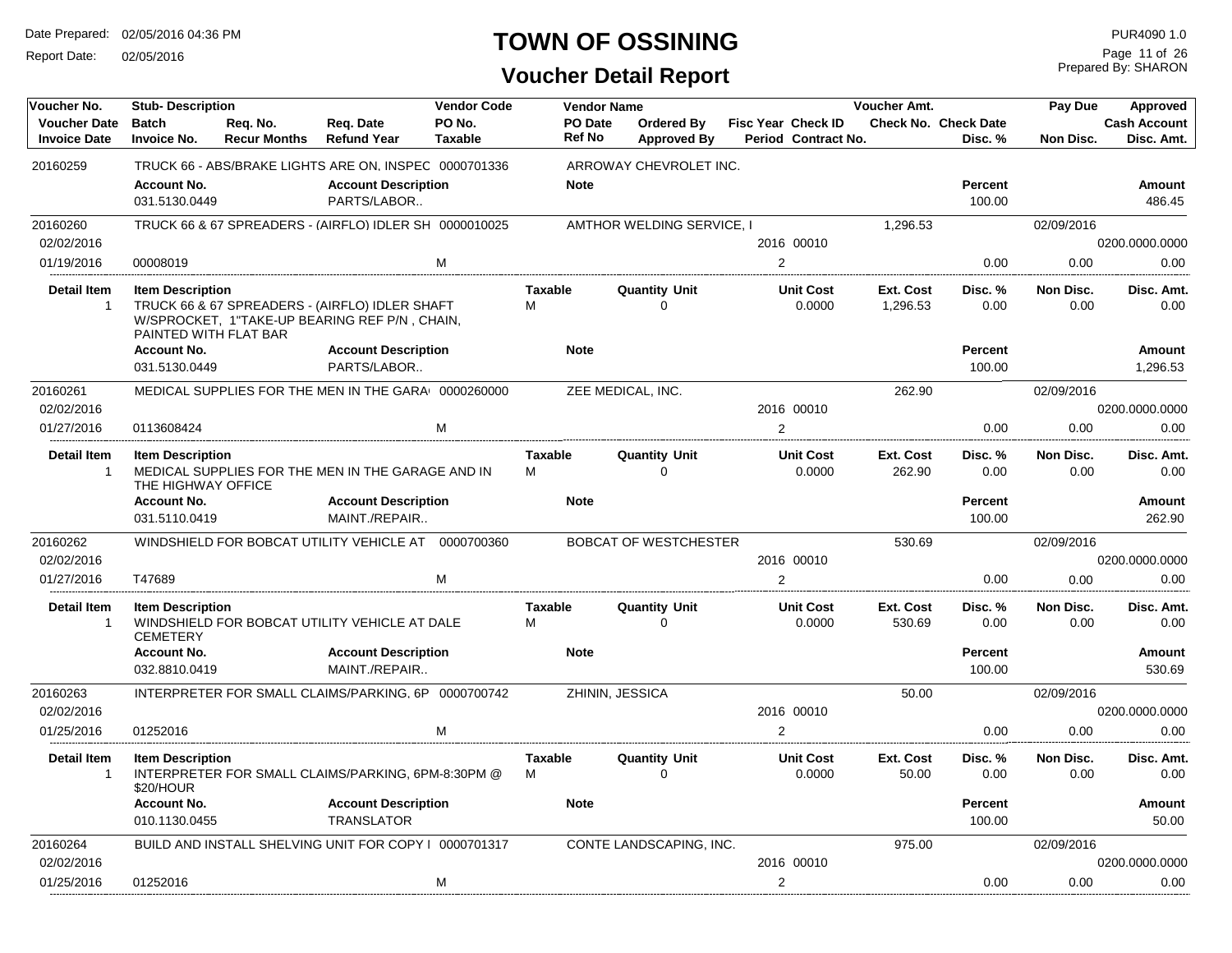Report Date: 02/05/2016

## **TOWN OF OSSINING**

Prepared By: SHARON Page 12 of 26

| Voucher No.                                | <b>Stub- Description</b>                                       |                                  |                                                                                                                 | <b>Vendor Code</b>       |                        | <b>Vendor Name</b> |                                     |                |                                                  | <b>Voucher Amt.</b>   |                                             | Pay Due           | Approved                                 |
|--------------------------------------------|----------------------------------------------------------------|----------------------------------|-----------------------------------------------------------------------------------------------------------------|--------------------------|------------------------|--------------------|-------------------------------------|----------------|--------------------------------------------------|-----------------------|---------------------------------------------|-------------------|------------------------------------------|
| <b>Voucher Date</b><br><b>Invoice Date</b> | <b>Batch</b><br><b>Invoice No.</b>                             | Req. No.<br><b>Recur Months</b>  | Req. Date<br><b>Refund Year</b>                                                                                 | PO No.<br><b>Taxable</b> |                        | PO Date<br>Ref No  | Ordered By<br><b>Approved By</b>    |                | <b>Fisc Year Check ID</b><br>Period Contract No. |                       | <b>Check No. Check Date</b><br>Disc. %      | Non Disc.         | <b>Cash Account</b><br>Disc. Amt.        |
| 20160264                                   |                                                                |                                  | BUILD AND INSTALL SHELVING UNIT FOR COPY   0000701317                                                           |                          |                        |                    | CONTE LANDSCAPING, INC.             |                |                                                  |                       |                                             |                   |                                          |
| <b>Detail Item</b>                         | <b>Item Description</b>                                        | (FUNDED BY 2015 JCAP GRANT)      | BUILD AND INSTALL SHELVING UNIT FOR COPY MACHINE                                                                |                          | <b>Taxable</b><br>м    |                    | <b>Quantity Unit</b><br>$\Omega$    |                | <b>Unit Cost</b><br>0.0000                       | Ext. Cost<br>975.00   | Disc. %<br>0.00                             | Non Disc.<br>0.00 | Disc. Amt.<br>0.00                       |
|                                            | <b>Account No.</b>                                             |                                  | <b>Account Description</b>                                                                                      |                          | <b>Note</b>            |                    |                                     |                |                                                  |                       | <b>Percent</b>                              |                   | Amount                                   |
|                                            | 010.1110.0201                                                  |                                  | EQUIPMENT                                                                                                       |                          |                        |                    |                                     |                |                                                  |                       | 100.00                                      |                   | 975.00                                   |
| 20160265<br>02/02/2016                     |                                                                |                                  | PAPER, LABELS, TONER, AND DVD DISCS FOR T 0000190004                                                            |                          |                        |                    | STAPLES, INC. AND SUBSIDIARIES      |                | 2016 00010                                       | 230.50                |                                             | 02/09/2016        | 0200.0000.0000                           |
| 01/16/2016                                 | 3289943217                                                     |                                  |                                                                                                                 |                          |                        |                    |                                     | $\overline{2}$ |                                                  |                       | 0.00                                        | 0.00              | 0.00                                     |
|                                            |                                                                |                                  |                                                                                                                 |                          |                        |                    |                                     |                |                                                  |                       |                                             |                   |                                          |
| <b>Detail Item</b><br>-1                   | <b>Item Description</b>                                        |                                  | PAPER, LABELS, TONER, AND DVD DISCS FOR TOWN COURT                                                              |                          | Taxable                |                    | <b>Quantity Unit</b><br>$\Omega$    |                | <b>Unit Cost</b><br>0.0000                       | Ext. Cost<br>230.50   | Disc. %<br>0.00                             | Non Disc.<br>0.00 | Disc. Amt.<br>0.00                       |
|                                            | <b>Account No.</b><br>010.1110.0401                            |                                  | <b>Account Description</b><br>SUPPLIES                                                                          |                          | <b>Note</b>            |                    |                                     |                |                                                  |                       | <b>Percent</b><br>100.00                    |                   | <b>Amount</b><br>230.50                  |
| 20160266                                   |                                                                |                                  | INTERPRETER FOR CRIMINAL AND VEHICLE & TF 0000700742                                                            |                          |                        |                    | ZHININ, JESSICA                     |                |                                                  | 100.00                |                                             | 02/09/2016        |                                          |
| 02/02/2016                                 |                                                                |                                  |                                                                                                                 |                          |                        |                    |                                     |                | 2016 00010                                       |                       |                                             |                   | 0200.0000.0000                           |
| 01/21/2016                                 | 01212016                                                       |                                  |                                                                                                                 | м                        |                        |                    |                                     | $\overline{2}$ |                                                  |                       | 0.00                                        | 0.00              | 0.00                                     |
| <b>Detail Item</b><br>$\mathbf{1}$         | <b>Item Description</b><br>11PM @ \$20/HOUR                    |                                  | INTERPRETER FOR CRIMINAL AND VEHICLE & TRAFFIC, 6PM-                                                            |                          | Taxable<br>М           |                    | <b>Quantity Unit</b><br>$\mathbf 0$ |                | <b>Unit Cost</b><br>0.0000                       | Ext. Cost<br>100.00   | Disc. %<br>0.00                             | Non Disc.<br>0.00 | Disc. Amt.<br>0.00                       |
|                                            | <b>Account No.</b>                                             |                                  | <b>Account Description</b>                                                                                      |                          | <b>Note</b>            |                    |                                     |                |                                                  |                       | <b>Percent</b>                              |                   | Amount                                   |
|                                            | 010.1110.0455                                                  |                                  | <b>TRANSLATOR</b>                                                                                               |                          |                        |                    |                                     |                |                                                  |                       | 100.00                                      |                   | 100.00                                   |
| 20160268                                   |                                                                |                                  | REIMBURSEMENT FROM SLEEPY HOLLOW. 2/1-: 0000150005                                                              |                          |                        |                    | <b>OSSINING VOLUNTEER</b>           |                |                                                  | 6,629.40              |                                             | 02/09/2016        |                                          |
| 02/02/2016                                 |                                                                |                                  |                                                                                                                 |                          |                        |                    |                                     |                | 2016 00010                                       |                       |                                             |                   | 0200.0000.0000                           |
| 01/05/2016                                 | 2016-2SH                                                       |                                  |                                                                                                                 |                          |                        |                    |                                     | $\overline{2}$ |                                                  |                       | 0.00                                        | 0.00              | 0.00                                     |
| <b>Detail Item</b><br>-1                   | <b>Item Description</b><br><b>Account No.</b><br>066.4540.0475 |                                  | REIMBURSEMENT FROM SLEEPY HOLLOW, 2/1-2/29<br><b>Account Description</b><br>AMBULANCE DISTRICT -<br>CONTRACTUAL |                          | Taxable<br><b>Note</b> |                    | <b>Quantity Unit</b><br>1           |                | <b>Unit Cost</b><br>6,629.4000                   | Ext. Cost<br>6,629.40 | Disc. %<br>0.00<br><b>Percent</b><br>100.00 | Non Disc.<br>0.00 | Disc. Amt.<br>0.00<br>Amount<br>6,629.40 |
| 20160269                                   |                                                                |                                  | TWENTY-THIRD MONTHLY INSTALLMENT FOR M(0000701287                                                               |                          |                        |                    | MICHAEL HABERMAN ASSOCIATES, INC.   |                |                                                  | 2,607.41              |                                             | 02/09/2016        |                                          |
| 02/02/2016                                 |                                                                |                                  |                                                                                                                 |                          |                        |                    |                                     |                | 2016 00010                                       |                       |                                             |                   | 0200.0000.0000                           |
| 02/01/2016                                 | 02012016                                                       |                                  |                                                                                                                 | M                        |                        |                    |                                     | 2              |                                                  |                       | 0.00                                        | 0.00              | 0.00                                     |
| <b>Detail Item</b>                         | <b>Item Description</b>                                        |                                  |                                                                                                                 |                          | Taxable                |                    | <b>Quantity Unit</b>                |                | <b>Unit Cost</b>                                 | Ext. Cost             | Disc. %                                     | Non Disc.         | Disc. Amt.                               |
|                                            | RE-VAL                                                         |                                  | TWENTY-THIRD MONTHLY INSTALLMENT FOR MONITORING                                                                 |                          | M                      |                    |                                     |                | 2,607.4100                                       | 2,607.41              | 0.00                                        | 0.00              | 0.00                                     |
|                                            | <b>Account No.</b>                                             |                                  | <b>Account Description</b>                                                                                      |                          | <b>Note</b>            |                    |                                     |                |                                                  |                       | <b>Percent</b>                              |                   | Amount                                   |
|                                            | 037.1355.2187                                                  |                                  | <b>TOWN-WIDE REVALUATION PROJECT</b>                                                                            |                          |                        |                    |                                     |                |                                                  |                       | 100.00                                      |                   | 2,607.41                                 |
| 20160270                                   |                                                                | WESTERLY RD GAS BILL, 12/28-1/27 |                                                                                                                 | 0000030001               |                        | <b>CON EDISON</b>  |                                     |                |                                                  | 54.97                 |                                             | 02/09/2016        |                                          |
| 02/02/2016                                 |                                                                |                                  |                                                                                                                 |                          |                        |                    |                                     |                | 2016 00010                                       |                       |                                             |                   | 0200.0000.0000                           |
| 01/26/2016                                 | 01262016                                                       |                                  |                                                                                                                 |                          |                        |                    |                                     | 2              |                                                  |                       | 0.00                                        | 0.00              | 0.00                                     |
|                                            |                                                                |                                  |                                                                                                                 |                          |                        |                    |                                     |                |                                                  |                       |                                             |                   |                                          |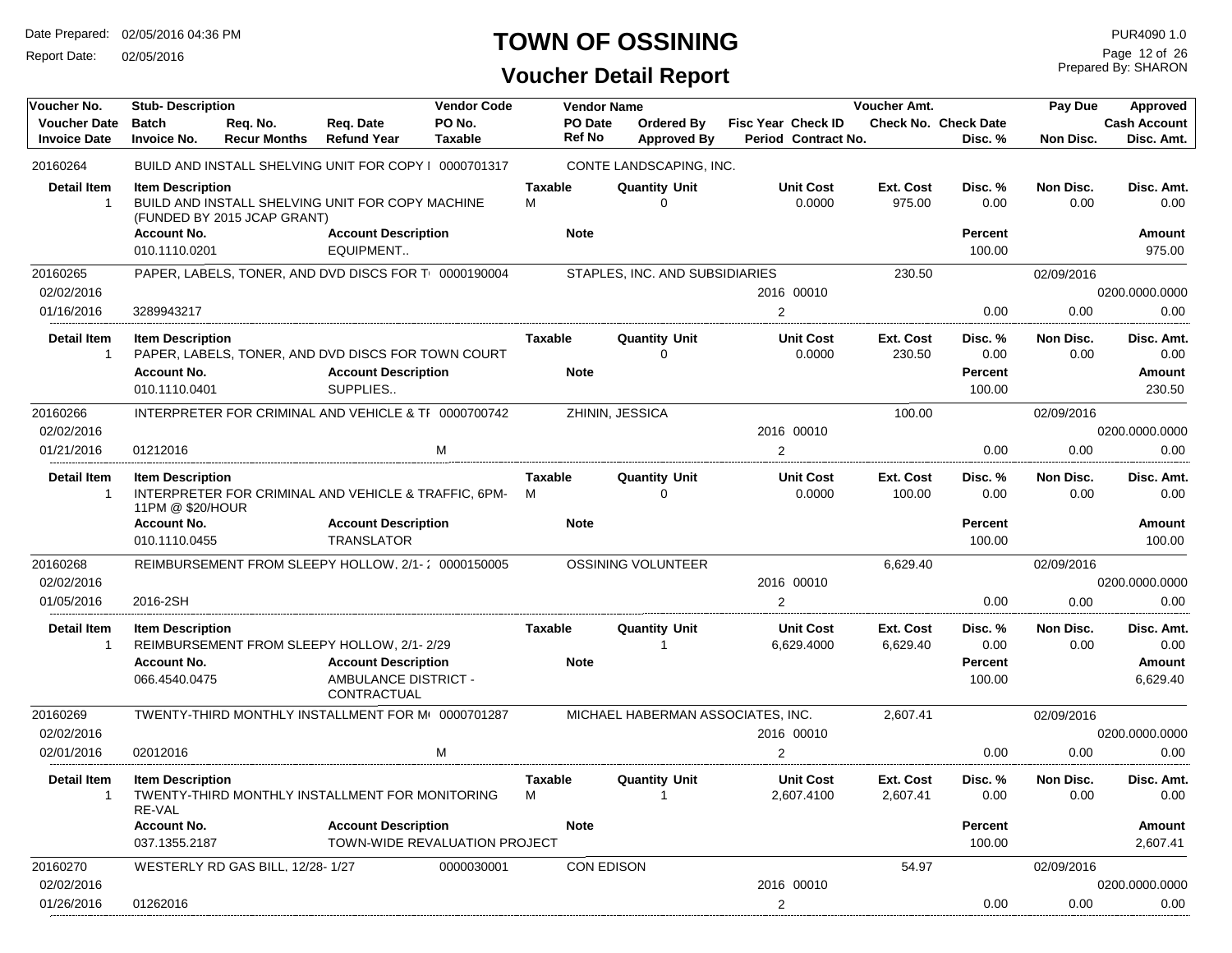Report Date: 02/05/2016

## **TOWN OF OSSINING**

## **Voucher Detail Report**

Prepared By: SHARON Page 13 of 26

| Voucher No.         | <b>Stub- Description</b> |                                                   |                            | <b>Vendor Code</b> |               | <b>Vendor Name</b> |                                      |                                                                      | Voucher Amt. |                             | Pay Due    | Approved            |
|---------------------|--------------------------|---------------------------------------------------|----------------------------|--------------------|---------------|--------------------|--------------------------------------|----------------------------------------------------------------------|--------------|-----------------------------|------------|---------------------|
| <b>Voucher Date</b> | <b>Batch</b>             | Req. No.                                          | Req. Date                  | PO No.             |               | PO Date            | <b>Ordered By</b>                    | <b>Fisc Year Check ID</b>                                            |              | <b>Check No. Check Date</b> |            | <b>Cash Account</b> |
| <b>Invoice Date</b> | Invoice No.              | <b>Recur Months</b>                               | <b>Refund Year</b>         | <b>Taxable</b>     | <b>Ref No</b> |                    | <b>Approved By</b>                   | Period Contract No.                                                  |              | Disc. %                     | Non Disc.  | Disc. Amt.          |
| 20160270            |                          | WESTERLY RD GAS BILL, 12/28-1/27                  |                            | 0000030001         |               | <b>CON EDISON</b>  |                                      |                                                                      |              |                             |            |                     |
| Detail Item         | <b>Item Description</b>  |                                                   |                            |                    | Taxable       |                    | <b>Quantity Unit</b>                 | <b>Unit Cost</b>                                                     | Ext. Cost    | Disc. %                     | Non Disc.  | Disc. Amt.          |
| $\mathbf{1}$        |                          | WESTERLY RD GAS BILL, 12/28-1/27                  |                            |                    |               |                    |                                      | 54.9700                                                              | 54.97        | 0.00                        | 0.00       | 0.00                |
|                     | <b>Account No.</b>       |                                                   | <b>Account Description</b> |                    | <b>Note</b>   |                    |                                      |                                                                      |              | <b>Percent</b>              |            | Amount              |
|                     | 010.7110.0411            |                                                   | GASOLINE                   |                    |               |                    |                                      |                                                                      |              | 100.00                      |            | 54.97               |
| 20160272            |                          | ANNUAL DUES TO THE WESTCHESTER MAGISTF 0000230091 |                            |                    |               |                    | <b>WEST.CO. MAGISTRATES ASS.</b>     |                                                                      | 50.00        |                             | 02/09/2016 |                     |
| 02/02/2016          |                          |                                                   |                            |                    |               |                    |                                      | 2016 00010                                                           |              |                             |            | 0200.0000.0000      |
| 01/21/2016          | 01212016                 |                                                   |                            |                    |               |                    |                                      | $\overline{2}$                                                       |              | 0.00                        | 0.00       | 0.00                |
| Detail Item         | <b>Item Description</b>  |                                                   |                            |                    | Taxable       |                    | <b>Quantity Unit</b>                 | <b>Unit Cost</b>                                                     | Ext. Cost    | Disc. %                     | Non Disc.  | Disc. Amt.          |
| $\overline{1}$      |                          | ANNUAL DUES TO THE WESTCHESTER MAGISTRATES        |                            |                    |               |                    | 0                                    | 0.0000                                                               | 50.00        | 0.00                        | 0.00       | 0.00                |
|                     |                          | ASSOCIATION FOR HON. NANCY QUINN KOBA             |                            |                    |               |                    |                                      |                                                                      |              |                             |            |                     |
|                     | <b>Account No.</b>       |                                                   | <b>Account Description</b> |                    | <b>Note</b>   |                    |                                      |                                                                      |              | <b>Percent</b>              |            | <b>Amount</b>       |
|                     | 010.1110.0428            |                                                   | DUES                       |                    |               |                    |                                      |                                                                      |              | 100.00                      |            | 50.00               |
| 20160273            |                          | TOWN CHARGE FOR THE MONTH OF FEBRUARY 0000190041  |                            |                    |               |                    | <b>SPCA OF WESTCHESTER</b>           |                                                                      | 970.98       |                             | 02/09/2016 |                     |
| 02/03/2016          |                          |                                                   |                            |                    |               |                    |                                      | 2016 00010                                                           |              |                             |            | 0200.0000.0000      |
| 02/01/2016          | 2-2016                   |                                                   |                            |                    |               |                    |                                      | 2                                                                    |              | 0.00                        | 0.00       | 0.00                |
| Detail Item         | <b>Item Description</b>  |                                                   |                            |                    | Taxable       |                    | <b>Quantity Unit</b>                 | <b>Unit Cost</b>                                                     | Ext. Cost    | Disc. %                     | Non Disc.  | Disc. Amt.          |
| -1                  |                          | TOWN CHARGE FOR THE MONTH OF FEBRUARY 2016        |                            |                    |               |                    | 0                                    | 0.0000                                                               | 970.98       | 0.00                        | 0.00       | 0.00                |
|                     | <b>Account No.</b>       |                                                   | <b>Account Description</b> |                    | <b>Note</b>   |                    |                                      |                                                                      |              | <b>Percent</b>              |            | Amount              |
|                     | 020.3510.0445            |                                                   | SPCA CONTRACT              |                    |               |                    |                                      |                                                                      |              | 100.00                      |            | 970.98              |
| 20160282            |                          | SUPPLIES FOR PARKS DEPARTMENT                     |                            | 0000130027         |               |                    | MELROSE LUMBER CO., INC.             |                                                                      | 479.69       |                             | 02/09/2016 |                     |
| 02/03/2016          |                          |                                                   |                            |                    |               |                    |                                      | 2016 00010                                                           |              |                             |            | 0200.0000.0000      |
|                     |                          |                                                   |                            |                    |               |                    |                                      | $\overline{2}$                                                       |              | 0.00                        | 0.00       | 0.00                |
| Multi Inv Num       |                          | <b>Multi Inv Date</b>                             |                            | Multi Inv Amt.     |               |                    | <b>Multi Inv Stub Desc</b>           |                                                                      |              |                             |            |                     |
| A159999             |                          | 01/29/2016                                        |                            | 20.37              |               |                    |                                      | ROLLER FRAME/COVER, TRIM SCREWS FOR RYDER SHOP                       |              |                             |            |                     |
| D205631             |                          | 01/28/2016                                        |                            | 15.18              |               |                    |                                      | SUPPLIES FOR OFFICE/LOCKER ROOM AT RYDER SHOP                        |              |                             |            |                     |
| B23444              |                          | 01/26/2016                                        |                            | 70.52              |               |                    | WOOD AND OTHER SUPPLIES              | WEATHERSTRIP FOR GARAGE DOORS, MOLDING FOR OFFICE/BREAKROOM, PATCH   |              |                             |            |                     |
| B22738              |                          | 01/12/2016                                        |                            | 114.25             |               |                    |                                      | SANDING SUPPLIES AND OTHER SUPPLIES FOR RYDER SHOP                   |              |                             |            |                     |
| B23491              |                          | 01/26/2016                                        |                            | 1.86               |               |                    | NUTS/BOLTS/SCREWS FOR RYDER SHOP     |                                                                      |              |                             |            |                     |
| D205405             |                          | 01/25/2016                                        |                            | 38.94              |               |                    |                                      | CAULK, MOP AND CLEANING SUPPLIES FOR RYDER SHOP                      |              |                             |            |                     |
| B23424              |                          | 01/25/2016                                        |                            | 10.19              |               |                    | <b>WEATHERSTRIP FOR GARAGE DOORS</b> |                                                                      |              |                             |            |                     |
| D205254             |                          | 01/22/2016                                        |                            | 28.00              |               |                    | MOLDING SUPPLIES FOR LOCKER ROOM     |                                                                      |              |                             |            |                     |
| D205242             |                          | 01/22/2016                                        |                            | 61.98              |               |                    |                                      | WEATHER SEAL AND MOLDING SUPPLIES FOR OFFICE/LOCKER ROOM             |              |                             |            |                     |
| B23121              |                          | 01/20/2016                                        |                            | 30.00              |               |                    |                                      | PRIMED CORNER MOLDING FOR OFFICE/LOCKER ROOM                         |              |                             |            |                     |
| D205245             |                          | 01/22/2016                                        |                            | 11.86              |               |                    | FOR OFFICE/LOCKER ROOM/BREAKROOM     | RETURNING WEATHER SEAL, PURCHASING DUCT TAPE, SAW, NUTS/BOLTS/SCREWS |              |                             |            |                     |
| A159507             |                          | 01/19/2016                                        |                            | (3.00)             |               |                    |                                      | RETURNING AND PURCHASING SUPPLIES FOR NAIL GUNS                      |              |                             |            |                     |
| D205771             |                          | 01/29/2016                                        |                            | 29.88              |               |                    |                                      | CABLES AND SURGE PROTECTORS FOR OFFICE                               |              |                             |            |                     |
| A159665             |                          | 01/21/2016                                        |                            | 21.88              |               |                    | PARTS FOR SHOP VAC                   |                                                                      |              |                             |            |                     |
| D204590             |                          | 01/13/2016                                        |                            | 19.59              |               |                    | <b>BLADE FOR SAW SAW</b>             |                                                                      |              |                             |            |                     |
| A159223             |                          | 01/13/2016                                        |                            | 8.19               |               |                    | SUPPLIES FOR SAW SAW                 |                                                                      |              |                             |            |                     |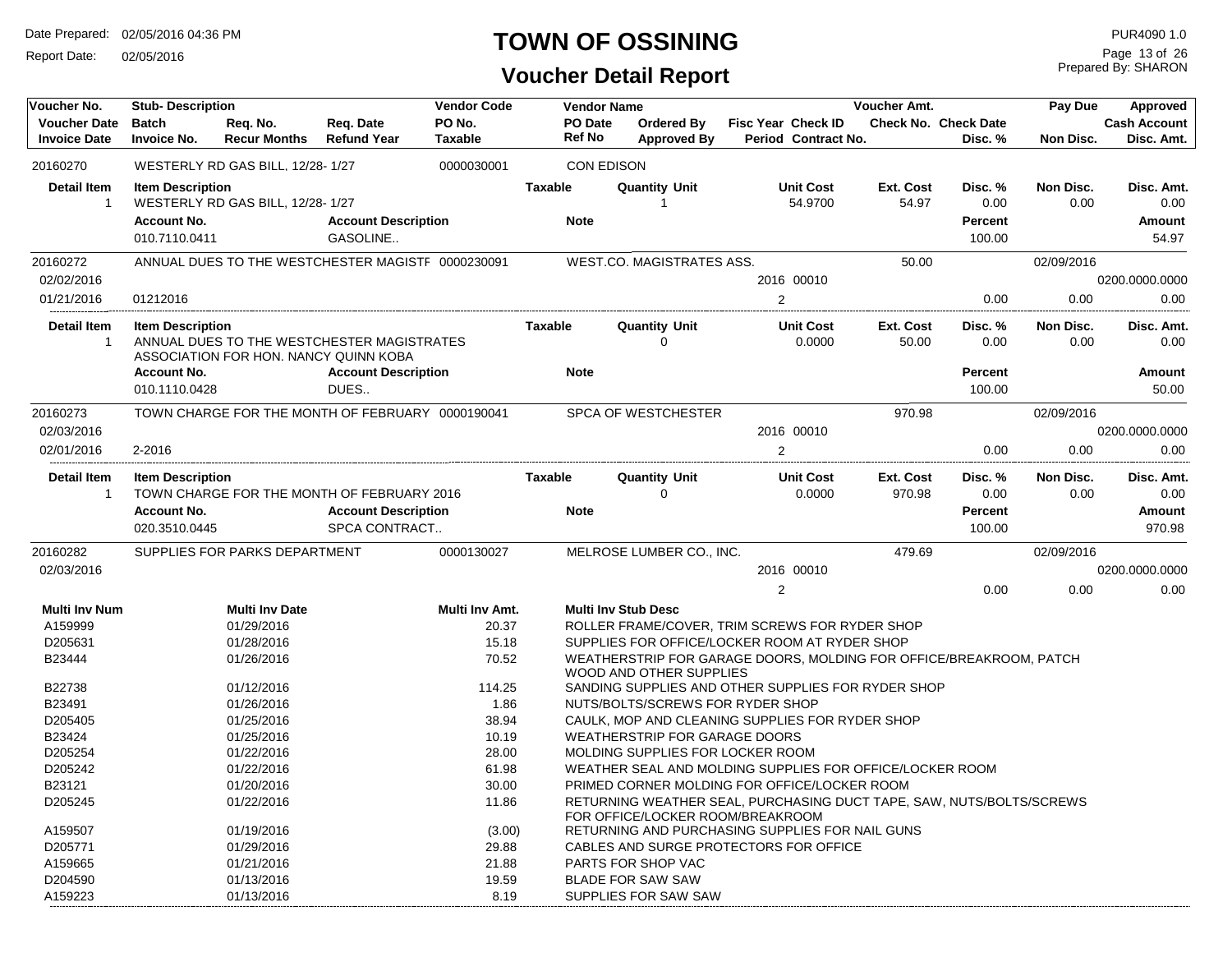Report Date: 02/05/2016

## **TOWN OF OSSINING**

## **Voucher Detail Report**

Prepared By: SHARON Page 14 of 26

| Voucher No.                                | <b>Stub-Description</b>                                        |                                                   |                                                                                                      | <b>Vendor Code</b>                 |                     | <b>Vendor Name</b>       |                                                                                              |                                           | Voucher Amt.        |                                             | Pay Due           | Approved                               |
|--------------------------------------------|----------------------------------------------------------------|---------------------------------------------------|------------------------------------------------------------------------------------------------------|------------------------------------|---------------------|--------------------------|----------------------------------------------------------------------------------------------|-------------------------------------------|---------------------|---------------------------------------------|-------------------|----------------------------------------|
| <b>Voucher Date</b><br><b>Invoice Date</b> | <b>Batch</b><br><b>Invoice No.</b>                             | Req. No.<br><b>Recur Months</b>                   | Req. Date<br><b>Refund Year</b>                                                                      | PO No.<br>Taxable                  |                     | PO Date<br><b>Ref No</b> | <b>Ordered Bv</b><br><b>Approved By</b>                                                      | Fisc Year Check ID<br>Period Contract No. |                     | <b>Check No. Check Date</b><br>Disc. %      | Non Disc.         | <b>Cash Account</b><br>Disc. Amt.      |
| 20160282                                   |                                                                | SUPPLIES FOR PARKS DEPARTMENT                     |                                                                                                      | 0000130027                         |                     |                          | MELROSE LUMBER CO., INC.                                                                     |                                           |                     |                                             |                   |                                        |
| <b>Detail Item</b><br>$\mathbf{1}$         | <b>Item Description</b><br><b>Account No.</b><br>010.7110.0419 | SUPPLIES FOR PARKS DEPARTMENT                     | <b>Account Description</b><br>MAINT./REPAIR                                                          |                                    | <b>Taxable</b>      | <b>Note</b>              | <b>Quantity Unit</b>                                                                         | <b>Unit Cost</b><br>479.6900              | Ext. Cost<br>479.69 | Disc. %<br>0.00<br>Percent<br>100.00        | Non Disc.<br>0.00 | Disc. Amt.<br>0.00<br>Amount<br>479.69 |
| 20160283                                   |                                                                |                                                   | PLOW PARTS AND REPAIRS ON PARKS TRUCK # 0000020058                                                   |                                    |                     | <b>BURQUIP</b>           |                                                                                              |                                           | 860.77              |                                             | 02/09/2016        |                                        |
| 02/03/2016                                 |                                                                |                                                   |                                                                                                      |                                    |                     |                          |                                                                                              | 2016 00010                                |                     |                                             |                   | 0200.0000.0000                         |
|                                            |                                                                |                                                   |                                                                                                      |                                    |                     |                          |                                                                                              | $\overline{2}$                            |                     | 0.00                                        | 0.00              | 0.00                                   |
| <b>Multi Inv Num</b><br>84735<br>84766     |                                                                | <b>Multi Inv Date</b><br>01/15/2016<br>01/19/2016 |                                                                                                      | Multi Inv Amt.<br>499.77<br>361.00 |                     |                          | <b>Multi Inv Stub Desc</b><br>PURCHASE OF PLOW PARTS                                         | PURCHASE OF PLOW PARTS AND REPAIRS        |                     |                                             |                   |                                        |
| Detail Item<br>$\mathbf{1}$                | <b>Item Description</b><br><b>Account No.</b><br>010.7110.0449 |                                                   | PLOW PARTS AND REPAIRS ON PARKS TRUCK #23<br><b>Account Description</b><br>PARTS/LABOR               |                                    | Taxable             | <b>Note</b>              | <b>Quantity Unit</b>                                                                         | <b>Unit Cost</b><br>860.7700              | Ext. Cost<br>860.77 | Disc. %<br>0.00<br><b>Percent</b><br>100.00 | Non Disc.<br>0.00 | Disc. Amt.<br>0.00<br>Amount<br>860.77 |
| 20160284                                   |                                                                |                                                   | PAINT AND PAINT SUPPLIES FOR PARKS OFFICE 0000270298                                                 |                                    |                     |                          | WALLAUER PAINT & WALLCOVE                                                                    |                                           | 512.29              |                                             | 02/09/2016        |                                        |
| 02/03/2016                                 |                                                                |                                                   |                                                                                                      |                                    |                     |                          |                                                                                              | 2016 00010                                |                     |                                             |                   | 0200.0000.0000                         |
| 01/25/2016                                 | 11899/2                                                        |                                                   |                                                                                                      |                                    |                     |                          |                                                                                              | 2                                         |                     | 0.00                                        | 0.00              | 0.00                                   |
| <b>Detail Item</b><br>$\mathbf{1}$         | <b>Item Description</b><br><b>ROOM</b>                         |                                                   | PAINT AND PAINT SUPPLIES FOR PARKS OFFICE/LOCKER                                                     |                                    | <b>Taxable</b>      |                          | <b>Quantity Unit</b>                                                                         | <b>Unit Cost</b><br>512.2900              | Ext. Cost<br>512.29 | Disc.%<br>0.00                              | Non Disc.<br>0.00 | Disc. Amt.<br>0.00                     |
|                                            | <b>Account No.</b><br>010.7110.0419                            |                                                   | <b>Account Description</b><br>MAINT./REPAIR                                                          |                                    |                     | <b>Note</b>              |                                                                                              |                                           |                     | Percent<br>100.00                           |                   | Amount<br>512.29                       |
| 20160285                                   |                                                                |                                                   | RENTAL OF LINOLEUM ROLLER FOR PARKS SHC 0000150020                                                   |                                    |                     |                          | OSSINING HARDWARE COMPANY                                                                    |                                           | 70.00               |                                             | 02/09/2016        |                                        |
| 02/03/2016                                 |                                                                |                                                   |                                                                                                      |                                    |                     |                          |                                                                                              | 2016 00010                                |                     |                                             |                   | 0200.0000.0000                         |
| 01/25/2016                                 | A138673                                                        |                                                   |                                                                                                      | м                                  |                     |                          |                                                                                              | $\overline{2}$                            |                     | 0.00                                        | 0.00              | 0.00                                   |
| <b>Detail Item</b><br>$\mathbf{1}$         | <b>Item Description</b>                                        |                                                   | RENTAL OF LINOLEUM ROLLER FOR PARKS SHOP FLOOR<br>FOR 5 DAYS (1/20/16-1/25/16) AT A RATE OF \$14/DAY |                                    | <b>Taxable</b><br>М |                          | <b>Quantity Unit</b>                                                                         | <b>Unit Cost</b><br>70.0000               | Ext. Cost<br>70.00  | Disc. %<br>0.00                             | Non Disc.<br>0.00 | Disc. Amt.<br>0.00                     |
|                                            | <b>Account No.</b><br>010.7110.0419                            |                                                   | <b>Account Description</b><br>MAINT./REPAIR                                                          |                                    |                     | <b>Note</b>              |                                                                                              |                                           |                     | Percent<br>100.00                           |                   | Amount<br>70.00                        |
| 20160287<br>02/03/2016                     |                                                                | PARTS FOR PARKS EQUIPMENT                         |                                                                                                      | 0000150022                         |                     |                          | <b>OSSINING LAWN MOWER</b>                                                                   | 2016 00010                                | 45.99               |                                             | 02/09/2016        | 0200.0000.0000                         |
|                                            |                                                                |                                                   |                                                                                                      | м                                  |                     |                          |                                                                                              | $\mathcal{P}$                             |                     | 0.00                                        | 0.00              | 0.00                                   |
| <b>Multi Inv Num</b><br>0504104<br>0503991 |                                                                | <b>Multi Inv Date</b><br>01/25/2016<br>01/26/2016 |                                                                                                      | Multi Inv Amt.<br>20.00<br>25.99   |                     |                          | <b>Multi Inv Stub Desc</b><br>RECOIL ROPE ON SNOW BLOWER<br><b>PARTS FOR PARKS EQUIPMENT</b> |                                           |                     |                                             |                   |                                        |
| Detail Item<br>1                           | <b>Item Description</b>                                        | <b>PARTS FOR PARKS EQUIPMENT</b>                  |                                                                                                      |                                    | Taxable<br>М        |                          | <b>Quantity Unit</b>                                                                         | <b>Unit Cost</b><br>45.9900               | Ext. Cost<br>45.99  | Disc. %<br>0.00                             | Non Disc.<br>0.00 | Disc. Amt.<br>0.00                     |
|                                            | <b>Account No.</b>                                             |                                                   | <b>Account Description</b>                                                                           |                                    |                     | <b>Note</b>              |                                                                                              |                                           |                     | Percent                                     |                   | Amount                                 |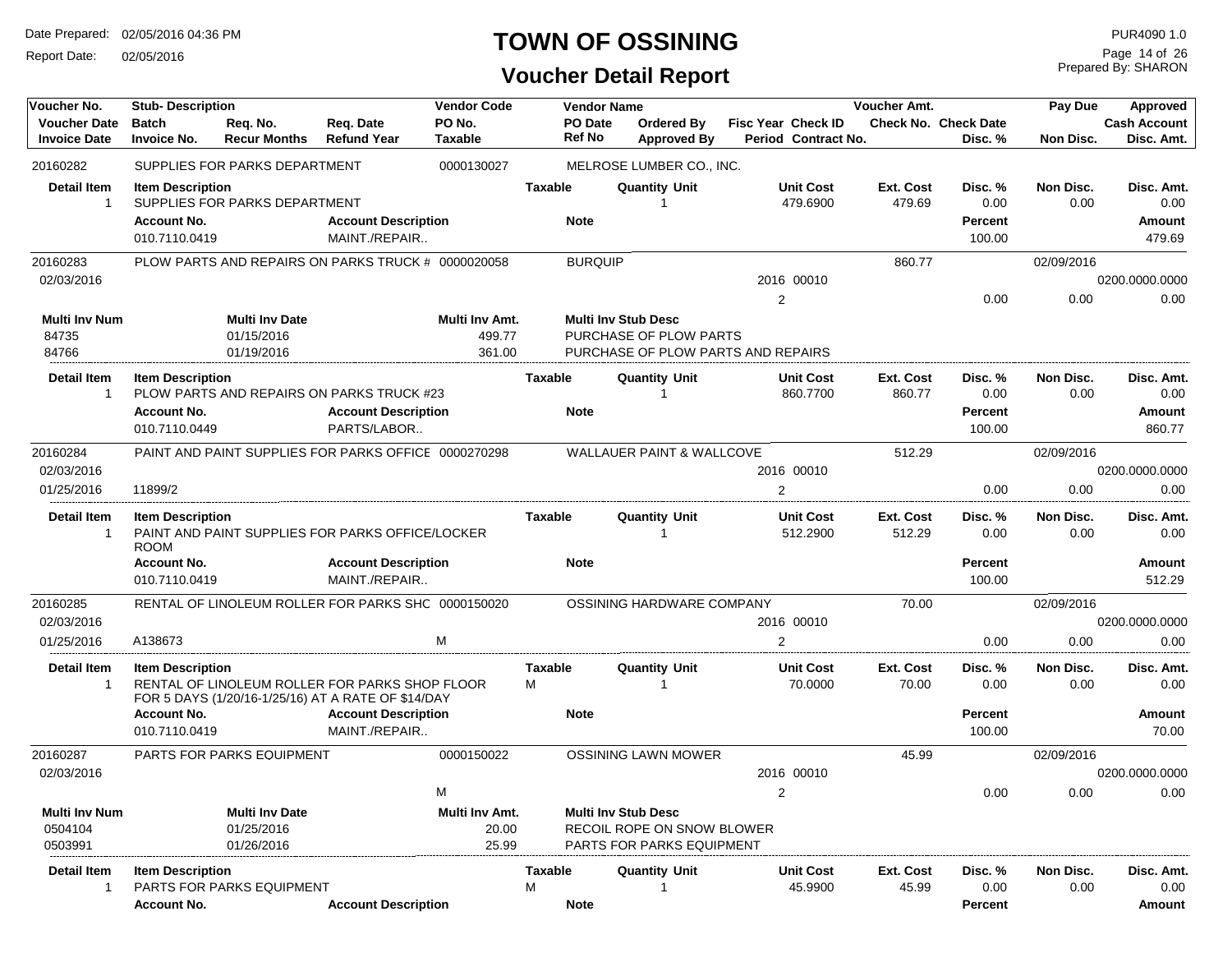Report Date: 02/05/2016

## **TOWN OF OSSINING**

Prepared By: SHARON Page 15 of 26

| Voucher No.                                | <b>Stub-Description</b>                 |                                  |                                                      | <b>Vendor Code</b>       |                     | <b>Vendor Name</b>                       |                           |                                  | <b>Voucher Amt.</b>     |                                 | Pay Due           | Approved                          |
|--------------------------------------------|-----------------------------------------|----------------------------------|------------------------------------------------------|--------------------------|---------------------|------------------------------------------|---------------------------|----------------------------------|-------------------------|---------------------------------|-------------------|-----------------------------------|
| <b>Voucher Date</b><br><b>Invoice Date</b> | <b>Batch</b><br><b>Invoice No.</b>      | Reg. No.<br><b>Recur Months</b>  | Req. Date<br><b>Refund Year</b>                      | PO No.<br><b>Taxable</b> | PO Date<br>Ref No   | Ordered By<br><b>Approved By</b>         | <b>Fisc Year Check ID</b> | Period Contract No.              |                         | Check No. Check Date<br>Disc. % | Non Disc.         | <b>Cash Account</b><br>Disc. Amt. |
| 20160287                                   |                                         | <b>PARTS FOR PARKS EQUIPMENT</b> |                                                      | 0000150022               |                     | <b>OSSINING LAWN MOWER</b>               |                           |                                  |                         |                                 |                   |                                   |
|                                            | <b>Account No.</b><br>010.7110.0449     |                                  | <b>Account Description</b><br>PARTS/LABOR            |                          | <b>Note</b>         |                                          |                           |                                  |                         | <b>Percent</b><br>100.00        |                   | Amount<br>45.99                   |
| 20160288                                   |                                         | SUPPLIES FOR SHINE HOUSE PROJECT |                                                      | 0000130027               |                     | MELROSE LUMBER CO., INC.                 |                           |                                  | 214.90                  |                                 | 02/09/2016        |                                   |
| 02/03/2016                                 |                                         |                                  |                                                      |                          |                     |                                          |                           | 2016 00010                       |                         |                                 |                   | 0200.0000.0000                    |
|                                            |                                         |                                  |                                                      |                          |                     |                                          | $\overline{2}$            |                                  |                         | 0.00                            | 0.00              | 0.00                              |
| Multi Inv Num                              |                                         | <b>Multi Inv Date</b>            |                                                      | Multi Inv Amt.           |                     | <b>Multi Inv Stub Desc</b>               |                           |                                  |                         |                                 |                   |                                   |
| D205941                                    |                                         | 02/01/2016                       |                                                      | 124.93                   |                     | DRYWALL, SCREWS, KEYHOLE SAW, AND LUMBER |                           |                                  |                         |                                 |                   |                                   |
| D205964                                    |                                         | 02/01/2016                       |                                                      | 89.97                    |                     | <b>BUNGEE CORD AND TARP</b>              |                           |                                  |                         |                                 |                   |                                   |
| Detail Item<br>$\mathbf{1}$                | <b>Item Description</b>                 | SUPPLIES FOR SHINE HOUSE PROJECT |                                                      |                          | <b>Taxable</b>      | <b>Quantity Unit</b>                     |                           | <b>Unit Cost</b><br>214.9000     | Ext. Cost<br>214.90     | Disc. %<br>0.00                 | Non Disc.<br>0.00 | Disc. Amt.<br>0.00                |
|                                            | <b>Account No.</b><br>037.7110.2183     |                                  | <b>Account Description</b><br>SHINEHOUSE RESTORATION |                          | <b>Note</b>         |                                          |                           |                                  |                         | Percent<br>100.00               |                   | Amount<br>214.90                  |
| 20160289                                   |                                         |                                  | REFUND OF OVERPAYMENT OF SCHOOL TAX, 34 0000700760   |                          |                     | CORELOGIC                                |                           |                                  | 1,598.98                |                                 | 02/09/2016        |                                   |
| 02/04/2016                                 |                                         |                                  |                                                      |                          |                     |                                          |                           | 2016 00010                       |                         |                                 |                   | 0200.0000.0000                    |
| 01/25/2016                                 | 8865                                    |                                  |                                                      | М                        |                     |                                          | 2                         |                                  |                         | 0.00                            | 0.00              | 0.00                              |
| Detail Item                                | <b>Item Description</b><br>LN., B'CLIF. |                                  | REFUND OF OVERPAYMENT OF SCHOOL TAX, 34 DEERTREE     |                          | <b>Taxable</b><br>м | <b>Quantity Unit</b><br>$\Omega$         |                           | <b>Unit Cost</b><br>0.0000       | Ext. Cost<br>1,598.98   | Disc. %<br>0.00                 | Non Disc.<br>0.00 | Disc. Amt.<br>0.00                |
|                                            | <b>Account No.</b><br>010.0010.0690     |                                  | <b>Account Description</b><br>OVERPAYMENTS           |                          | <b>Note</b>         |                                          |                           |                                  |                         | <b>Percent</b><br>100.00        |                   | Amount<br>1,598.98                |
| 20160291                                   |                                         | FEBRUARY 2016 IMA SERVICES       |                                                      | 0000150028               |                     | <b>VILLAGE OF OSSINING</b>               |                           |                                  | 128,146.62              |                                 | 02/09/2016        |                                   |
| 02/04/2016                                 |                                         |                                  |                                                      |                          |                     |                                          |                           | 2016 00010                       |                         |                                 |                   | 0200.0000.0000                    |
| 02/01/2016                                 | 2016200013792                           |                                  |                                                      |                          |                     |                                          | 2                         |                                  |                         | 0.00                            | 0.00              | 0.00                              |
| Detail Item<br>1                           | <b>Item Description</b>                 | FEBRUARY 2016 IMA SERVICES       |                                                      |                          | Taxable             | <b>Quantity Unit</b><br>-1               |                           | <b>Unit Cost</b><br>128,146.6200 | Ext. Cost<br>128,146.62 | Disc. %<br>0.00                 | Non Disc.<br>0.00 | Disc. Amt.<br>0.00                |
|                                            | <b>Account No.</b>                      |                                  | <b>Account Description</b>                           |                          | <b>Note</b>         |                                          |                           |                                  |                         | Percent                         |                   | Amount                            |
|                                            | 010.1680.0475                           |                                  | VILLAGE OSS.CONTRACTUAL                              |                          |                     |                                          |                           |                                  |                         |                                 |                   | 12,240.51                         |
|                                            | 020.1680.0475                           |                                  | VILLAGE OSS.CONTRACTUAL                              |                          |                     |                                          |                           |                                  |                         |                                 |                   | 7,161.41                          |
|                                            | 031.1680.0475                           |                                  | VILLAGE OSS.CONTRACTUAL                              |                          |                     |                                          |                           |                                  |                         |                                 |                   | 6,887.46                          |
|                                            | 032.1680.0475                           |                                  |                                                      | VILLAGE OSS.CONTRACTUAL  |                     |                                          |                           |                                  |                         |                                 |                   | 584.69                            |
|                                            | 050.1680.0475                           |                                  | VILLAGE OSS.CONTRACTUAL                              |                          |                     |                                          |                           |                                  |                         |                                 |                   | 79.97                             |
|                                            | 051.1680.0475                           |                                  | VILLAGE OSS.CONTRACTUAL                              |                          |                     |                                          |                           |                                  |                         |                                 |                   | 88.40                             |
|                                            | 045.1680.0475                           |                                  | VILLAGE OSS.CONTRACTUAL                              |                          |                     |                                          |                           |                                  |                         |                                 |                   | 1,038.63                          |
|                                            | 063.1680.0475                           |                                  | VILLAGE OSS.CONTRACTUAL                              |                          |                     |                                          |                           |                                  |                         |                                 |                   | 204.91                            |
|                                            | 064.1680.0475                           |                                  | VILLAGE OSS.CONTRACTUAL                              |                          |                     |                                          |                           |                                  |                         |                                 |                   | 1,564.09                          |
|                                            | 065.1680.0475                           |                                  |                                                      | VILLAGE OSS.CONTRACTUAL  |                     |                                          |                           |                                  |                         |                                 |                   | 1,309.50                          |
|                                            | 066.1680.0475                           |                                  |                                                      | VILLAGE OSS.CONTRACTUAL  |                     |                                          |                           |                                  |                         |                                 |                   | 1,454.21                          |
|                                            | 020.3620.0438                           |                                  | RENT                                                 |                          |                     |                                          |                           |                                  |                         |                                 |                   | 1,318.60                          |
|                                            | 010.1440.0413                           |                                  | CONSULTANT                                           |                          |                     |                                          |                           |                                  |                         |                                 |                   | 355.79                            |
|                                            | 020.1440.0413                           |                                  | CONSULTANT                                           |                          |                     |                                          |                           |                                  |                         |                                 |                   | 6,048.46                          |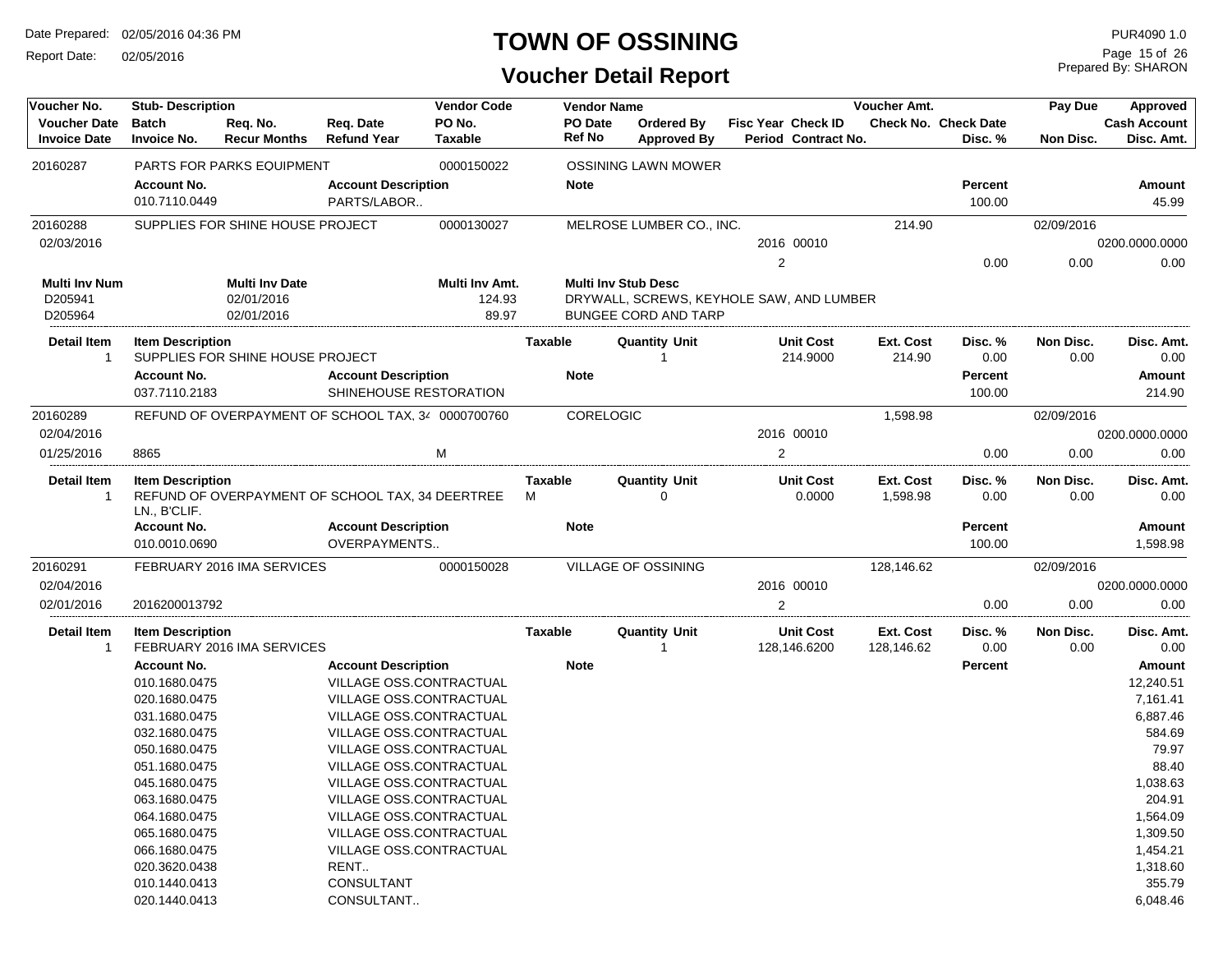Report Date: 02/05/2016

## **TOWN OF OSSINING**

Prepared By: SHARON Page 16 of 26

| Voucher No.                                | <b>Stub-Description</b>                |                                 |                                                    | <b>Vendor Code</b>       |                | <b>Vendor Name</b>         |                                          |                |                                           | Voucher Amt.        |                                        | Pay Due           | Approved                          |
|--------------------------------------------|----------------------------------------|---------------------------------|----------------------------------------------------|--------------------------|----------------|----------------------------|------------------------------------------|----------------|-------------------------------------------|---------------------|----------------------------------------|-------------------|-----------------------------------|
| <b>Voucher Date</b><br><b>Invoice Date</b> | <b>Batch</b><br><b>Invoice No.</b>     | Req. No.<br><b>Recur Months</b> | Req. Date<br><b>Refund Year</b>                    | PO No.<br><b>Taxable</b> | <b>Ref No</b>  | PO Date                    | <b>Ordered By</b><br><b>Approved By</b>  |                | Fisc Year Check ID<br>Period Contract No. |                     | <b>Check No. Check Date</b><br>Disc. % | Non Disc.         | <b>Cash Account</b><br>Disc. Amt. |
| 20160291                                   |                                        | FEBRUARY 2016 IMA SERVICES      |                                                    | 0000150028               |                |                            | <b>VILLAGE OF OSSINING</b>               |                |                                           |                     |                                        |                   |                                   |
|                                            | <b>Account No.</b>                     |                                 | <b>Account Description</b>                         |                          | <b>Note</b>    |                            |                                          |                |                                           |                     | <b>Percent</b>                         |                   | Amount                            |
|                                            | 032.8810.0413                          |                                 | CONSULTANT                                         |                          |                |                            |                                          |                |                                           |                     |                                        |                   | 355.79                            |
|                                            | 045.1440.0413                          |                                 | CONSULTANT                                         |                          |                |                            |                                          |                |                                           |                     |                                        |                   | 355.79                            |
|                                            | 010.1620.0430                          |                                 | VILLAGE IMA-BUILDING RENTAL                        |                          |                |                            |                                          |                |                                           |                     |                                        |                   | 313.71                            |
|                                            | 020.7310.0475                          |                                 | VILLAGE OSS.CONTRACTUAL                            |                          |                |                            |                                          |                |                                           |                     |                                        |                   | 28,563.14                         |
|                                            | 010.1420.0475                          |                                 | VILLAGE OSS.CONTRACTUAL                            |                          |                |                            |                                          |                |                                           |                     |                                        |                   | 944.54                            |
|                                            | 010.1620.0430                          |                                 | <b>VILLAGE IMA-BUILDING RENTAL</b>                 |                          |                |                            |                                          |                |                                           |                     |                                        |                   | 13,226.78                         |
|                                            | 010.6770.0438                          |                                 | <b>MISCELLANEOUS</b>                               |                          |                |                            |                                          |                |                                           |                     |                                        |                   | 2,909.12                          |
|                                            | 064.3410.0475                          |                                 | VILLAGE OSS.CONTRACTUAL                            |                          |                |                            |                                          |                |                                           |                     |                                        |                   | 41,141.12                         |
| 20160292                                   | <b>OFFICE SUPPLIES</b>                 |                                 |                                                    | 0000190004               |                |                            | STAPLES, INC. AND SUBSIDIARIES           |                |                                           | 36.90               |                                        | 02/09/2016        |                                   |
| 02/04/2016                                 |                                        |                                 |                                                    |                          |                |                            |                                          |                | 2016 00010                                |                     |                                        |                   | 0200.0000.0000                    |
| 01/14/2016                                 | 3289675558                             |                                 |                                                    |                          |                |                            |                                          | $\overline{2}$ |                                           |                     | 0.00                                   | 0.00              | 0.00                              |
| <b>Detail Item</b>                         | <b>Item Description</b>                |                                 |                                                    |                          | Taxable        |                            | <b>Quantity Unit</b>                     |                | <b>Unit Cost</b>                          | Ext. Cost           | Disc. %                                | Non Disc.         | Disc. Amt.                        |
| -1                                         | OFFICE SUPPLIES                        |                                 |                                                    |                          |                |                            |                                          |                | 36.9000                                   | 36.90               | 0.00                                   | 0.00              | 0.00                              |
|                                            | <b>Account No.</b>                     |                                 | <b>Account Description</b>                         |                          | Note           |                            |                                          |                |                                           |                     | <b>Percent</b>                         |                   | Amount                            |
|                                            | 010.6770.0401                          |                                 | SUPPLIES                                           |                          |                |                            |                                          |                |                                           |                     | 100.00                                 |                   | 36.90                             |
| 20160293                                   | <b>REIMBURSEMENTS</b>                  |                                 |                                                    | 0000010064               |                | ASARO, KATHY               |                                          |                |                                           | 86.70               |                                        | 02/09/2016        |                                   |
| 02/04/2016                                 |                                        |                                 |                                                    |                          |                |                            |                                          |                | 2016 00010                                |                     |                                        |                   | 0200.0000.0000                    |
|                                            |                                        |                                 |                                                    |                          |                |                            |                                          | $\overline{2}$ |                                           |                     | 0.00                                   | 0.00              | 0.00                              |
| <b>Multi Inv Num</b>                       |                                        | <b>Multi Inv Date</b>           |                                                    | Multi Inv Amt.           |                | <b>Multi Inv Stub Desc</b> |                                          |                |                                           |                     |                                        |                   |                                   |
| 01122016                                   |                                        | 01/12/2016                      |                                                    | 20.00                    |                |                            | MILLER'S SERVICE (GASBOY DOWN)           |                |                                           |                     |                                        |                   |                                   |
| 01132016                                   |                                        | 01/13/2016                      |                                                    | 20.00                    |                |                            | SUNOCO (GASBOY DOWN)                     |                |                                           |                     |                                        |                   |                                   |
| 01142016                                   |                                        | 01/14/2016                      |                                                    | 25.00                    |                |                            | MILLER'S SERVICE (GASBOY DOWN)           |                |                                           |                     |                                        |                   |                                   |
| 01192016                                   |                                        | 01/19/2016                      |                                                    | 21.70                    |                |                            | DOLLAR STORE OF OSSINING (TABLECLOTHS) C |                |                                           |                     |                                        |                   |                                   |
| <b>Detail Item</b><br>-1                   | <b>Item Description</b>                |                                 |                                                    |                          | <b>Taxable</b> |                            | <b>Quantity Unit</b>                     |                | <b>Unit Cost</b>                          | Ext. Cost           | Disc. %                                | Non Disc.         | Disc. Amt.                        |
|                                            | <b>REIMBURSEMENTS</b>                  |                                 |                                                    |                          |                |                            |                                          |                | 86.7000                                   | 86.70               | 0.00                                   | 0.00              | 0.00                              |
|                                            | <b>Account No.</b>                     |                                 | <b>Account Description</b>                         |                          | <b>Note</b>    |                            |                                          |                |                                           |                     | <b>Percent</b>                         |                   | <b>Amount</b>                     |
|                                            | 010.6772.0411                          |                                 | GASOLINE                                           |                          |                |                            |                                          |                |                                           |                     |                                        |                   | 65.00                             |
|                                            | 010.6770.0201                          |                                 | EQUIPMENT                                          |                          |                |                            |                                          |                |                                           |                     |                                        |                   | 21.70                             |
| 20160294                                   |                                        |                                 | REIMBURSEMENT FOR TAXI COUPONS, 163 COU 0000700351 |                          |                | <b>BIG TAXI</b>            |                                          |                |                                           | 774.25              |                                        | 02/09/2016        |                                   |
| 02/04/2016                                 |                                        |                                 |                                                    |                          |                |                            |                                          |                | 2016 00010                                |                     |                                        |                   | 0200.0000.0000                    |
| 02/01/2016                                 | 02012016                               |                                 |                                                    | M                        |                |                            |                                          | $\overline{2}$ |                                           |                     | 0.00                                   | 0.00              | 0.00                              |
| <b>Detail Item</b>                         | <b>Item Description</b><br>\$4.75/EACH |                                 | REIMBURSEMENT FOR TAXI COUPONS, 163 COUPONS @      |                          | Taxable<br>M   |                            | <b>Quantity Unit</b>                     |                | <b>Unit Cost</b><br>774.2500              | Ext. Cost<br>774.25 | Disc. %<br>0.00                        | Non Disc.<br>0.00 | Disc. Amt.<br>0.00                |
|                                            | <b>Account No.</b>                     |                                 | <b>Account Description</b>                         |                          | <b>Note</b>    |                            |                                          |                |                                           |                     | <b>Percent</b>                         |                   | Amount                            |
|                                            | 010.6772.0429                          |                                 | CALL A CAB                                         |                          |                |                            |                                          |                |                                           |                     | 100.00                                 |                   | 774.25                            |
| 20160295                                   |                                        |                                 | REIMBURSEMENT FOR TAXI COUPONS, 196 COU 0000701231 |                          |                | <b>NEW MEGA TAXI</b>       |                                          |                |                                           | 931.00              |                                        | 02/09/2016        |                                   |
| 02/04/2016                                 |                                        |                                 |                                                    |                          |                |                            |                                          |                | 2016 00010                                |                     |                                        |                   | 0200.0000.0000                    |
| 02/01/2016                                 | 02012016                               |                                 |                                                    | M                        |                |                            |                                          | $\overline{c}$ |                                           |                     | 0.00                                   | 0.00              | 0.00                              |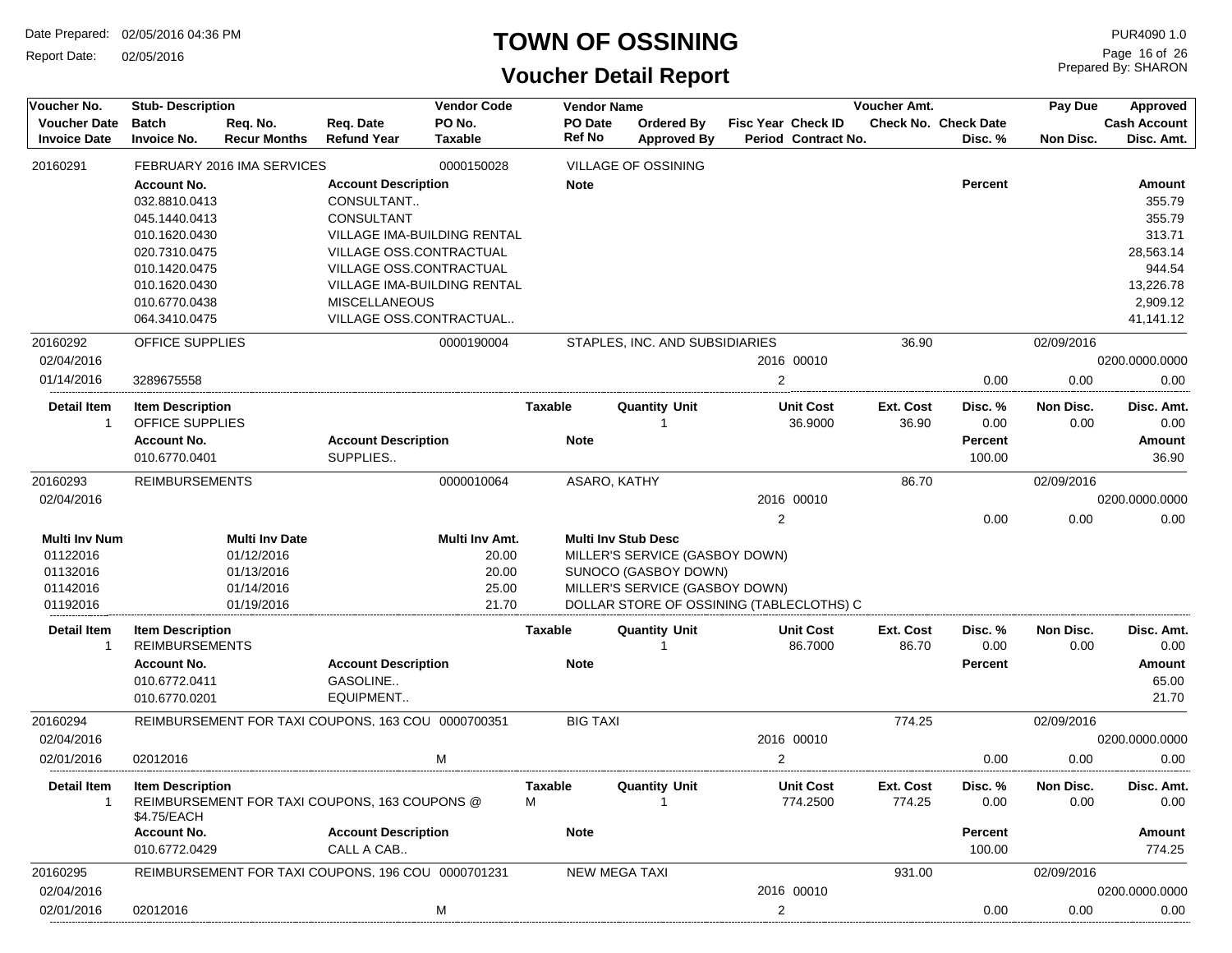Report Date: 02/05/2016

## **TOWN OF OSSINING**

## **Voucher Detail Report**

Prepared By: SHARON Page 17 of 26

| Voucher No.          | <b>Stub-Description</b>     |                       |                                                    | <b>Vendor Code</b> |                | <b>Vendor Name</b>         |                                             |                     | Voucher Amt. |                             | Pay Due    | Approved            |
|----------------------|-----------------------------|-----------------------|----------------------------------------------------|--------------------|----------------|----------------------------|---------------------------------------------|---------------------|--------------|-----------------------------|------------|---------------------|
| <b>Voucher Date</b>  | <b>Batch</b>                | Req. No.              | Reg. Date                                          | PO No.             |                | <b>PO</b> Date             | Ordered By                                  | Fisc Year Check ID  |              | <b>Check No. Check Date</b> |            | <b>Cash Account</b> |
| <b>Invoice Date</b>  | <b>Invoice No.</b>          | <b>Recur Months</b>   | <b>Refund Year</b>                                 | <b>Taxable</b>     |                | <b>Ref No</b>              | <b>Approved By</b>                          | Period Contract No. |              | Disc. %                     | Non Disc.  | Disc. Amt.          |
| 20160295             |                             |                       | REIMBURSEMENT FOR TAXI COUPONS, 196 COU 0000701231 |                    |                | <b>NEW MEGA TAXI</b>       |                                             |                     |              |                             |            |                     |
| <b>Detail Item</b>   | <b>Item Description</b>     |                       |                                                    |                    | <b>Taxable</b> |                            | <b>Quantity Unit</b>                        | <b>Unit Cost</b>    | Ext. Cost    | Disc. %                     | Non Disc.  | Disc. Amt.          |
| $\overline{1}$       | \$4.75/EACH                 |                       | REIMBURSEMENT FOR TAXI COUPONS, 196 COUPONS @      |                    | м              |                            |                                             | 931.0000            | 931.00       | 0.00                        | 0.00       | 0.00                |
|                      | <b>Account No.</b>          |                       | <b>Account Description</b>                         |                    |                | <b>Note</b>                |                                             |                     |              | <b>Percent</b>              |            | Amount              |
|                      | 010.6772.0429               |                       | CALL A CAB                                         |                    |                |                            |                                             |                     |              | 100.00                      |            | 931.00              |
| 20160296             | SENIOR SOCIAL WORKER        |                       |                                                    | 0000110040         |                | KLEIN, DEBORAH             |                                             |                     | 1,187.50     |                             | 02/09/2016 |                     |
| 02/04/2016           |                             |                       |                                                    |                    |                |                            |                                             | 2016 00010          |              |                             |            | 0200.0000.0000      |
|                      |                             |                       |                                                    | M                  |                |                            |                                             | $\overline{2}$      |              | 0.00                        | 0.00       | 0.00                |
| Multi Inv Num        |                             | <b>Multi Inv Date</b> |                                                    | Multi Inv Amt.     |                | <b>Multi Inv Stub Desc</b> |                                             |                     |              |                             |            |                     |
| 01112016             |                             | 01/11/2016            |                                                    | 332.50             |                |                            | 17.5 HRS @ \$19/HR (1/11, 1/13, 1/14, 1/15) |                     |              |                             |            |                     |
| 01202016             |                             | 01/20/2016            |                                                    | 190.00             |                |                            | 10HRS @ \$19/HR (1/20, 1/22)                |                     |              |                             |            |                     |
| 01252016             |                             | 01/25/2016            |                                                    | 323.00             |                |                            | 17HRS @ \$19/HR (1/25, 1/26, 1/27, 1/29)    |                     |              |                             |            |                     |
| 01232016             |                             | 01/23/2016            |                                                    | 57.00              |                |                            | 3HRS RUOK @ \$19/HR                         |                     |              |                             |            |                     |
| 01042016             |                             | 01/04/2016            |                                                    | 285.00             |                |                            | 15HRS @ \$19/HR (1/4, 1/6, 1/8)             |                     |              |                             |            |                     |
| <b>Detail Item</b>   | <b>Item Description</b>     |                       |                                                    |                    | <b>Taxable</b> |                            | <b>Quantity Unit</b>                        | <b>Unit Cost</b>    | Ext. Cost    | Disc. %                     | Non Disc.  | Disc. Amt.          |
| $\overline{1}$       | <b>SENIOR SOCIAL WORKER</b> |                       |                                                    |                    | M              |                            | -1                                          | 1,187.5000          | 1,187.50     | 0.00                        | 0.00       | 0.00                |
|                      | <b>Account No.</b>          |                       | <b>Account Description</b>                         |                    |                | <b>Note</b>                |                                             |                     |              | <b>Percent</b>              |            | Amount              |
|                      | 010.6772.0437               |                       | PROFESSIONAL FEES                                  |                    |                |                            |                                             |                     |              |                             |            | 1,130.50            |
|                      | 010.6774.0110               |                       | PART TIME                                          |                    |                |                            |                                             |                     |              |                             |            | 57.00               |
| 20160297             | <b>ART CLASSES</b>          |                       |                                                    | 0000100003         |                | JEFFRIES, PAUL             |                                             |                     | 300.00       |                             | 02/09/2016 |                     |
| 02/04/2016           |                             |                       |                                                    |                    |                |                            |                                             | 2016 00010          |              |                             |            | 0200.0000.0000      |
|                      |                             |                       |                                                    | M                  |                |                            |                                             | 2                   |              | 0.00                        | 0.00       | 0.00                |
| <b>Multi Inv Num</b> |                             | <b>Multi Inv Date</b> |                                                    | Multi Inv Amt.     |                | <b>Multi Inv Stub Desc</b> |                                             |                     |              |                             |            |                     |
| 01072016             |                             | 01/07/2016            |                                                    | 75.00              |                | <b>ART CLASS</b>           |                                             |                     |              |                             |            |                     |
| 01142016             |                             | 01/14/2016            |                                                    | 75.00              |                | <b>ART CLASS</b>           |                                             |                     |              |                             |            |                     |
| 01212016             |                             | 01/21/2016            |                                                    | 75.00              |                | <b>ART CLASS</b>           |                                             |                     |              |                             |            |                     |
| 01282016             |                             | 01/28/2016            |                                                    | 75.00              |                | <b>ART CLASS</b>           |                                             |                     |              |                             |            |                     |
| <b>Detail Item</b>   | <b>Item Description</b>     |                       |                                                    |                    | <b>Taxable</b> |                            | <b>Quantity Unit</b>                        | <b>Unit Cost</b>    | Ext. Cost    | Disc. %                     | Non Disc.  | Disc. Amt.          |
| $\overline{1}$       | <b>ART CLASSES</b>          |                       |                                                    |                    | M              |                            |                                             | 300.0000            | 300.00       | 0.00                        | 0.00       | 0.00                |
|                      | <b>Account No.</b>          |                       | <b>Account Description</b>                         |                    |                | <b>Note</b>                |                                             |                     |              | <b>Percent</b>              |            | Amount              |
|                      | 010.6772.0437               |                       | PROFESSIONAL FEES                                  |                    |                |                            |                                             |                     |              | 100.00                      |            | 300.00              |
| 20160298             | DANCE CLASSES               |                       |                                                    | 0000110006         |                | <b>KELLY, CAMERON</b>      |                                             |                     | 280.00       |                             | 02/09/2016 |                     |
| 02/04/2016           |                             |                       |                                                    |                    |                |                            |                                             | 2016 00010          |              |                             |            | 0200.0000.0000      |
|                      |                             |                       |                                                    | M                  |                |                            |                                             | 2                   |              | 0.00                        | 0.00       | 0.00                |
|                      |                             |                       |                                                    |                    |                |                            |                                             |                     |              |                             |            |                     |
| <b>Multi Inv Num</b> |                             | <b>Multi Inv Date</b> |                                                    | Multi Inv Amt.     |                | <b>Multi Inv Stub Desc</b> |                                             |                     |              |                             |            |                     |
| 01072016             |                             | 01/07/2016            |                                                    | 70.00              |                | DANCE CLASS                |                                             |                     |              |                             |            |                     |
| 01142016             |                             | 01/14/2016            |                                                    | 70.00              |                | <b>DANCE CLASS</b>         |                                             |                     |              |                             |            |                     |
| 01212016             |                             | 01/21/2106            |                                                    | 70.00              |                | <b>DANCE CLASS</b>         |                                             |                     |              |                             |            |                     |
| 01282016             |                             | 01/28/2016            |                                                    | 70.00              |                | <b>DANCE CLASS</b>         |                                             |                     |              |                             |            |                     |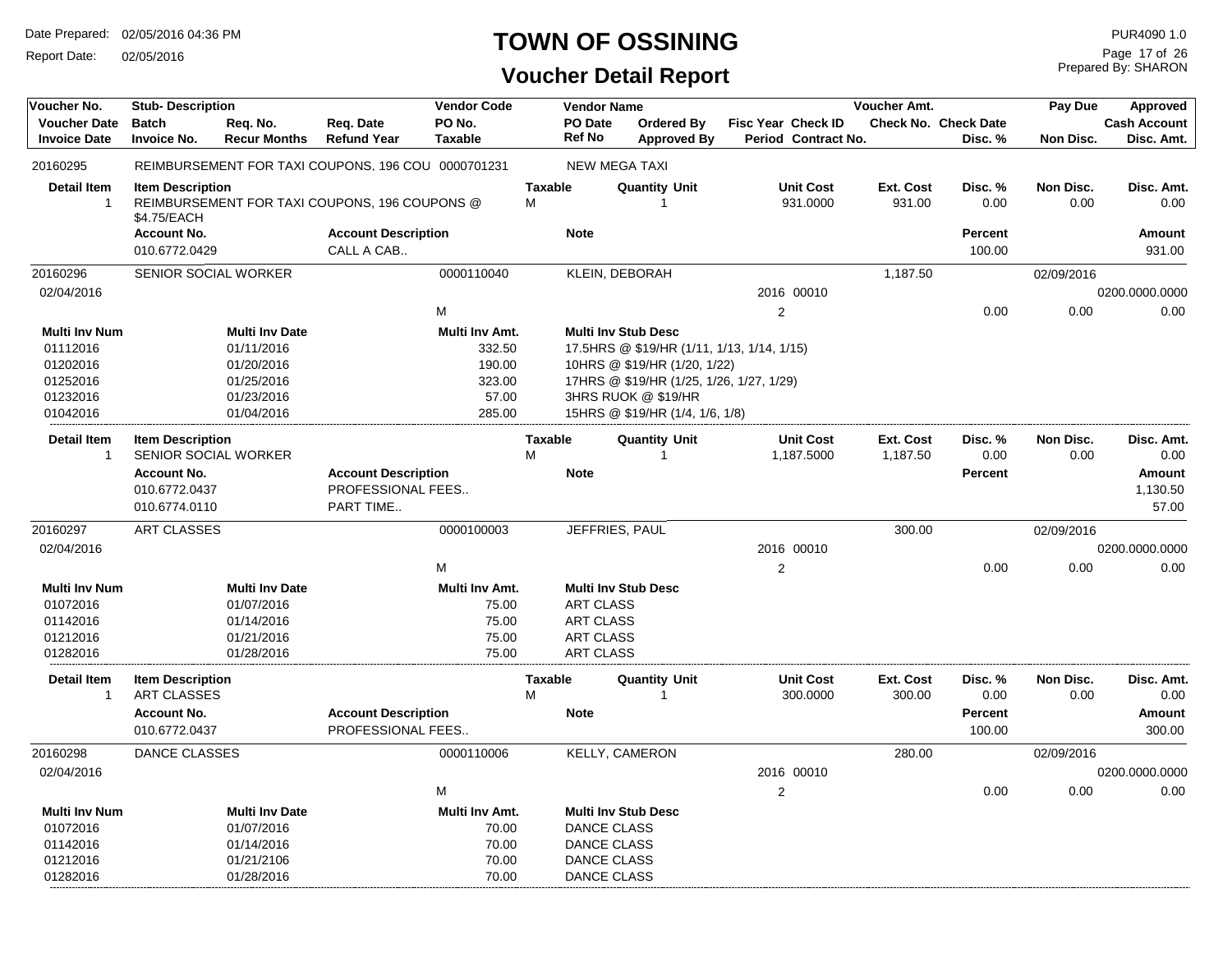Report Date: 02/05/2016

## **TOWN OF OSSINING**

## **Voucher Detail Report**

Prepared By: SHARON Page 18 of 26

| Voucher No.          | <b>Stub-Description</b>             |                                     |                                                            | <b>Vendor Code</b>    |                | <b>Vendor Name</b> |                                  |                         | <b>Voucher Amt.</b> |                             | Pay Due    | Approved            |
|----------------------|-------------------------------------|-------------------------------------|------------------------------------------------------------|-----------------------|----------------|--------------------|----------------------------------|-------------------------|---------------------|-----------------------------|------------|---------------------|
| <b>Voucher Date</b>  | <b>Batch</b>                        | Req. No.                            | Req. Date                                                  | PO No.                |                | <b>PO Date</b>     | <b>Ordered By</b>                | Fisc Year Check ID      |                     | <b>Check No. Check Date</b> |            | <b>Cash Account</b> |
| <b>Invoice Date</b>  | <b>Invoice No.</b>                  | <b>Recur Months</b>                 | <b>Refund Year</b>                                         | <b>Taxable</b>        |                | Ref No             | <b>Approved By</b>               | Period Contract No.     |                     | Disc. %                     | Non Disc.  | Disc. Amt.          |
| 20160298             | DANCE CLASSES                       |                                     |                                                            | 0000110006            |                |                    | <b>KELLY, CAMERON</b>            |                         |                     |                             |            |                     |
| <b>Detail Item</b>   | <b>Item Description</b>             |                                     |                                                            |                       | <b>Taxable</b> |                    | <b>Quantity Unit</b>             | <b>Unit Cost</b>        | Ext. Cost           | Disc. %                     | Non Disc.  | Disc. Amt.          |
| -1                   | DANCE CLASSES                       |                                     |                                                            |                       | M              |                    | -1                               | 280.0000                | 280.00              | 0.00                        | 0.00       | 0.00                |
|                      | <b>Account No.</b>                  |                                     | <b>Account Description</b>                                 |                       |                | <b>Note</b>        |                                  |                         |                     | <b>Percent</b>              |            | Amount              |
|                      | 010.6772.0437                       |                                     | PROFESSIONAL FEES                                          |                       |                |                    |                                  |                         |                     | 100.00                      |            | 280.00              |
| 20160299             |                                     |                                     | CI 863 @ \$4/MEAL, CII 596 @ \$4/MEAL, EXTRA SU 0000700133 |                       |                |                    | HUBBARD'S CUPBOARD, LLC          |                         | 6,089.50            |                             | 02/09/2016 |                     |
| 02/04/2016           |                                     |                                     |                                                            |                       |                |                    |                                  | 2016 00010              |                     |                             |            | 0200.0000.0000      |
| 01/28/2016           | 4228                                |                                     |                                                            | M                     |                |                    |                                  | $\overline{2}$          |                     | 0.00                        | 0.00       | 0.00                |
| <b>Detail Item</b>   | <b>Item Description</b>             |                                     |                                                            |                       | <b>Taxable</b> |                    | <b>Quantity Unit</b>             | <b>Unit Cost</b>        | Ext. Cost           | Disc. %                     | Non Disc.  | Disc. Amt.          |
| $\overline{1}$       |                                     |                                     | CI 863 @ \$4/MEAL, CII 596 @ \$4/MEAL, EXTRA SUPPLIES      |                       | м              |                    |                                  | 6,089.5000              | 6,089.50            | 0.00                        | 0.00       | 0.00                |
|                      | <b>Account No.</b>                  |                                     | <b>Account Description</b>                                 |                       |                | <b>Note</b>        |                                  |                         |                     | <b>Percent</b>              |            | Amount              |
|                      | 010.6770.0418                       |                                     | CONTRACTUAL/FOOD                                           |                       |                |                    |                                  |                         |                     |                             |            | 3,452.00            |
|                      | 010.6771.0418                       |                                     | CONTRACTUAL/FOOD                                           |                       |                |                    |                                  |                         |                     |                             |            | 2,384.00            |
|                      | 010.6773.0401                       |                                     | SUPPLIES                                                   |                       |                |                    |                                  |                         |                     |                             |            | 253.50              |
| 20160300             | FOOD WIN                            |                                     |                                                            | 0000700455            |                | C-TOWN             |                                  |                         | 399.56              |                             | 02/09/2016 |                     |
| 02/04/2016           |                                     |                                     |                                                            |                       |                |                    |                                  | 2016 00010              |                     |                             |            | 0200.0000.0000      |
|                      |                                     |                                     |                                                            |                       |                |                    |                                  | $\overline{\mathbf{c}}$ |                     | 0.00                        | 0.00       | 0.00                |
| <b>Multi Inv Num</b> |                                     | <b>Multi Inv Date</b>               |                                                            | <b>Multi Inv Amt.</b> |                |                    | <b>Multi Inv Stub Desc</b>       |                         |                     |                             |            |                     |
| 01252016             |                                     | 01/25/2016                          |                                                            | 101.87                |                | FOOD WIN           |                                  |                         |                     |                             |            |                     |
| 01262016             |                                     | 01/26/2016                          |                                                            | 37.89                 |                | FOOD WIN           |                                  |                         |                     |                             |            |                     |
| 01282016             |                                     | 01/28/2016                          |                                                            | 12.96                 |                | <b>FOOD WIN</b>    |                                  |                         |                     |                             |            |                     |
| 02012016             |                                     | 02/01/2016                          |                                                            | 96.17                 |                | <b>FOOD WIN</b>    |                                  |                         |                     |                             |            |                     |
| 01212016             |                                     | 01/21/2016                          |                                                            | 76.79                 |                | FOOD WIN           |                                  |                         |                     |                             |            |                     |
| 01272016             |                                     | 01/27/2016                          |                                                            | 73.88                 |                | <b>FOOD WIN</b>    |                                  |                         |                     |                             |            |                     |
| <b>Detail Item</b>   | <b>Item Description</b>             |                                     |                                                            |                       | <b>Taxable</b> |                    | <b>Quantity Unit</b>             | Unit Cost               | Ext. Cost           | Disc. %                     | Non Disc.  | Disc. Amt.          |
| $\overline{1}$       | <b>FOOD WIN</b>                     |                                     |                                                            |                       |                |                    |                                  | 399.5600                | 399.56              | 0.00                        | 0.00       | 0.00                |
|                      | <b>Account No.</b><br>010.6773.0423 |                                     | <b>Account Description</b><br><b>FOOD SUPPLIES</b>         |                       |                | <b>Note</b>        |                                  |                         |                     | <b>Percent</b><br>100.00    |            | Amount<br>399.56    |
| 20160301             |                                     | SPECIAL COUNSEL. JANUARY 2016       |                                                            | 0000701460            |                |                    | LEAVITT LEGAL, PLLC, BENJAMIN L. |                         | 1,917.00            |                             | 02/09/2016 |                     |
|                      |                                     |                                     |                                                            |                       |                |                    | <b>FELCHER LEAVITT</b>           |                         |                     |                             |            |                     |
| 02/04/2016           |                                     |                                     |                                                            |                       |                |                    |                                  | 2016 00010              |                     |                             |            | 0200.0000.0000      |
| 02/01/2016           | 02012016                            |                                     |                                                            |                       |                |                    |                                  | $\overline{2}$          |                     | 0.00                        | 0.00       | 0.00                |
| <b>Detail Item</b>   | <b>Item Description</b>             |                                     |                                                            |                       | <b>Taxable</b> |                    | <b>Quantity Unit</b>             | <b>Unit Cost</b>        | Ext. Cost           | Disc. %                     | Non Disc.  | Disc. Amt.          |
| -1                   |                                     | SPECIAL COUNSEL, JANUARY 2016       |                                                            |                       |                |                    |                                  | 1,917.0000              | 1,917.00            | 0.00                        | 0.00       | 0.00                |
|                      | <b>Account No.</b>                  |                                     | <b>Account Description</b>                                 |                       |                | <b>Note</b>        |                                  |                         |                     | <b>Percent</b>              |            | Amount              |
|                      | 010.1420.0426                       |                                     | <b>SPECIAL COUNSEL</b>                                     |                       |                |                    |                                  |                         |                     | 100.00                      |            | 1.917.00            |
| 20160302             |                                     | REIMBURSEMENT FROM CROTON, 2/1-2/29 |                                                            | 0000150005            |                |                    | OSSINING VOLUNTEER               |                         | 13,258.80           |                             | 02/09/2016 |                     |
| 02/04/2016           |                                     |                                     |                                                            |                       |                |                    |                                  | 2016 00010              |                     |                             |            | 0200.0000.0000      |
| 01/05/2016           | 2016-2C                             |                                     |                                                            |                       |                |                    |                                  | $\overline{c}$          |                     | 0.00                        | 0.00       | 0.00                |
|                      |                                     |                                     |                                                            |                       |                |                    |                                  |                         |                     |                             |            |                     |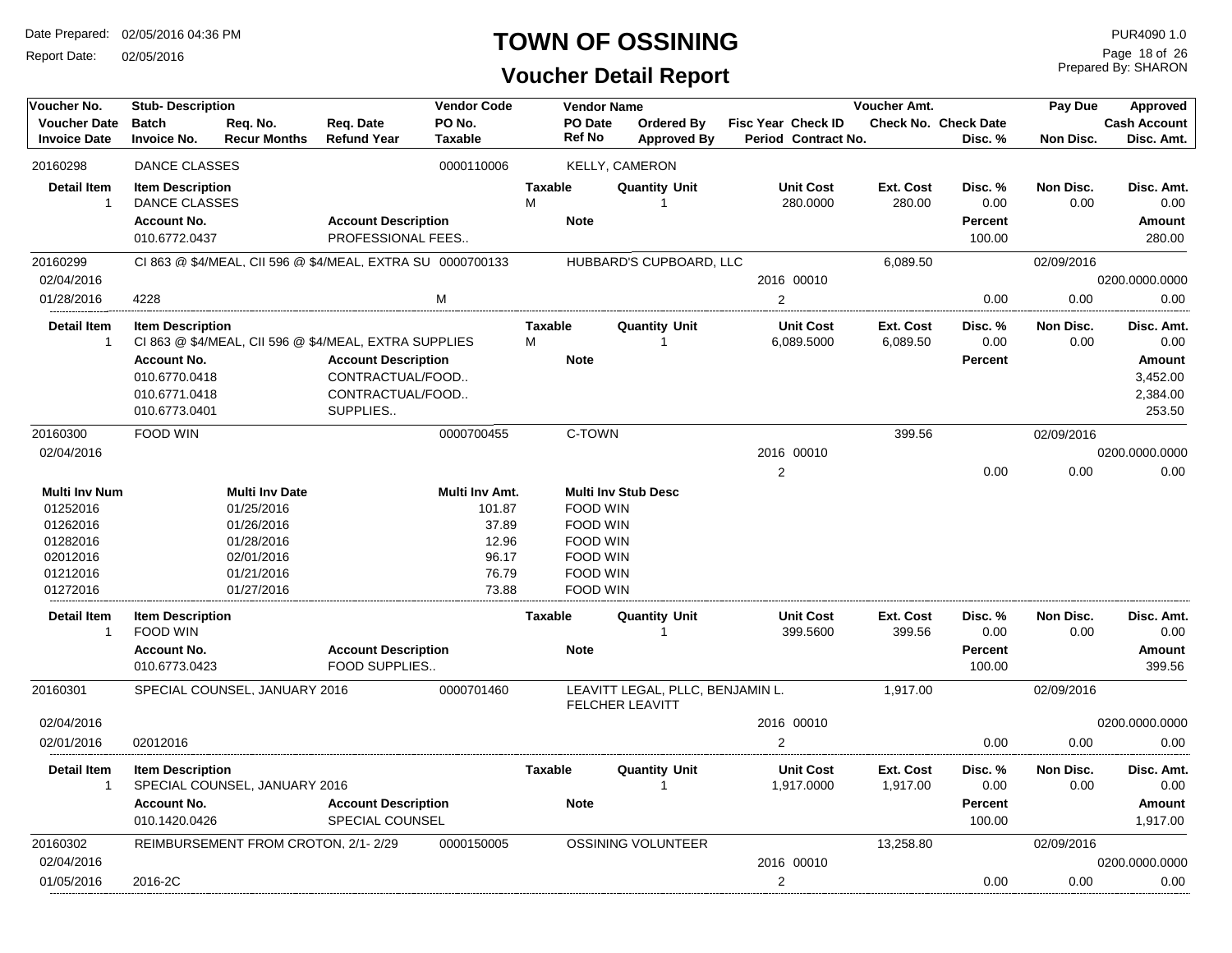Report Date: 02/05/2016

## **TOWN OF OSSINING**

## **Voucher Detail Report**

Prepared By: SHARON Page 19 of 26

| Voucher No.                                | <b>Stub-Description</b>                   |                                                      |                                                  | <b>Vendor Code</b> |                                 | <b>Vendor Name</b>               |                                                  | Voucher Amt.           |                                        | Pay Due           | Approved                          |
|--------------------------------------------|-------------------------------------------|------------------------------------------------------|--------------------------------------------------|--------------------|---------------------------------|----------------------------------|--------------------------------------------------|------------------------|----------------------------------------|-------------------|-----------------------------------|
| <b>Voucher Date</b><br><b>Invoice Date</b> | <b>Batch</b><br><b>Invoice No.</b>        | Req. No.<br><b>Recur Months</b>                      | Req. Date<br><b>Refund Year</b>                  | PO No.<br>Taxable  | <b>PO</b> Date<br><b>Ref No</b> | Ordered Bv<br><b>Approved By</b> | <b>Fisc Year Check ID</b><br>Period Contract No. |                        | <b>Check No. Check Date</b><br>Disc. % | Non Disc.         | <b>Cash Account</b><br>Disc. Amt. |
| 20160302                                   |                                           | REIMBURSEMENT FROM CROTON, 2/1-2/29                  |                                                  | 0000150005         |                                 | OSSINING VOLUNTEER               |                                                  |                        |                                        |                   |                                   |
| <b>Detail Item</b><br>-1                   | <b>Item Description</b>                   | REIMBURSEMENT FROM CROTON, 2/1-2/29                  |                                                  |                    | <b>Taxable</b>                  | <b>Quantity Unit</b>             | <b>Unit Cost</b><br>13,258.8000                  | Ext. Cost<br>13,258.80 | Disc. %<br>0.00                        | Non Disc.<br>0.00 | Disc. Amt.<br>0.00                |
|                                            | <b>Account No.</b>                        |                                                      | <b>Account Description</b>                       |                    | <b>Note</b>                     |                                  |                                                  |                        | <b>Percent</b>                         |                   | Amount                            |
|                                            | 066.4540.0475                             |                                                      | AMBULANCE DISTRICT -<br>CONTRACTUAL              |                    |                                 |                                  |                                                  |                        | 100.00                                 |                   | 13,258.80                         |
| 20160305<br>02/04/2016                     |                                           | INTERPRETER SERVICES, 4HRS @ \$20/HR                 |                                                  | 0000700742         |                                 | ZHININ, JESSICA                  | 2016 00010                                       | 80.00                  |                                        | 02/09/2016        | 0200.0000.0000                    |
| 01/28/2016                                 | 01282016                                  |                                                      |                                                  | M                  |                                 |                                  | 2                                                |                        | 0.00                                   | 0.00              | 0.00                              |
| <b>Detail Item</b><br>-1                   | <b>Item Description</b>                   | INTERPRETER SERVICES, 4HRS @ \$20/HR                 |                                                  |                    | Taxable<br>м                    | <b>Quantity Unit</b>             | <b>Unit Cost</b><br>80.0000                      | Ext. Cost<br>80.00     | Disc. %<br>0.00                        | Non Disc.<br>0.00 | Disc. Amt.<br>0.00                |
|                                            | <b>Account No.</b><br>010.1110.0455       |                                                      | <b>Account Description</b><br><b>TRANSLATOR</b>  |                    | <b>Note</b>                     |                                  |                                                  |                        | <b>Percent</b><br>100.00               |                   | Amount<br>80.00                   |
| 20160306                                   |                                           | REIMBURSEMENT FOR FINGERPRINT PROCESSI 0000701258    |                                                  |                    |                                 | REISMAN, MARK                    |                                                  | 84.95                  |                                        | 02/09/2016        |                                   |
| 02/04/2016                                 |                                           |                                                      |                                                  |                    |                                 |                                  | 2016 00010                                       |                        |                                        |                   | 0200.0000.0000                    |
| 01/28/2016                                 | 01282016                                  |                                                      |                                                  |                    |                                 |                                  | $\overline{2}$                                   |                        | 0.00                                   | 0.00              | 0.00                              |
| <b>Detail Item</b><br>-1                   | <b>Item Description</b>                   | REIMBURSEMENT FOR FINGERPRINT PROCESSING             |                                                  |                    | Taxable                         | <b>Quantity Unit</b>             | <b>Unit Cost</b><br>84.9500                      | Ext. Cost<br>84.95     | Disc. %<br>0.00                        | Non Disc.<br>0.00 | Disc. Amt.<br>0.00                |
|                                            | <b>Account No.</b><br>010.1110.0401       |                                                      | <b>Account Description</b><br>SUPPLIES           |                    | <b>Note</b>                     |                                  |                                                  |                        | <b>Percent</b><br>100.00               |                   | Amount<br>84.95                   |
| 20160307                                   |                                           | PEOPLE V. M. BOOTH: STENO SERVICED FOR M/ 0000701305 |                                                  |                    |                                 | PATCHEN STENO SERVICES LLC       |                                                  | 260.00                 |                                        | 02/09/2016        |                                   |
| 02/04/2016                                 |                                           |                                                      |                                                  |                    |                                 |                                  | 2016 00010                                       |                        |                                        |                   | 0200.0000.0000                    |
| 02/01/2016                                 | 19979                                     |                                                      |                                                  | м                  |                                 |                                  | 2                                                |                        | 0.00                                   | 0.00              | 0.00                              |
| <b>Detail Item</b><br>-1                   | <b>Item Description</b><br><b>HEARING</b> | PEOPLE V. M. BOOTH: STENO SERVICED FOR MAPP          |                                                  |                    | <b>Taxable</b><br>м             | <b>Quantity Unit</b>             | <b>Unit Cost</b><br>260.0000                     | Ext. Cost<br>260.00    | Disc. %<br>0.00                        | Non Disc.<br>0.00 | Disc. Amt.<br>0.00                |
|                                            | <b>Account No.</b><br>010.1110.0414       |                                                      | <b>Account Description</b><br>CONTRACTUAL STENO  |                    | <b>Note</b>                     |                                  |                                                  |                        | Percent<br>100.00                      |                   | Amount<br>260.00                  |
| 20160310                                   |                                           | DELTA DENTAL FEBRUARY 2016                           |                                                  | 0000040040         |                                 | <b>DELTA DENTAL</b>              |                                                  | 4,729.02               |                                        | 02/09/2016        |                                   |
| 02/04/2016                                 |                                           |                                                      |                                                  |                    |                                 |                                  | 2016 00010                                       |                        |                                        |                   | 0200.0000.0000                    |
| 02/01/2016                                 | BE001481719                               |                                                      |                                                  |                    |                                 |                                  | 2                                                |                        | 0.00                                   | 0.00              | 0.00                              |
| Detail Item<br>-1                          | <b>Item Description</b>                   | DELTA DENTAL FEBRUARY 2016                           |                                                  |                    | Taxable                         | <b>Quantity Unit</b>             | <b>Unit Cost</b><br>4,729.0200                   | Ext. Cost<br>4,729.02  | Disc. %<br>0.00                        | Non Disc.<br>0.00 | Disc. Amt.<br>0.00                |
|                                            | <b>Account No.</b><br>010.9010.0814       |                                                      | <b>Account Description</b><br>LIFE/DENTAL/VISION |                    | <b>Note</b>                     |                                  |                                                  |                        | <b>Percent</b>                         |                   | Amount<br>2,755.80                |
|                                            | 020.9010.0814                             |                                                      | LIFE/DENTAL/VISION                               |                    |                                 |                                  |                                                  |                        |                                        |                   | 297.72                            |
|                                            | 031.9010.0814<br>032.9010.0814            |                                                      | LIFE/DENTAL/VISION<br>LIFE/DENTAL/VISION         |                    |                                 |                                  |                                                  |                        |                                        |                   | 1,391.52<br>283.98                |
| 20160311                                   |                                           | POLICE LIFE INSURANCE- FEBRUARY 2016                 |                                                  | 0000010009         |                                 | ABACAR SERVICES, LLC             |                                                  | 160.20                 |                                        | 02/09/2016        |                                   |
| 02/04/2016                                 |                                           |                                                      |                                                  |                    |                                 |                                  | 2016 00010                                       |                        |                                        |                   | 0200.0000.0000                    |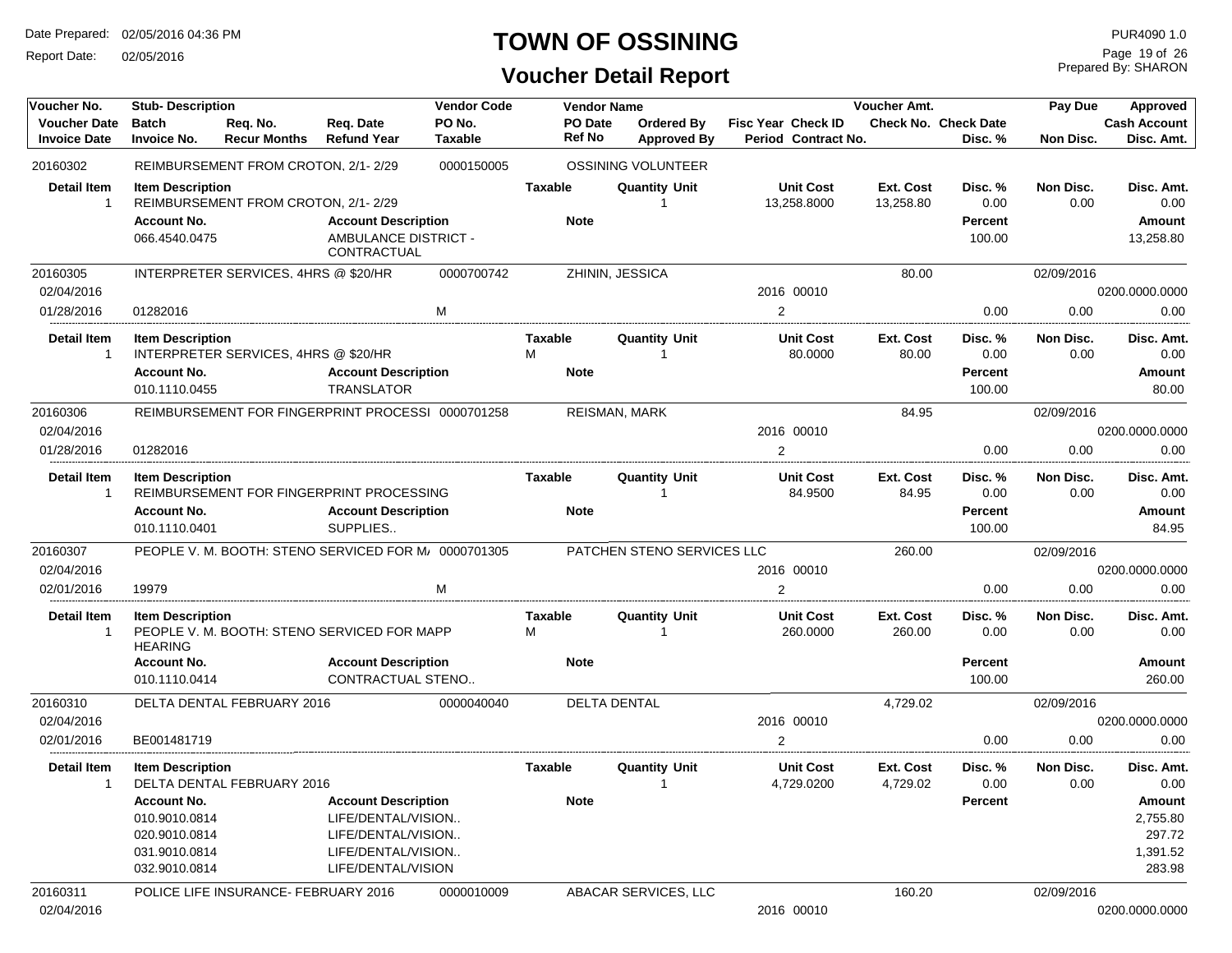Report Date: 02/05/2016

## **TOWN OF OSSINING**

Prepared By: SHARON Page 20 of 26

| Voucher No.                                | <b>Stub-Description</b>                          |                                      |                                                   | <b>Vendor Code</b>       |                   | <b>Vendor Name</b>                                                |                                                  | Voucher Amt.        |                                 | Pay Due           | Approved                          |
|--------------------------------------------|--------------------------------------------------|--------------------------------------|---------------------------------------------------|--------------------------|-------------------|-------------------------------------------------------------------|--------------------------------------------------|---------------------|---------------------------------|-------------------|-----------------------------------|
| <b>Voucher Date</b><br><b>Invoice Date</b> | <b>Batch</b><br><b>Invoice No.</b>               | Req. No.<br><b>Recur Months</b>      | Req. Date<br><b>Refund Year</b>                   | PO No.<br><b>Taxable</b> | PO Date<br>Ref No | Ordered By<br><b>Approved By</b>                                  | <b>Fisc Year Check ID</b><br>Period Contract No. |                     | Check No. Check Date<br>Disc. % | Non Disc.         | <b>Cash Account</b><br>Disc. Amt. |
| 20160311<br>02/01/2016                     | 6550                                             | POLICE LIFE INSURANCE- FEBRUARY 2016 |                                                   | 0000010009               |                   | ABACAR SERVICES, LLC                                              | 2                                                |                     | 0.00                            | 0.00              | 0.00                              |
|                                            |                                                  |                                      |                                                   |                          |                   |                                                                   |                                                  |                     |                                 |                   |                                   |
| <b>Detail Item</b><br>-1                   | <b>Item Description</b>                          | POLICE LIFE INSURANCE- FEBRUARY 2016 |                                                   |                          | Taxable           | <b>Quantity Unit</b>                                              | <b>Unit Cost</b><br>160.2000                     | Ext. Cost<br>160.20 | Disc. %<br>0.00                 | Non Disc.<br>0.00 | Disc. Amt.<br>0.00                |
|                                            | <b>Account No.</b>                               |                                      | <b>Account Description</b>                        |                          | <b>Note</b>       |                                                                   |                                                  |                     | Percent                         |                   | Amount                            |
|                                            | 020.9010.0814                                    |                                      | LIFE/DENTAL/VISION                                |                          |                   |                                                                   |                                                  |                     | 100.00                          |                   | 160.20                            |
| 20160312                                   |                                                  | LIFE INSURANCE JANUARY 2016          |                                                   | 0000700644               | <b>NY</b>         | THE STANDARD LIFE INSURANCE CO. OF                                |                                                  | 950.43              |                                 | 02/09/2016        |                                   |
| 02/04/2016                                 |                                                  |                                      |                                                   |                          |                   |                                                                   | 2016 00010                                       |                     |                                 |                   | 0200.0000.0000                    |
| 02/01/2016                                 | 02012016                                         |                                      |                                                   |                          |                   |                                                                   | 2                                                |                     | 0.00                            | 0.00              | 0.00                              |
| <b>Detail Item</b><br>$\mathbf{1}$         | <b>Item Description</b>                          | LIFE INSURANCE JANUARY 2016          |                                                   |                          | Taxable           | <b>Quantity Unit</b>                                              | <b>Unit Cost</b><br>950.4300                     | Ext. Cost<br>950.43 | Disc. %<br>0.00                 | Non Disc.<br>0.00 | Disc. Amt.<br>0.00                |
|                                            | <b>Account No.</b>                               |                                      | <b>Account Description</b>                        |                          | <b>Note</b>       |                                                                   |                                                  |                     | <b>Percent</b>                  |                   | Amount                            |
|                                            | 010.9010.0814                                    |                                      | LIFE/DENTAL/VISION                                |                          |                   |                                                                   |                                                  |                     |                                 |                   | 587.67                            |
|                                            | 020.9010.0814                                    |                                      | LIFE/DENTAL/VISION                                |                          |                   |                                                                   |                                                  |                     |                                 |                   | 32.70                             |
|                                            | 031.9010.0814                                    |                                      | LIFE/DENTAL/VISION                                |                          |                   |                                                                   |                                                  |                     |                                 |                   | 281.06                            |
|                                            | 032.9010.0814                                    |                                      | LIFE/DENTAL/VISION                                |                          |                   |                                                                   |                                                  |                     |                                 |                   | 49.00                             |
| 20160313                                   | PAYCHECK ENVELOPES                               |                                      |                                                   | 0000190004               |                   | STAPLES, INC. AND SUBSIDIARIES                                    |                                                  | 29.05               |                                 | 02/09/2016        |                                   |
| 02/04/2016                                 |                                                  |                                      |                                                   |                          |                   |                                                                   | 2016 00010                                       |                     |                                 |                   | 0200.0000.0000                    |
| 01/12/2016                                 | 3289544519                                       |                                      |                                                   |                          |                   |                                                                   | 2                                                |                     | 0.00                            | 0.00              | 0.00                              |
| Detail Item                                | <b>Item Description</b>                          |                                      |                                                   |                          | Taxable           | <b>Quantity Unit</b>                                              | <b>Unit Cost</b>                                 | Ext. Cost           | Disc. %                         | Non Disc.         | Disc. Amt.                        |
| $\mathbf{1}$                               | <b>PAYCHECK ENVELOPES</b>                        |                                      |                                                   |                          |                   |                                                                   | 29.0500                                          | 29.05               | 0.00                            | 0.00              | 0.00                              |
|                                            | <b>Account No.</b><br>010.1220.0401              |                                      | <b>Account Description</b><br>SUPPLIES            |                          | <b>Note</b>       |                                                                   |                                                  |                     | <b>Percent</b><br>100.00        |                   | Amount<br>29.05                   |
|                                            |                                                  |                                      |                                                   |                          |                   |                                                                   |                                                  |                     |                                 |                   |                                   |
| 20160316                                   |                                                  |                                      | REIMBURSEMENTS FOR ASSOCIATION OF TOWI 0000701463 |                          |                   | LEVENBERG, DANA                                                   |                                                  | 44.88               |                                 | 02/09/2016        |                                   |
| 02/05/2016                                 |                                                  |                                      |                                                   |                          |                   |                                                                   | 2016 00010                                       |                     |                                 |                   | 0200.0000.0000                    |
|                                            |                                                  |                                      |                                                   |                          |                   |                                                                   | 2                                                |                     | 0.00                            | 0.00              | 0.00                              |
| <b>Multi Inv Num</b>                       |                                                  | <b>Multi Inv Date</b>                |                                                   | Multi Inv Amt.           |                   | <b>Multi Inv Stub Desc</b><br>LUNCH FOR LEVENBERG & D'ATTORE 1/15 |                                                  |                     |                                 |                   |                                   |
| 01152016-1<br>01152016                     |                                                  | 01/15/2016<br>01/15/2016             |                                                   | 34.18<br>10.70           | GAS               |                                                                   |                                                  |                     |                                 |                   |                                   |
|                                            |                                                  |                                      |                                                   |                          |                   |                                                                   |                                                  |                     |                                 |                   |                                   |
| Detail Item<br>-1                          | <b>Item Description</b>                          | ELECTED OFFICIALS TRAINING           | REIMBURSEMENTS FOR ASSOCIATION OF TOWNS NEWLY     |                          | Taxable           | <b>Quantity Unit</b>                                              | <b>Unit Cost</b><br>44.8800                      | Ext. Cost<br>44.88  | Disc. %<br>0.00                 | Non Disc.<br>0.00 | Disc. Amt.<br>0.00                |
|                                            | <b>Account No.</b><br>010.1220.0405              |                                      | <b>Account Description</b><br>CONFERENCE          |                          | <b>Note</b>       |                                                                   |                                                  |                     | <b>Percent</b><br>100.00        |                   | Amount<br>44.88                   |
| 20160317                                   | CLERS COPIER, 1/9-2/8                            |                                      |                                                   | 0000240000               |                   | <b>XEROX CORPORATION</b>                                          |                                                  | 189.38              |                                 | 02/09/2016        |                                   |
| 02/05/2016                                 |                                                  |                                      |                                                   |                          |                   |                                                                   | 2016 00010                                       |                     |                                 |                   | 0200.0000.0000                    |
| 01/20/2106                                 | 455649                                           |                                      |                                                   |                          |                   |                                                                   | 2                                                |                     | 0.00                            | 0.00              | 0.00                              |
| Detail Item<br>$\mathbf{1}$                | <b>Item Description</b><br>CLERS COPIER, 1/9-2/8 |                                      |                                                   |                          | Taxable           | <b>Quantity Unit</b>                                              | <b>Unit Cost</b><br>189.3800                     | Ext. Cost<br>189.38 | Disc. %<br>0.00                 | Non Disc.<br>0.00 | Disc. Amt.<br>0.00                |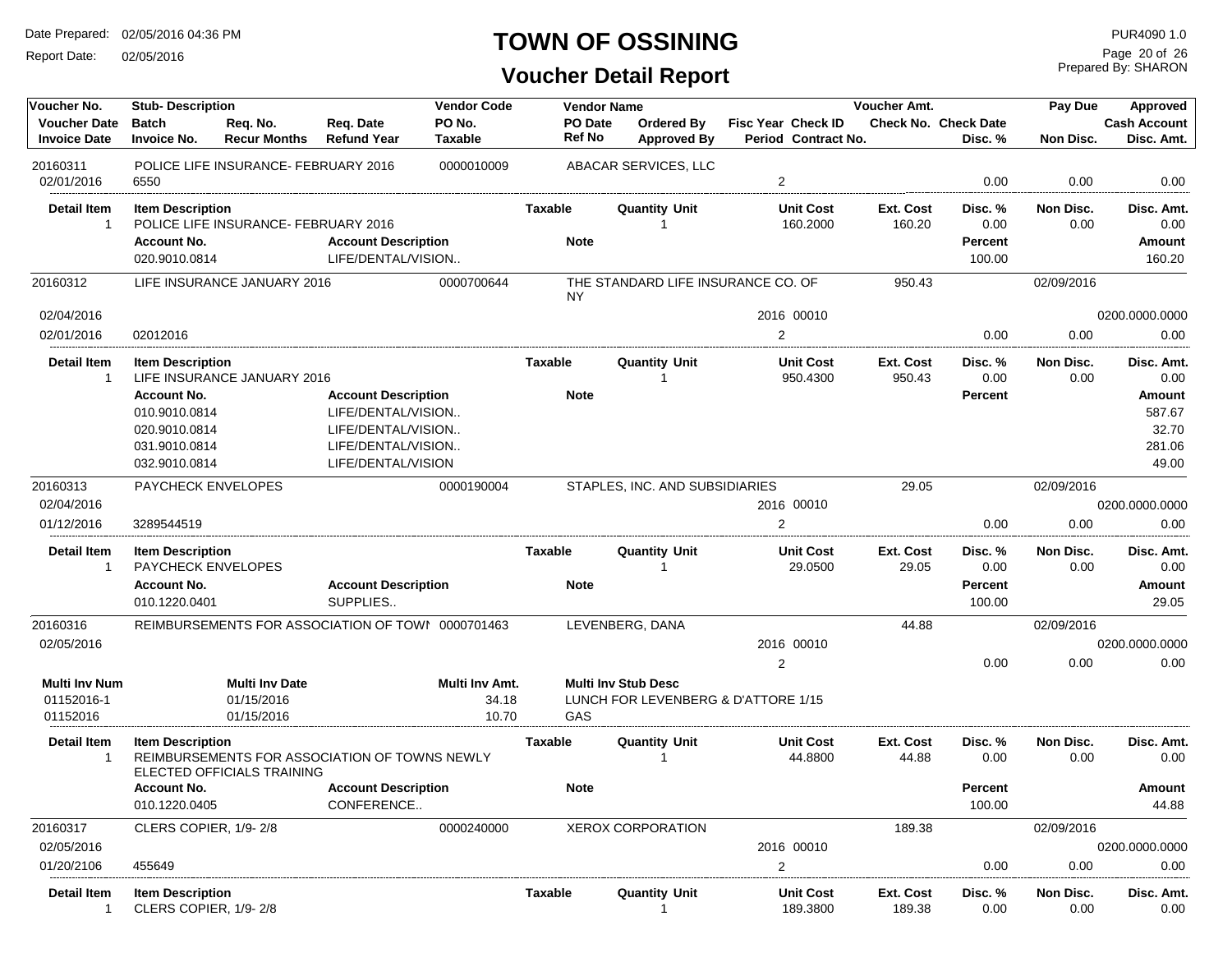Report Date: 02/05/2016

#### **TOWN OF OSSINING**

Prepared By: SHARON Page 21 of 26

| Voucher No.          | <b>Stub- Description</b> |                                       |                                                   | <b>Vendor Code</b> |                | <b>Vendor Name</b>                 |                                                           |           | Voucher Amt.                |            |                     |  |  |
|----------------------|--------------------------|---------------------------------------|---------------------------------------------------|--------------------|----------------|------------------------------------|-----------------------------------------------------------|-----------|-----------------------------|------------|---------------------|--|--|
| <b>Voucher Date</b>  | <b>Batch</b>             | Req. No.                              | Reg. Date                                         | PO No.             | PO Date        | Ordered By                         | <b>Fisc Year Check ID</b>                                 |           | <b>Check No. Check Date</b> |            | <b>Cash Account</b> |  |  |
| <b>Invoice Date</b>  | <b>Invoice No.</b>       | <b>Recur Months</b>                   | <b>Refund Year</b>                                | <b>Taxable</b>     | <b>Ref No</b>  | <b>Approved By</b>                 | Period Contract No.                                       |           | Disc. %                     | Non Disc.  | Disc. Amt.          |  |  |
| 20160317             | CLERS COPIER, 1/9-2/8    |                                       |                                                   | 0000240000         |                | <b>XEROX CORPORATION</b>           |                                                           |           |                             |            |                     |  |  |
|                      | <b>Account No.</b>       |                                       | <b>Account Description</b>                        |                    | <b>Note</b>    |                                    |                                                           |           | <b>Percent</b>              |            | Amount              |  |  |
|                      | 010.1410.0201            |                                       | EQUIPMENT                                         |                    |                |                                    |                                                           |           | 100.00                      |            | 189.38              |  |  |
| 20160318             |                          | PLATE ON EMPLOYEE AWARD PLAQUE        |                                                   | 0000271003         |                | <b>CROWN TROPHY</b>                |                                                           | 9.95      |                             | 02/09/2016 |                     |  |  |
| 02/05/2016           |                          |                                       |                                                   |                    |                |                                    | 2016 00010                                                |           |                             |            | 0200.0000.0000      |  |  |
| 01/19/2016           | 1991                     |                                       |                                                   |                    |                |                                    | $\overline{2}$                                            |           | 0.00                        | 0.00       | 0.00                |  |  |
| <b>Detail Item</b>   | <b>Item Description</b>  |                                       |                                                   |                    | Taxable        | <b>Quantity Unit</b>               | <b>Unit Cost</b>                                          | Ext. Cost | Disc. %                     | Non Disc.  | Disc. Amt.          |  |  |
| $\overline{1}$       |                          | PLATE ON EMPLOYEE AWARD PLAQUE        |                                                   |                    |                |                                    | 9.9500                                                    | 9.95      | 0.00                        | 0.00       | 0.00                |  |  |
|                      | <b>Account No.</b>       |                                       | <b>Account Description</b>                        |                    | <b>Note</b>    |                                    |                                                           |           | <b>Percent</b>              |            | Amount              |  |  |
|                      | 010.1620.0401            |                                       | SUPPLIES                                          |                    |                |                                    |                                                           |           | 100.00                      |            | 9.95                |  |  |
| 20160319             |                          |                                       | REIMBURSEMENTS FOR ASSOCIATION OF TOWN 0000701464 |                    |                | FELDMAN, ELIZABETH                 |                                                           | 322.05    |                             | 02/09/2016 |                     |  |  |
| 02/05/2016           |                          |                                       |                                                   |                    |                |                                    | 2016 00010                                                |           |                             |            | 0200.0000.0000      |  |  |
|                      |                          |                                       |                                                   |                    |                |                                    | 2                                                         |           | 0.00                        | 0.00       | 0.00                |  |  |
| <b>Multi Inv Num</b> |                          | <b>Multi Inv Date</b>                 |                                                   | Multi Inv Amt.     |                | <b>Multi Inv Stub Desc</b>         |                                                           |           |                             |            |                     |  |  |
| 12G5JG               |                          | 01/15/2016                            |                                                   | 258.00             |                |                                    | DESMOND HOTEL, 2 NIGHTS @ \$129/NIGHT                     |           |                             |            |                     |  |  |
| 01142016             |                          | 01/14/2016                            |                                                   | 35.00              |                | DINNER ON 1/14                     |                                                           |           |                             |            |                     |  |  |
| 01132016             |                          | 01/13/2016                            |                                                   | 29.05              |                | DINNER ON 1/13                     |                                                           |           |                             |            |                     |  |  |
| <b>Detail Item</b>   | <b>Item Description</b>  |                                       |                                                   |                    | <b>Taxable</b> | <b>Quantity Unit</b>               | <b>Unit Cost</b>                                          | Ext. Cost | Disc. %                     | Non Disc.  | Disc. Amt.          |  |  |
| -1                   |                          |                                       | REIMBURSEMENTS FOR ASSOCIATION OF TOWNS NEWLY     |                    |                |                                    | 322.0500                                                  | 322.05    | 0.00                        | 0.00       | 0.00                |  |  |
|                      |                          | ELECTED OFFICALS TRAINING             |                                                   |                    |                |                                    |                                                           |           |                             |            |                     |  |  |
|                      | <b>Account No.</b>       |                                       | <b>Account Description</b>                        |                    | <b>Note</b>    |                                    |                                                           |           | Percent                     |            | Amount              |  |  |
|                      | 010.1010.0405            |                                       | CONFERENCE                                        |                    |                |                                    |                                                           |           | 100.00                      |            | 322.05              |  |  |
| 20160320             |                          | SUPPLIES FOR DALE CEMETERY            |                                                   | 0000150020         |                | OSSINING HARDWARE COMPANY          |                                                           | 180.43    |                             | 02/09/2016 |                     |  |  |
| 02/05/2016           |                          |                                       |                                                   |                    |                |                                    | 2016 00010                                                |           |                             |            | 0200.0000.0000      |  |  |
|                      |                          |                                       |                                                   | M                  |                |                                    | $\overline{c}$                                            |           | 0.00                        | 0.00       | 0.00                |  |  |
| <b>Multi Inv Num</b> |                          | <b>Multi Inv Date</b>                 |                                                   | Multi Inv Amt.     |                | <b>Multi Inv Stub Desc</b>         |                                                           |           |                             |            |                     |  |  |
| A138058              |                          | 01/06/2016                            |                                                   | 69.91              |                |                                    | TRASHBAGS, HARDWARE, AND WHITE SEAT                       |           |                             |            |                     |  |  |
| B150762              |                          | 01/11/2016                            |                                                   | 8.95               | RS50P          |                                    |                                                           |           |                             |            |                     |  |  |
| B151019              |                          | 01/19/2016                            |                                                   | 4.50               |                | BRUSH, NUTS/BOLTS/WASHERS          |                                                           |           |                             |            |                     |  |  |
| B151021              |                          | 01/19/2016                            |                                                   | 8.98               |                | <b>BLACK SPRAY PAINT</b>           |                                                           |           |                             |            |                     |  |  |
| B151029              |                          | 01/19/2016                            |                                                   | 37.59              |                |                                    | 24X48X0.8 ACRYLIC, COVER EDGER, ASSTD NUTS/SCREWS/WASHERS |           |                             |            |                     |  |  |
| B150619              |                          | 01/06/2016                            |                                                   | 5.20               |                | MASKING TAPE AND PIPE INSULATION   |                                                           |           |                             |            |                     |  |  |
| B151226              |                          | 01/25/2016                            |                                                   | 32.48              |                | 5 GAL DIESEL CAN AND 2 GAL GAS CAN |                                                           |           |                             |            |                     |  |  |
| B151297              |                          | 01/27/2016                            |                                                   | 5.29               | 2" BRAD        |                                    |                                                           |           |                             |            |                     |  |  |
| A138730              |                          | 01/27/2016                            |                                                   | 7.53               |                | <b>WHTPTCLK</b>                    |                                                           |           |                             |            |                     |  |  |
| <b>Detail Item</b>   | <b>Item Description</b>  |                                       |                                                   |                    | Taxable        | <b>Quantity Unit</b>               | <b>Unit Cost</b>                                          | Ext. Cost | Disc. %                     | Non Disc.  | Disc. Amt.          |  |  |
|                      |                          | SUPPLIES FOR DALE CEMETERY            |                                                   |                    | м              |                                    | 180.4300                                                  | 180.43    | 0.00                        | 0.00       | 0.00                |  |  |
|                      | <b>Account No.</b>       |                                       | <b>Account Description</b>                        |                    | <b>Note</b>    |                                    |                                                           |           | Percent                     |            | Amount              |  |  |
|                      | 032.8810.0419            |                                       | MAINT./REPAIR                                     |                    |                |                                    |                                                           |           | 100.00                      |            | 180.43              |  |  |
| 20160321             |                          | POLICE STATION 6007 NUMBER, 1/28-2/27 |                                                   | 0000220156         |                | <b>VERIZON</b>                     |                                                           | 22.73     |                             | 02/09/2016 |                     |  |  |
| 02/05/2016           |                          |                                       |                                                   |                    |                |                                    | 2016 00010                                                |           |                             |            | 0200.0000.0000      |  |  |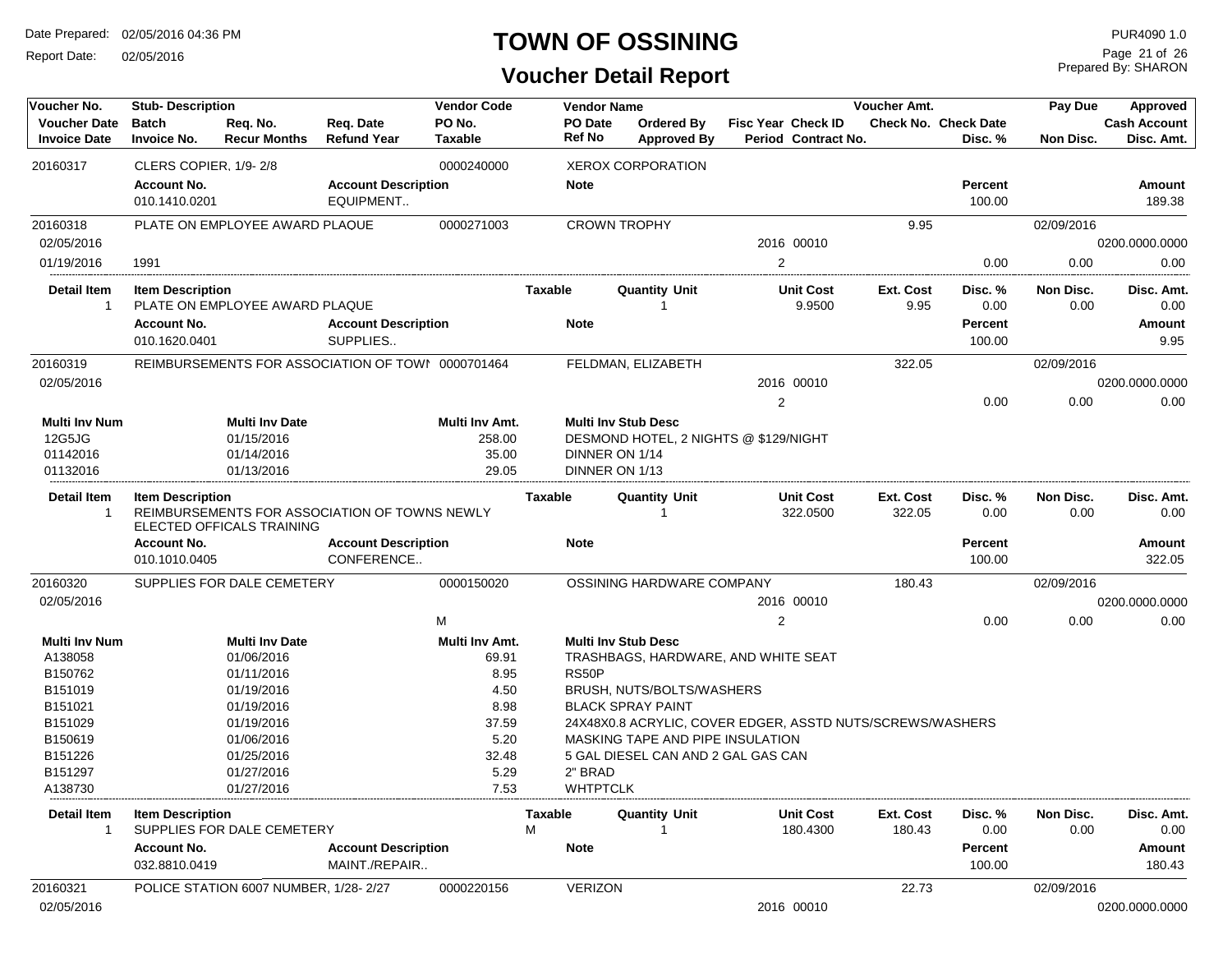Report Date: 02/05/2016

#### **TOWN OF OSSINING**

Prepared By: SHARON Page 22 of 26

| Voucher No.                                | <b>Stub-Description</b>             |                                                       |                                        | <b>Vendor Code</b>       | <b>Vendor Name</b> |                                  |                                                  | Voucher Amt.     |                                        | Pay Due    | Approved                          |
|--------------------------------------------|-------------------------------------|-------------------------------------------------------|----------------------------------------|--------------------------|--------------------|----------------------------------|--------------------------------------------------|------------------|----------------------------------------|------------|-----------------------------------|
| <b>Voucher Date</b><br><b>Invoice Date</b> | <b>Batch</b><br><b>Invoice No.</b>  | Req. No.<br><b>Recur Months</b>                       | Req. Date<br><b>Refund Year</b>        | PO No.<br><b>Taxable</b> | PO Date<br>Ref No  | Ordered By<br><b>Approved By</b> | <b>Fisc Year Check ID</b><br>Period Contract No. |                  | <b>Check No. Check Date</b><br>Disc. % | Non Disc.  | <b>Cash Account</b><br>Disc. Amt. |
| 20160321<br>01/28/2016                     | 01282016                            | POLICE STATION 6007 NUMBER, 1/28-2/27                 |                                        | 0000220156               | <b>VERIZON</b>     |                                  | $\overline{2}$                                   |                  | 0.00                                   | 0.00       | 0.00                              |
| <b>Detail Item</b>                         | <b>Item Description</b>             |                                                       |                                        |                          | Taxable            | <b>Quantity Unit</b>             | <b>Unit Cost</b>                                 | Ext. Cost        | Disc. %                                | Non Disc.  | Disc. Amt.                        |
| $\overline{1}$                             |                                     | POLICE STATION 6007 NUMBER, 1/28-2/27                 |                                        |                          |                    |                                  | 22.7300                                          | 22.73            | 0.00                                   | 0.00       | 0.00                              |
|                                            | <b>Account No.</b>                  |                                                       | <b>Account Description</b>             |                          | <b>Note</b>        |                                  |                                                  |                  | Percent                                |            | Amount                            |
|                                            | 020.3120.0406                       |                                                       | TELEPHONE                              |                          |                    |                                  |                                                  |                  | 100.00                                 |            | 22.73                             |
| 20160322                                   | <b>COPY PAPER</b>                   |                                                       |                                        | 0000190004               |                    | STAPLES, INC. AND SUBSIDIARIES   |                                                  | 115.50           |                                        | 02/09/2016 |                                   |
| 02/05/2016                                 |                                     |                                                       |                                        |                          |                    |                                  | 2016 00010                                       |                  |                                        |            | 0200.0000.0000                    |
| 01/28/2016                                 | 3290970287                          |                                                       |                                        |                          |                    |                                  | $\overline{2}$                                   |                  | 0.00                                   | 0.00       | 0.00                              |
| <b>Detail Item</b>                         | <b>Item Description</b>             |                                                       |                                        |                          | Taxable            | <b>Quantity Unit</b>             | <b>Unit Cost</b>                                 | Ext. Cost        | Disc. %                                | Non Disc.  | Disc. Amt.                        |
| -1                                         | <b>COPY PAPER</b>                   |                                                       |                                        |                          |                    |                                  | 115.5000                                         | 115.50           | 0.00                                   | 0.00       | 0.00                              |
|                                            | <b>Account No.</b>                  |                                                       | <b>Account Description</b>             |                          | <b>Note</b>        |                                  |                                                  |                  | Percent                                |            | Amount                            |
|                                            | 010.1620.0401                       |                                                       | SUPPLIES                               |                          |                    |                                  |                                                  |                  | 100.00                                 |            | 115.50                            |
| 20160323                                   | PERSONNEL FOLDERS                   |                                                       |                                        | 0000700639               | W.B. MASON         |                                  |                                                  | 36.99            |                                        | 02/09/2016 |                                   |
| 02/05/2016                                 |                                     |                                                       |                                        |                          |                    |                                  | 2016 00010                                       |                  |                                        |            | 0200.0000.0000                    |
| 01/29/2016                                 | 131882553                           |                                                       |                                        |                          |                    |                                  | 2                                                |                  | 0.00                                   | 0.00       | 0.00                              |
| <b>Detail Item</b>                         | <b>Item Description</b>             |                                                       |                                        |                          | Taxable            | <b>Quantity Unit</b>             | <b>Unit Cost</b>                                 | <b>Ext. Cost</b> | Disc. %                                | Non Disc.  | Disc. Amt.                        |
| $\mathbf{1}$                               | PERSONNEL FOLDERS                   |                                                       |                                        |                          |                    |                                  | 36.9900                                          | 36.99            | 0.00                                   | 0.00       | 0.00                              |
|                                            | <b>Account No.</b><br>010.1220.0401 |                                                       | <b>Account Description</b><br>SUPPLIES |                          | <b>Note</b>        |                                  |                                                  |                  | <b>Percent</b><br>100.00               |            | Amount<br>36.99                   |
|                                            |                                     |                                                       |                                        |                          |                    |                                  |                                                  |                  |                                        |            |                                   |
| 20160324                                   |                                     | EMPLOYEE ASSISTANCE SERVICES 1/1/16- 12/31 0000230017 |                                        |                          |                    | WEST. COUNTY DEPT. OF            |                                                  | 3,150.00         |                                        | 02/05/2016 |                                   |
| 02/05/2016                                 |                                     |                                                       |                                        |                          |                    |                                  | 2016 00010                                       |                  |                                        |            | 0200.0000.0000                    |
| 01/20/2016                                 | 01202016                            |                                                       |                                        |                          |                    |                                  | $\overline{2}$                                   |                  | 0.00                                   | 0.00       | 0.00                              |
| <b>Detail Item</b>                         | <b>Item Description</b>             |                                                       |                                        |                          | Taxable            | <b>Quantity Unit</b>             | <b>Unit Cost</b>                                 | <b>Ext. Cost</b> | Disc. %                                | Non Disc.  | Disc. Amt.                        |
| -1                                         |                                     | EMPLOYEE ASSISTANCE SERVICES 1/1/16-12/31/16          |                                        |                          |                    |                                  | 3,150.0000                                       | 3,150.00         | 0.00                                   | 0.00       | 0.00                              |
|                                            | <b>Account No.</b>                  |                                                       | <b>Account Description</b>             |                          | <b>Note</b>        |                                  |                                                  |                  | <b>Percent</b>                         |            | Amount                            |
|                                            | 010.9010.0817                       |                                                       | <b>HOSPITAL/MED INS</b>                |                          |                    |                                  |                                                  |                  | 65.00                                  |            | 2,047.50                          |
|                                            | 020.9010.0817                       |                                                       | <b>HOSPITAL/MED INS</b>                |                          |                    |                                  |                                                  |                  | 5.00                                   |            | 157.50                            |
|                                            | 031.9010.0817                       |                                                       | <b>HOSPITAL/MED INS</b>                |                          |                    |                                  |                                                  |                  | 25.00                                  |            | 787.50                            |
|                                            | 032.9010.0817                       |                                                       | HOSPITAL/MED INS.                      |                          |                    |                                  |                                                  |                  | 5.00                                   |            | 157.50                            |
| 20160325                                   |                                     | DALE CEMETERY GAS CHARGES, 12/28-1/27                 |                                        | 0000030001               | <b>CON EDISON</b>  |                                  |                                                  | 393.86           |                                        | 02/09/2016 |                                   |
| 02/05/2016                                 |                                     |                                                       |                                        |                          |                    |                                  | 2016 00010                                       |                  |                                        |            | 0200.0000.0000                    |
| 01/27/2016                                 | 01272016                            |                                                       |                                        |                          |                    |                                  | $\overline{2}$                                   |                  | 0.00                                   | 0.00       | 0.00                              |
| Detail Item                                | <b>Item Description</b>             |                                                       |                                        |                          | Taxable            | <b>Quantity Unit</b>             | <b>Unit Cost</b>                                 | Ext. Cost        | Disc. %                                | Non Disc.  | Disc. Amt.                        |
|                                            |                                     | DALE CEMETERY GAS CHARGES, 12/28-1/27                 |                                        |                          |                    |                                  | 393.8600                                         | 393.86           | 0.00                                   | 0.00       | 0.00                              |
|                                            | <b>Account No.</b>                  |                                                       | <b>Account Description</b>             |                          | <b>Note</b>        |                                  |                                                  |                  | <b>Percent</b>                         |            | Amount                            |
|                                            | 032.8810.0411                       |                                                       | GASOLINE                               |                          |                    |                                  |                                                  |                  | 100.00                                 |            | 393.86                            |
| 20160326                                   |                                     | 2016 FIREWORKS DISPLAY- JUNE 30TH, 2016               |                                        | 0000090036               |                    | INTERSTATE FIREWORKS, INC        |                                                  | 6,063.75         |                                        | 02/09/2016 |                                   |
| 02/05/2016                                 |                                     |                                                       |                                        | 5116                     | 02/05/2016         |                                  | 2016 00010                                       |                  |                                        |            | 0200.0000.0000                    |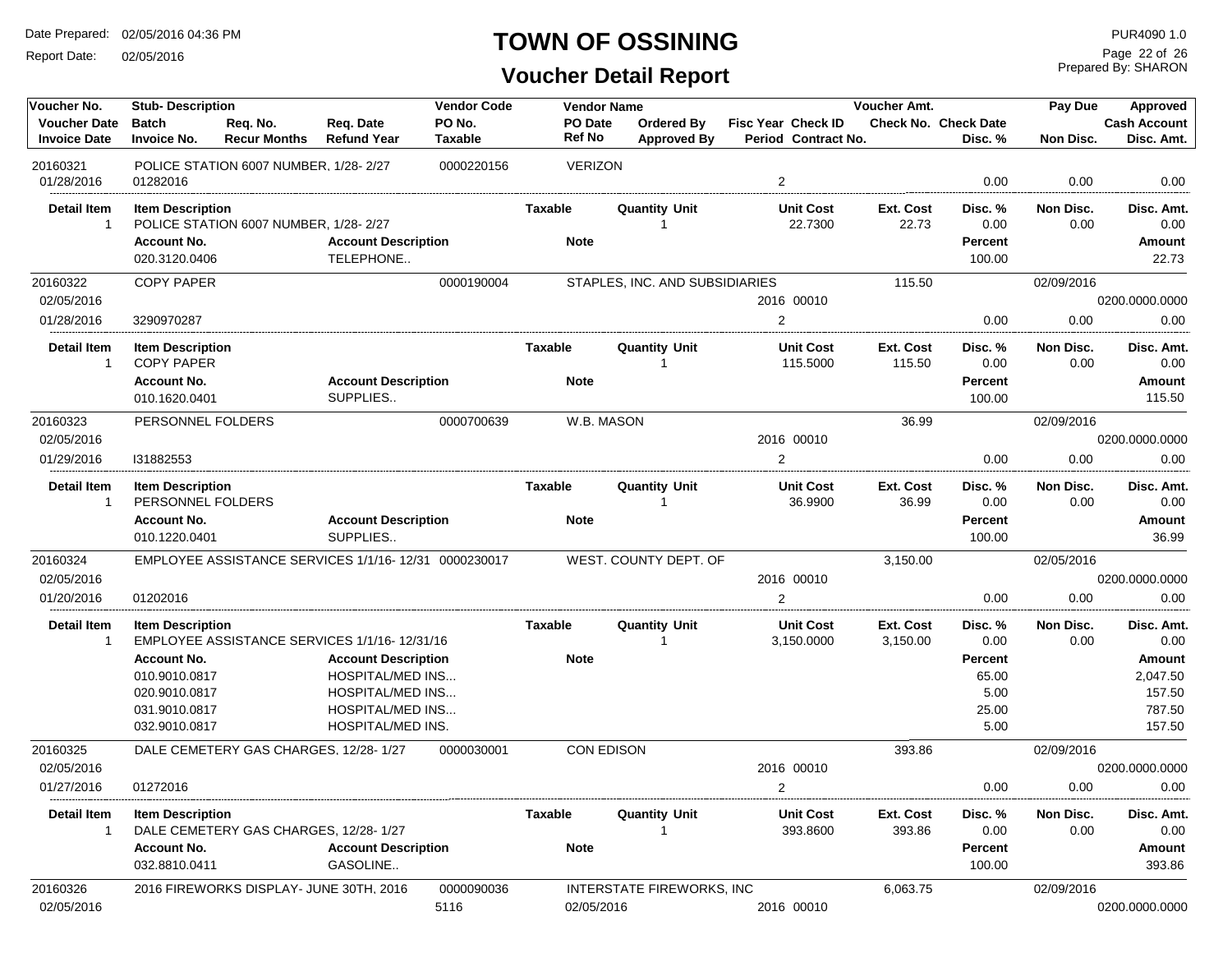Report Date: 02/05/2016

#### **TOWN OF OSSINING**

## **Voucher Detail Report**

Prepared By: SHARON Page 23 of 26

| Voucher No.                                | <b>Stub-Description</b>            |                                         |                                 | <b>Vendor Code</b>       |                | <b>Vendor Name</b> |                                  |                                                                 | Voucher Amt. |                                        | Pay Due    | Approved                          |
|--------------------------------------------|------------------------------------|-----------------------------------------|---------------------------------|--------------------------|----------------|--------------------|----------------------------------|-----------------------------------------------------------------|--------------|----------------------------------------|------------|-----------------------------------|
| <b>Voucher Date</b><br><b>Invoice Date</b> | <b>Batch</b><br><b>Invoice No.</b> | Req. No.<br><b>Recur Months</b>         | Req. Date<br><b>Refund Year</b> | PO No.<br><b>Taxable</b> | Ref No         | PO Date            | <b>Ordered By</b><br>Approved By | <b>Fisc Year Check ID</b><br>Period Contract No.                |              | <b>Check No. Check Date</b><br>Disc. % | Non Disc.  | <b>Cash Account</b><br>Disc. Amt. |
| 20160326<br>01/22/2016                     | 878116                             | 2016 FIREWORKS DISPLAY- JUNE 30TH, 2016 |                                 | 0000090036<br>м          |                |                    | <b>INTERSTATE FIREWORKS, INC</b> | $\overline{2}$                                                  |              | 0.00                                   | 0.00       | 0.00                              |
| Detail Item                                | <b>Item Description</b>            |                                         |                                 |                          | Taxable        |                    | <b>Quantity Unit</b>             | <b>Unit Cost</b>                                                | Ext. Cost    | Disc. %                                | Non Disc.  | Disc. Amt.                        |
| $\mathbf{1}$                               |                                    | 2016 FIREWORKS DISPLAY- JUNE 30TH, 2016 |                                 |                          | м              |                    |                                  | 6,063.7500                                                      | 6,063.75     | 0.00                                   | 0.00       | 0.00                              |
|                                            | <b>Account No.</b>                 |                                         | <b>Account Description</b>      |                          | <b>Note</b>    |                    |                                  |                                                                 |              | Percent                                |            | Amount                            |
|                                            | 010.7550.0438                      |                                         | SUPPLIES AND SERVICES           |                          |                |                    |                                  |                                                                 |              | 100.00                                 |            | 6.063.75                          |
| 20160327                                   |                                    | POSTAGE FOR 16 CROTON                   |                                 | 0000160054               |                |                    | PURCHASE POWER                   |                                                                 | 796.95       |                                        | 02/09/2016 |                                   |
| 02/05/2016                                 |                                    |                                         |                                 |                          |                |                    |                                  | 2016 00010                                                      |              |                                        |            | 0200.0000.0000                    |
| 01/14/2016                                 | 01142016                           |                                         |                                 |                          |                |                    |                                  | $\overline{2}$                                                  |              | 0.00                                   | 0.00       | 0.00                              |
| <b>Detail Item</b>                         | <b>Item Description</b>            |                                         |                                 |                          | <b>Taxable</b> |                    | <b>Quantity Unit</b>             | <b>Unit Cost</b>                                                | Ext. Cost    | Disc. %                                | Non Disc.  | Disc. Amt.                        |
| 1                                          |                                    | POSTAGE FOR 16 CROTON                   |                                 |                          |                |                    |                                  | 796.9500                                                        | 796.95       | 0.00                                   | 0.00       | 0.00                              |
|                                            | <b>Account No.</b>                 |                                         | <b>Account Description</b>      |                          | <b>Note</b>    |                    |                                  |                                                                 |              | Percent                                |            | Amount                            |
|                                            | 010.1620.0436                      |                                         | POSTAGE                         |                          |                |                    |                                  |                                                                 |              | 100.00                                 |            | 796.95                            |
| 20160329                                   |                                    | SUPPLIES FOR PARKS DEPARTMENT           |                                 | 0000130027               |                |                    | MELROSE LUMBER CO., INC.         |                                                                 | 313.45       |                                        | 02/09/2016 |                                   |
| 02/05/2016                                 |                                    |                                         |                                 |                          |                |                    |                                  | 2016 00010                                                      |              |                                        |            | 0200.0000.0000                    |
|                                            |                                    |                                         |                                 |                          |                |                    |                                  | 2                                                               |              | 0.00                                   | 0.00       | 0.00                              |
| <b>Multi Inv Num</b>                       |                                    | <b>Multi Inv Date</b>                   |                                 | Multi Inv Amt.           |                |                    | <b>Multi Inv Stub Desc</b>       |                                                                 |              |                                        |            |                                   |
| D204208                                    |                                    | 01/08/2016                              |                                 | 22.97                    |                |                    |                                  | GUTTER, DOWNSPOUT, AND GUTTER SCREWS                            |              |                                        |            |                                   |
| A159505                                    |                                    | 01/19/2016                              |                                 | 187.01                   |                |                    |                                  | PASLOADS, CHEESECLOTH, CARPENTER PENCILS, LUMBER, RECIPROCATING |              |                                        |            |                                   |
| D203940                                    |                                    | 01/04/2016                              |                                 | 103.47                   |                | <b>IRON RAKES</b>  | BLADES, AND DROP CLOTHS          |                                                                 |              |                                        |            |                                   |
| <b>Detail Item</b>                         | <b>Item Description</b>            |                                         |                                 |                          | <b>Taxable</b> |                    | <b>Quantity Unit</b>             | <b>Unit Cost</b>                                                | Ext. Cost    | Disc. %                                | Non Disc.  | Disc. Amt.                        |
| 1                                          |                                    | SUPPLIES FOR PARKS DEPARTMENT           |                                 |                          |                |                    |                                  | 313.4500                                                        | 313.45       | 0.00                                   | 0.00       | 0.00                              |
|                                            | <b>Account No.</b>                 |                                         | <b>Account Description</b>      |                          | <b>Note</b>    |                    |                                  |                                                                 |              | Percent                                |            | Amount                            |
|                                            | 010.7110.0419                      |                                         | MAINT./REPAIR                   |                          |                |                    |                                  |                                                                 |              | 100.00                                 |            | 313.45                            |
| 20160330                                   |                                    | REIMBURSEMENT FOR UPS STORE SHIPPING    |                                 | 0000701174               |                |                    | ZACHACZ, MADELINE                |                                                                 | 68.96        |                                        | 02/09/2016 |                                   |
| 02/05/2016                                 |                                    |                                         |                                 |                          |                |                    |                                  | 2016 00010                                                      |              |                                        |            | 0200.0000.0000                    |
| 02/05/2016                                 | 02052016                           |                                         |                                 |                          |                |                    |                                  | 2                                                               |              | 0.00                                   | 0.00       | 0.00                              |
| <b>Detail Item</b>                         | <b>Item Description</b>            |                                         |                                 |                          | <b>Taxable</b> |                    | <b>Quantity Unit</b>             | <b>Unit Cost</b>                                                | Ext. Cost    | Disc. %                                | Non Disc.  | Disc. Amt.                        |
| 1                                          |                                    | REIMBURSEMENT FOR UPS STORE SHIPPING    |                                 |                          |                |                    |                                  | 68.9600                                                         | 68.96        | 0.00                                   | 0.00       | 0.00                              |
|                                            | <b>Account No.</b>                 |                                         | <b>Account Description</b>      |                          | <b>Note</b>    |                    |                                  |                                                                 |              | Percent                                |            | Amount                            |
|                                            | 010.1330.0201                      |                                         | EQUIPMENT                       |                          |                |                    |                                  |                                                                 |              | 100.00                                 |            | 68.96                             |
| 20160331                                   |                                    | MONTHLY RETAINER FOR JANUARY            |                                 | 0000701465               |                |                    | SILVERBERG ZALANTIS, LLP         |                                                                 | 4,500.00     |                                        | 02/09/2016 |                                   |
| 02/05/2016                                 |                                    |                                         |                                 |                          |                |                    |                                  | 2016 00010                                                      |              |                                        |            | 0200.0000.0000                    |
| 02/02/2016                                 | 02022016                           |                                         |                                 | M                        |                |                    |                                  | $\overline{2}$                                                  |              | 0.00                                   | 0.00       | 0.00                              |
| <b>Detail Item</b>                         | <b>Item Description</b>            |                                         |                                 |                          | <b>Taxable</b> |                    | <b>Quantity Unit</b>             | <b>Unit Cost</b>                                                | Ext. Cost    | Disc. %                                | Non Disc.  | Disc. Amt.                        |
| 1                                          |                                    | MONTHLY RETAINER FOR JANUARY            |                                 |                          | М              |                    |                                  | 4,500.0000                                                      | 4,500.00     | 0.00                                   | 0.00       | 0.00                              |
|                                            | <b>Account No.</b>                 |                                         | <b>Account Description</b>      |                          | <b>Note</b>    |                    |                                  |                                                                 |              | Percent                                |            | Amount                            |
|                                            | 010.1420.0426                      |                                         | SPECIAL COUNSEL                 |                          |                |                    |                                  |                                                                 |              | 65.00                                  |            | 2,925.00                          |
|                                            | 020.1420.0426                      |                                         | SPECIAL COUNSEL                 |                          |                |                    |                                  |                                                                 |              | 35.00                                  |            | 1,575.00                          |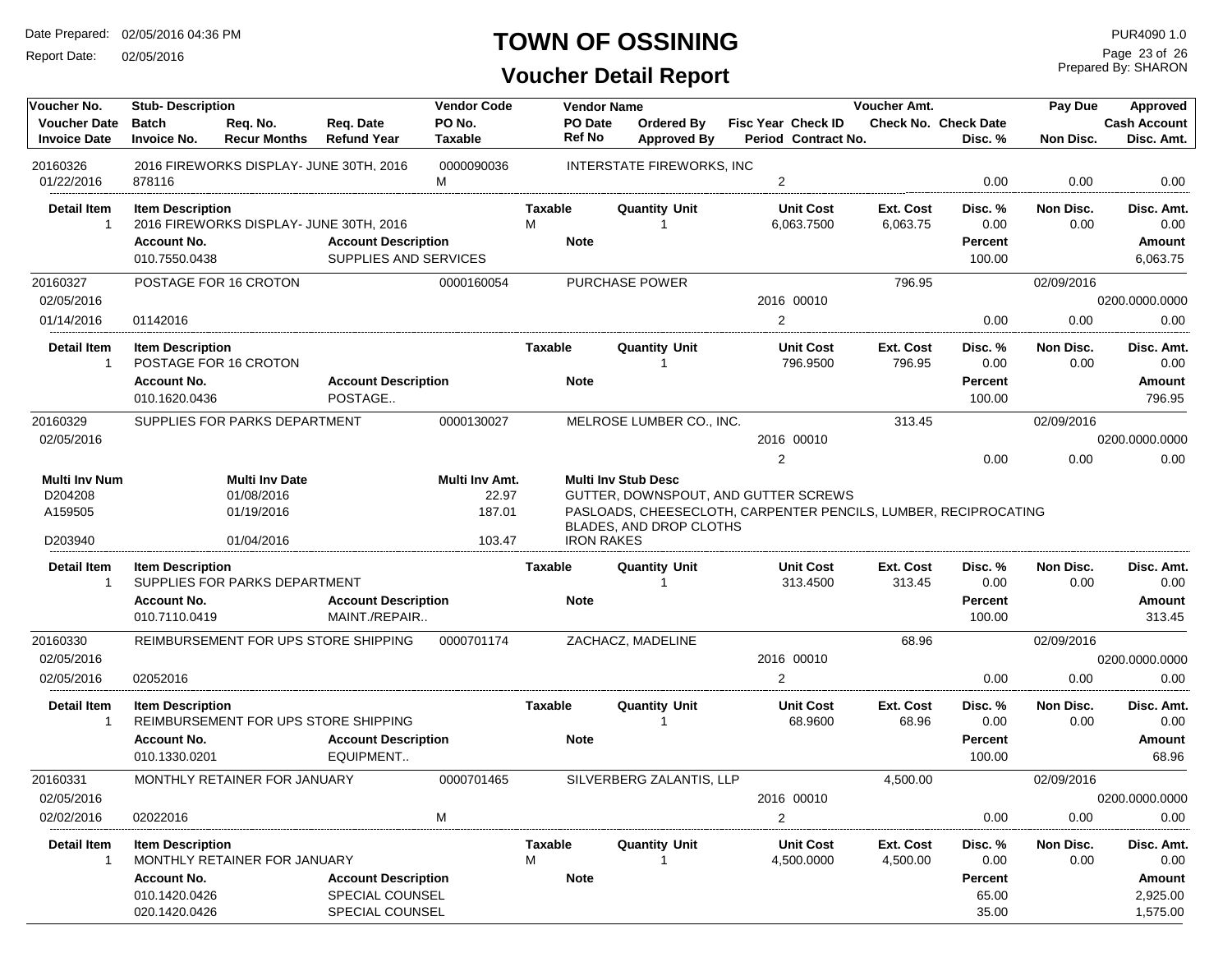Report Date: 02/05/2016

## **TOWN OF OSSINING**

## **Voucher Detail Report**

Prepared By: SHARON Page 24 of 26

| Voucher No.                                | <b>Stub-Description</b>            |                                 | <b>Vendor Code</b><br><b>Vendor Name</b><br>Voucher Amt. |                          | Pay Due           | Approved                         |                                           |                                  |                               |                                   |
|--------------------------------------------|------------------------------------|---------------------------------|----------------------------------------------------------|--------------------------|-------------------|----------------------------------|-------------------------------------------|----------------------------------|-------------------------------|-----------------------------------|
| <b>Voucher Date</b><br><b>Invoice Date</b> | <b>Batch</b><br><b>Invoice No.</b> | Req. No.<br><b>Recur Months</b> | Req. Date<br><b>Refund Year</b>                          | PO No.<br><b>Taxable</b> | PO Date<br>Ref No | Ordered By<br><b>Approved By</b> | Fisc Year Check ID<br>Period Contract No. | Check No. Check Date             | Disc. %<br>Non Disc.          | <b>Cash Account</b><br>Disc. Amt. |
| <b>Total Vouchers reported:</b>            |                                    | 87                              |                                                          |                          |                   |                                  |                                           | <b>Total GL Detail Reported</b>  |                               | 256,099.76                        |
|                                            |                                    |                                 |                                                          |                          |                   |                                  |                                           | <b>Total Amount All Vouchers</b> |                               | 256,099.76                        |
|                                            |                                    |                                 |                                                          |                          |                   |                                  |                                           |                                  |                               |                                   |
|                                            |                                    |                                 |                                                          |                          |                   |                                  |                                           |                                  |                               |                                   |
|                                            |                                    |                                 |                                                          |                          |                   |                                  |                                           |                                  |                               |                                   |
|                                            |                                    |                                 |                                                          |                          |                   |                                  |                                           |                                  |                               |                                   |
| Fund                                       | <b>Cash Item</b>                   |                                 |                                                          |                          |                   |                                  |                                           |                                  | -------- Direct Pay --------- |                                   |
|                                            |                                    |                                 |                                                          |                          | Regular           | Prepaid                          | <b>Wire Transfer</b>                      | Outstanding                      | Paid                          | <b>Total</b>                      |
| 010 - TOWN GENERAL                         |                                    |                                 |                                                          |                          |                   |                                  |                                           |                                  |                               |                                   |
|                                            | 0200.0000.0000                     |                                 | <b>TOWN</b>                                              |                          | 63,935.01         | 0.00                             | 0.00                                      | 0.00                             | 0.00                          | 63,935.01                         |
|                                            |                                    | <b>Fund Total</b>               |                                                          |                          | 63,935.01         | 0.00                             | 0.00                                      | 0.00                             | 0.00                          | 63,935.01                         |
| 020 - TOWN OUTSIDE                         |                                    |                                 |                                                          |                          |                   |                                  |                                           |                                  |                               |                                   |
|                                            | 0200.0000.0000                     |                                 | <b>TOWN</b>                                              |                          | 46,308.44         | 0.00                             | 0.00                                      | 0.00                             | 0.00                          | 46,308.44                         |
|                                            |                                    | <b>Fund Total</b>               |                                                          |                          | 46,308.44         | 0.00                             | 0.00                                      | 0.00                             | 0.00                          | 46,308.44                         |
| 031 - HIGHWAY                              |                                    |                                 |                                                          |                          |                   |                                  |                                           |                                  |                               |                                   |
|                                            | 0200.0000.0000                     |                                 | <b>TOWN</b>                                              |                          | 36,576.79         | 0.00                             | 0.00                                      | 0.00                             | 0.00                          | 36,576.79                         |
|                                            |                                    | <b>Fund Total</b>               |                                                          |                          | 36,576.79         | 0.00                             | 0.00                                      | 0.00                             | 0.00                          | 36,576.79                         |
|                                            | 032 - DALE CEMETERY TRUST FUND     |                                 |                                                          |                          |                   |                                  |                                           |                                  |                               |                                   |
|                                            | 0200.0000.0000                     |                                 | <b>TOWN</b>                                              |                          | 2,716.67          | 0.00                             | 0.00                                      | 0.00                             | 0.00                          | 2,716.67                          |
|                                            |                                    | <b>Fund Total</b>               |                                                          |                          | 2,716.67          | 0.00                             | 0.00                                      | 0.00                             | 0.00                          | 2,716.67                          |
| 037 - CAPITAL FUND                         |                                    |                                 |                                                          |                          |                   |                                  |                                           |                                  |                               |                                   |
|                                            | 0200.0000.0000                     |                                 | <b>TOWN</b>                                              |                          | 2,822.31          | 0.00                             | 0.00                                      | 0.00                             | 0.00                          | 2,822.31                          |
|                                            |                                    | <b>Fund Total</b>               |                                                          |                          | 2,822.31          | 0.00                             | 0.00                                      | 0.00                             | 0.00                          | 2,822.31                          |
|                                            | 045 - CONSOLIDATED SEWER DISTRICT  |                                 |                                                          |                          |                   |                                  |                                           |                                  |                               |                                   |
|                                            | 0200.0000.0000                     |                                 | <b>TOWN</b>                                              |                          | 2,534.41          | 0.00                             | 0.00                                      | 0.00                             | 0.00                          | 2,534.41                          |
|                                            |                                    | <b>Fund Total</b>               |                                                          |                          | 2,534.41          | 0.00                             | 0.00                                      | 0.00                             | 0.00                          | 2,534.41                          |
| 050 - TOWN WIDE WATER                      |                                    |                                 |                                                          |                          |                   |                                  |                                           |                                  |                               |                                   |
|                                            | 0200.0000.0000                     |                                 | <b>TOWN</b>                                              |                          | 79.97             | 0.00                             | 0.00                                      | 0.00                             | 0.00                          | 79.97                             |
|                                            |                                    | <b>Fund Total</b>               |                                                          |                          | 79.97             | 0.00                             | 0.00                                      | 0.00                             | 0.00                          | 79.97                             |
|                                            |                                    |                                 |                                                          |                          |                   |                                  |                                           |                                  |                               |                                   |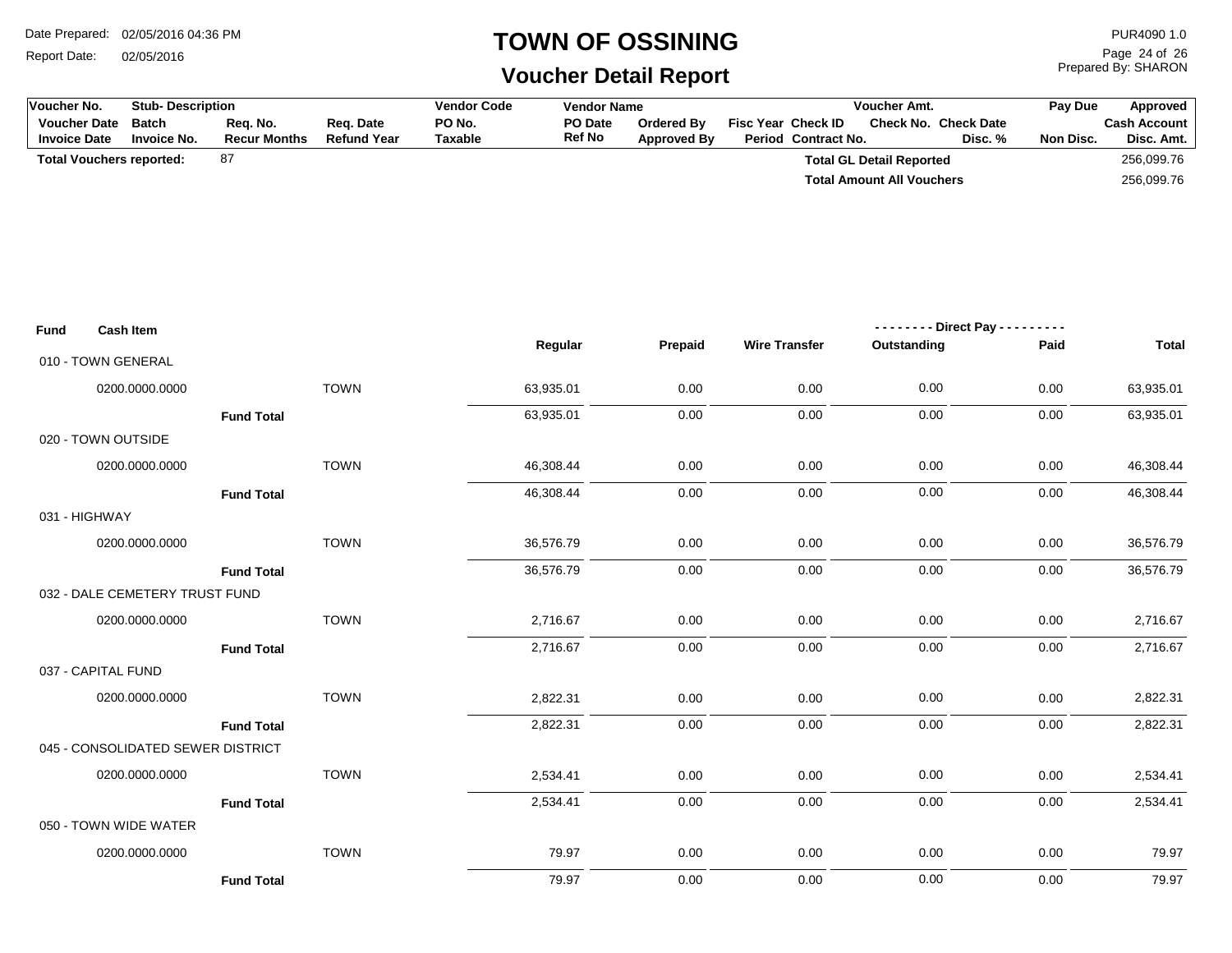Report Date: 02/05/2016

#### **TOWN OF OSSINING**

## **Voucher Detail Report**

Prepared By: SHARON Page 25 of 26

| Voucher No.                                | <b>Stub-Description</b>                                    |                                 |                                 | <b>Vendor Code</b>       | <b>Vendor Name</b>       |                                         |                                           | Voucher Amt.                   | Pay Due              | <b>Approved</b>                   |
|--------------------------------------------|------------------------------------------------------------|---------------------------------|---------------------------------|--------------------------|--------------------------|-----------------------------------------|-------------------------------------------|--------------------------------|----------------------|-----------------------------------|
| <b>Voucher Date</b><br><b>Invoice Date</b> | <b>Batch</b><br><b>Invoice No.</b>                         | Req. No.<br><b>Recur Months</b> | Req. Date<br><b>Refund Year</b> | PO No.<br><b>Taxable</b> | PO Date<br><b>Ref No</b> | <b>Ordered By</b><br><b>Approved By</b> | Fisc Year Check ID<br>Period Contract No. | <b>Check No. Check Date</b>    | Disc. %<br>Non Disc. | <b>Cash Account</b><br>Disc. Amt. |
| <b>Fund</b>                                | <b>Cash Item</b>                                           |                                 |                                 |                          |                          |                                         |                                           | - - - - - - - - Direct Pay - - | $- - - -$            |                                   |
|                                            | 051 - NORTH STATE ROAD SEWER                               |                                 |                                 |                          | Regular                  | Prepaid                                 | <b>Wire Transfer</b>                      | Outstanding                    | Paid                 | <b>Total</b>                      |
|                                            |                                                            |                                 |                                 |                          |                          |                                         |                                           |                                |                      |                                   |
|                                            | 0200.0000.0000                                             |                                 | <b>TOWN</b>                     |                          | 88.40                    | 0.00                                    | 0.00                                      | 0.00                           | 0.00                 | 88.40                             |
|                                            |                                                            | <b>Fund Total</b>               |                                 |                          | 88.40                    | 0.00                                    | 0.00                                      | 0.00                           | 0.00                 | 88.40                             |
| 063 - LIGHTING DIST.                       |                                                            |                                 |                                 |                          |                          |                                         |                                           |                                |                      |                                   |
|                                            | 0200.0000.0000                                             |                                 | <b>TOWN</b>                     |                          | 204.91                   | 0.00                                    | 0.00                                      | 0.00                           | 0.00                 | 204.91                            |
|                                            |                                                            | <b>Fund Total</b>               |                                 |                          | 204.91                   | 0.00                                    | 0.00                                      | 0.00                           | 0.00                 | 204.91                            |
| 064 - FIRE PROTECT.DIST.                   |                                                            |                                 |                                 |                          |                          |                                         |                                           |                                |                      |                                   |
|                                            | 0200.0000.0000                                             |                                 | <b>TOWN</b>                     |                          | 42,705.21                | 0.00                                    | 0.00                                      | 0.00                           | 0.00                 | 42,705.21                         |
|                                            |                                                            | <b>Fund Total</b>               |                                 |                          | 42,705.21                | 0.00                                    | 0.00                                      | 0.00                           | 0.00                 | 42,705.21                         |
| 065 - REFUSE/RECYCLING                     |                                                            |                                 |                                 |                          |                          |                                         |                                           |                                |                      |                                   |
|                                            | 0200.0000.0000                                             |                                 | <b>TOWN</b>                     |                          | 36,785.23                | 0.00                                    | 0.00                                      | 0.00                           | 0.00                 | 36,785.23                         |
|                                            |                                                            | <b>Fund Total</b>               |                                 |                          | 36,785.23                | 0.00                                    | 0.00                                      | 0.00                           | 0.00                 | 36,785.23                         |
|                                            | 066 - AMBULANCE DISTRICT                                   |                                 |                                 |                          |                          |                                         |                                           |                                |                      |                                   |
|                                            | 0200.0000.0000                                             |                                 | <b>TOWN</b>                     |                          | 21,342.41                | 0.00                                    | 0.00                                      | 0.00                           | 0.00                 | 21,342.41                         |
|                                            |                                                            | <b>Fund Total</b>               |                                 |                          | 21,342.41                | 0.00                                    | 0.00                                      | 0.00                           | 0.00                 | 21,342.41                         |
| <b>Grand Totals</b>                        |                                                            |                                 |                                 |                          | 256,099.76               | 0.00                                    | 0.00                                      | 0.00                           | 0.00                 | 256,099.76                        |
|                                            | Grand Total Regular, Prepaid, Wire Transfer and Direct Pay |                                 |                                 |                          | 256,099.76               |                                         |                                           |                                |                      |                                   |
|                                            |                                                            |                                 |                                 |                          |                          |                                         |                                           | -------- Direct Pay ----       | -----                |                                   |
| Fund                                       |                                                            |                                 |                                 |                          | Regular                  | Prepaid                                 | <b>Wire Transfer</b>                      | Outstanding                    | Paid                 | <b>Total</b>                      |
| 010 - TOWN GENERAL                         |                                                            |                                 | <b>TOWN</b>                     |                          | 63,935.01                | 0.00                                    | 0.00                                      | 0.00                           | 0.00                 | 63,935.01                         |
| 020 - TOWN OUTSIDE                         |                                                            |                                 | <b>TOWN</b>                     |                          | 46,308.44                | 0.00                                    | 0.00                                      | 0.00                           | 0.00                 | 46,308.44                         |
| 031 - HIGHWAY                              |                                                            |                                 | <b>TOWN</b>                     |                          | 36,576.79                | 0.00                                    | 0.00                                      | 0.00                           | 0.00                 | 36,576.79                         |
|                                            | 032 - DALE CEMETERY TRUST FUND                             |                                 | <b>TOWN</b>                     |                          | 2,716.67                 | 0.00                                    | 0.00                                      | 0.00                           | 0.00                 | 2,716.67                          |
| 037 - CAPITAL FUND                         |                                                            |                                 | <b>TOWN</b>                     |                          | 2,822.31                 | 0.00                                    | 0.00                                      | 0.00                           | 0.00                 | 2,822.31                          |
|                                            | 045 - CONSOLIDATED SEWER DISTRICT                          |                                 | <b>TOWN</b>                     |                          | 2,534.41                 | 0.00                                    | 0.00                                      | 0.00                           | 0.00                 | 2,534.41                          |
| 050 - TOWN WIDE WATER                      |                                                            |                                 | <b>TOWN</b>                     |                          | 79.97                    | 0.00                                    | 0.00                                      | 0.00                           | 0.00                 | 79.97                             |
|                                            | 051 - NORTH STATE ROAD SEWER                               |                                 | <b>TOWN</b>                     |                          | 88.40                    | 0.00                                    | 0.00                                      | 0.00                           | 0.00                 | 88.40                             |
| 063 - LIGHTING DIST.                       |                                                            |                                 | <b>TOWN</b>                     |                          | 204.91                   | 0.00                                    | 0.00                                      | 0.00                           | 0.00                 | 204.91                            |
| 064 - FIRE PROTECT.DIST.                   |                                                            |                                 | <b>TOWN</b>                     |                          | 42,705.21                | 0.00                                    | 0.00                                      | 0.00                           | 0.00                 | 42,705.21                         |